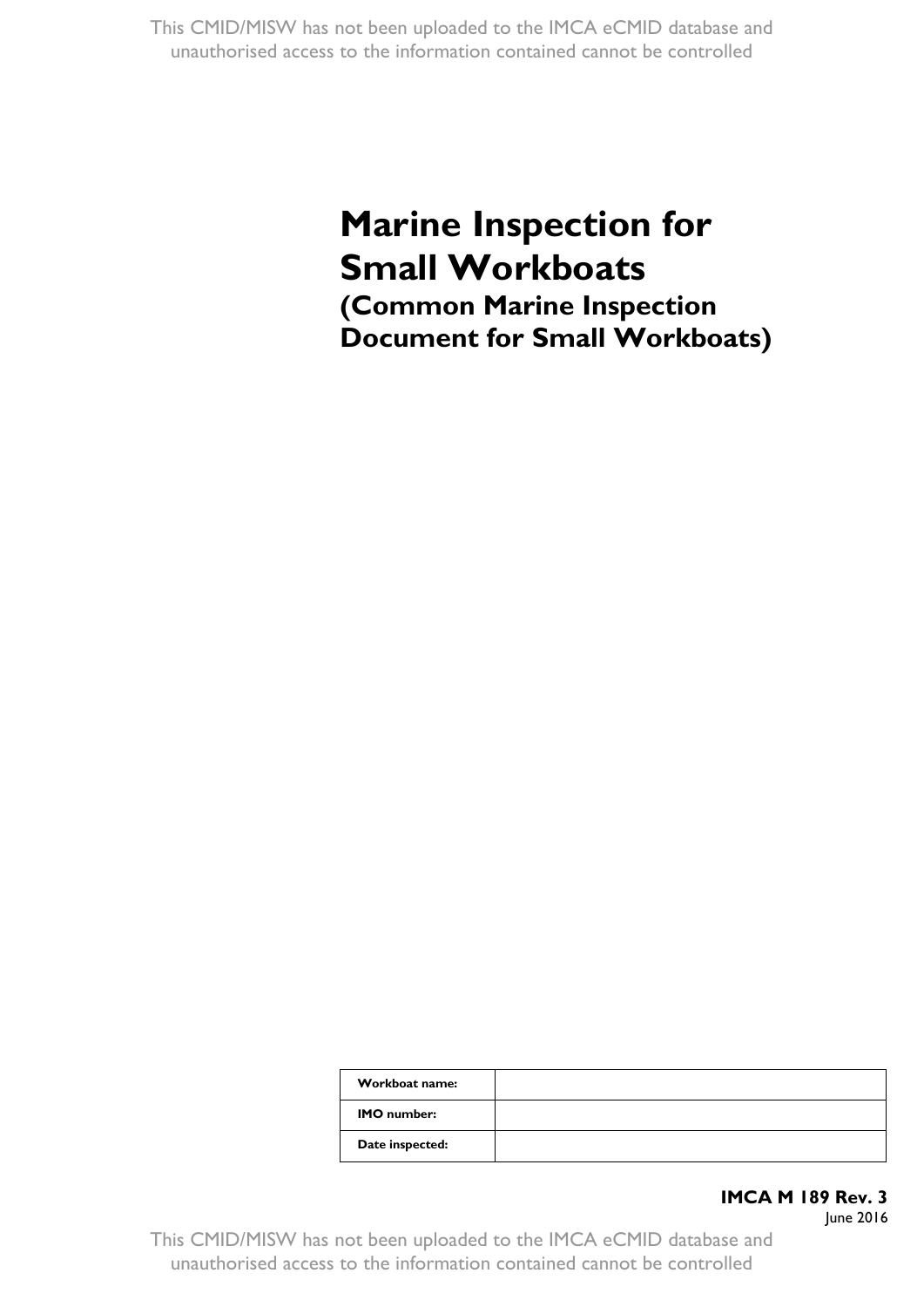

#### **The International Marine Contractors Association (IMCA) is the internat ional trade association representing offshore, marine and underwater engineering companies.**

IMCA promotes improvements in quality, health, safety, environmental and technical standards through the publication of information notes, codes of practice and by other appropriate means.

Members are self-regulating through the adoption of IMCA guidelines as appropriate. They commit to act as responsible members by following relevant guidelines and being willing to be audited against compliance with them by their clients.

There are two core activities that relate to all members:

- Competence & Training
- Safety, Environment & Legislation

The Association is organised through four distinct divisions, each covering a specific area of members' interests: Diving, Marine, Offshore Survey, Remote Systems & ROV.

There are also five regional sections which facilitate work on issues affecting members in their local geographic area – Asia-Pacific, Central & North America, Europe & Africa, Middle East & India and South America.

#### **IMCA M 189 Rev. 3**

This document supersedes all previous issues of the Marine Inspection Checklist for Small Workboats, which are now withdrawn.

This latest issue has been produced as the result of discussion by a cross-industry steering committee and workgroup which has resulted in a complete update of the document and the addition of vessel-specific supplements.

#### **www.imca-int.com/**marine

If you have any comments on this document, please click the feedback button below:

#### [feedback@imca-int.com](mailto:feedback@imca-int.com?subject=IMCA%20M%20189%20-%20Marine%20inspection%20for%20small%20workboats)

| Date          | <b>Reason</b>                                                                                            | <b>Revision</b> |
|---------------|----------------------------------------------------------------------------------------------------------|-----------------|
| February 2002 | Initial publication                                                                                      |                 |
| December 2007 | Due to the revision of the small vessel code                                                             | Rev. I          |
| May 2012      | New layout to reflect the CMID layout and to facilitate its<br>subsequent inclusion on the CMID database | Rev. 2          |
| June 2016     | Addition of vessel-specific supplements                                                                  | Rev. 3          |

*The information contained herein is given for guidance only and endeavours to reflect best industry practice. For the avoidance of doubt no legal liability shall attach to any guidance and/or recommendation and/or statement herein contained.*

© 2016 IMCA – International Marine Contractors Association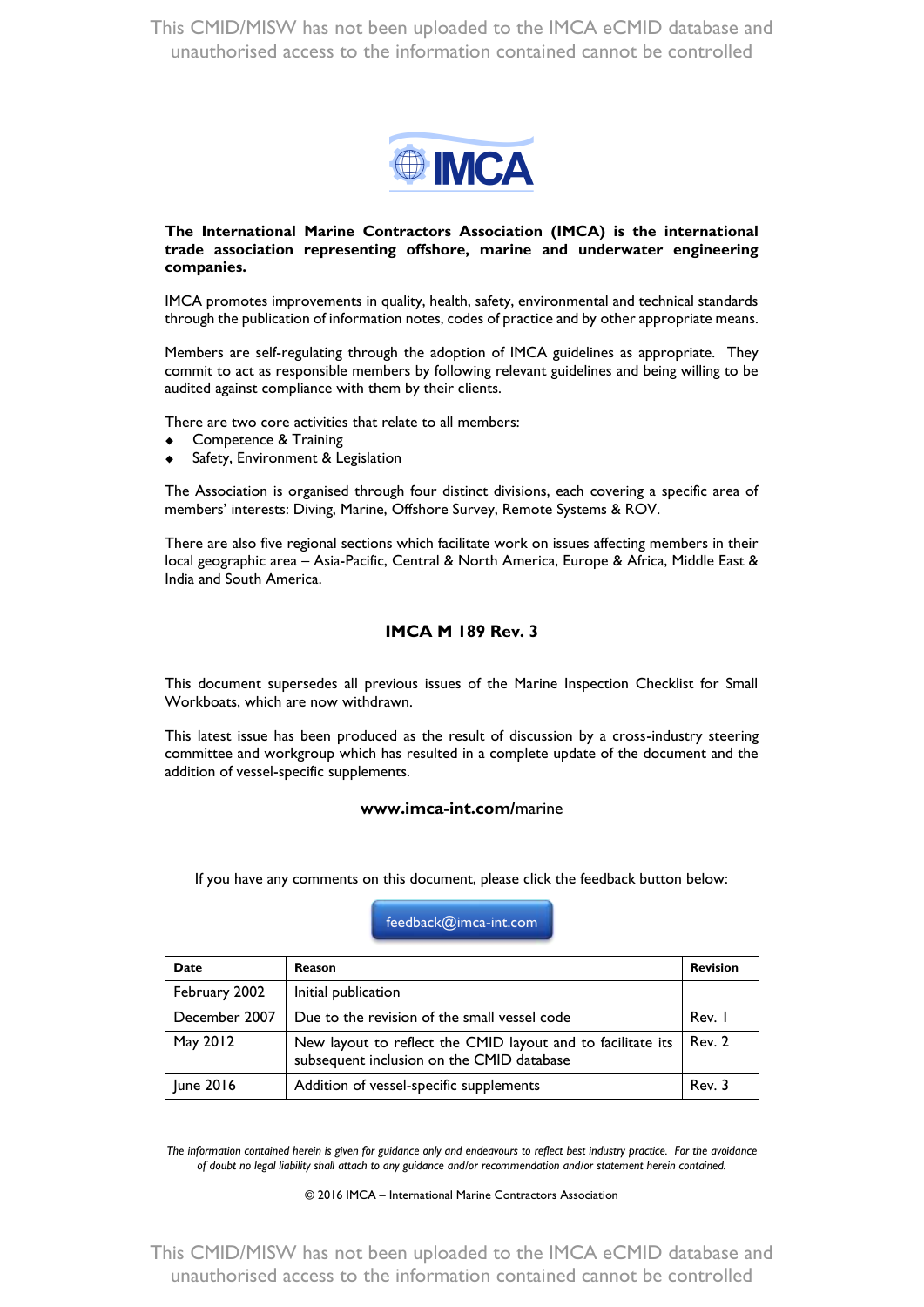# **Marine Inspection for Small Workboats** (Common Marine Inspection Document for Small Workboats)

IMCA M 189 Rev. 3 - June 2016

| 2               |                     |  |
|-----------------|---------------------|--|
| 3               |                     |  |
| 4               |                     |  |
| 5               |                     |  |
| 6               |                     |  |
| 7               |                     |  |
| 8               |                     |  |
| 9               |                     |  |
| 10              |                     |  |
| П               |                     |  |
| 12              |                     |  |
| $\overline{13}$ |                     |  |
| 14              |                     |  |
| 15              |                     |  |
| 16              |                     |  |
| 17              |                     |  |
| 18              |                     |  |
| 19              |                     |  |
| 20              |                     |  |
| 21              |                     |  |
| 22              |                     |  |
| 23              |                     |  |
|                 | Supplement I        |  |
|                 | <b>Supplement 2</b> |  |
|                 | <b>Supplement 3</b> |  |
|                 | <b>Supplement 4</b> |  |
|                 | <b>Supplement 5</b> |  |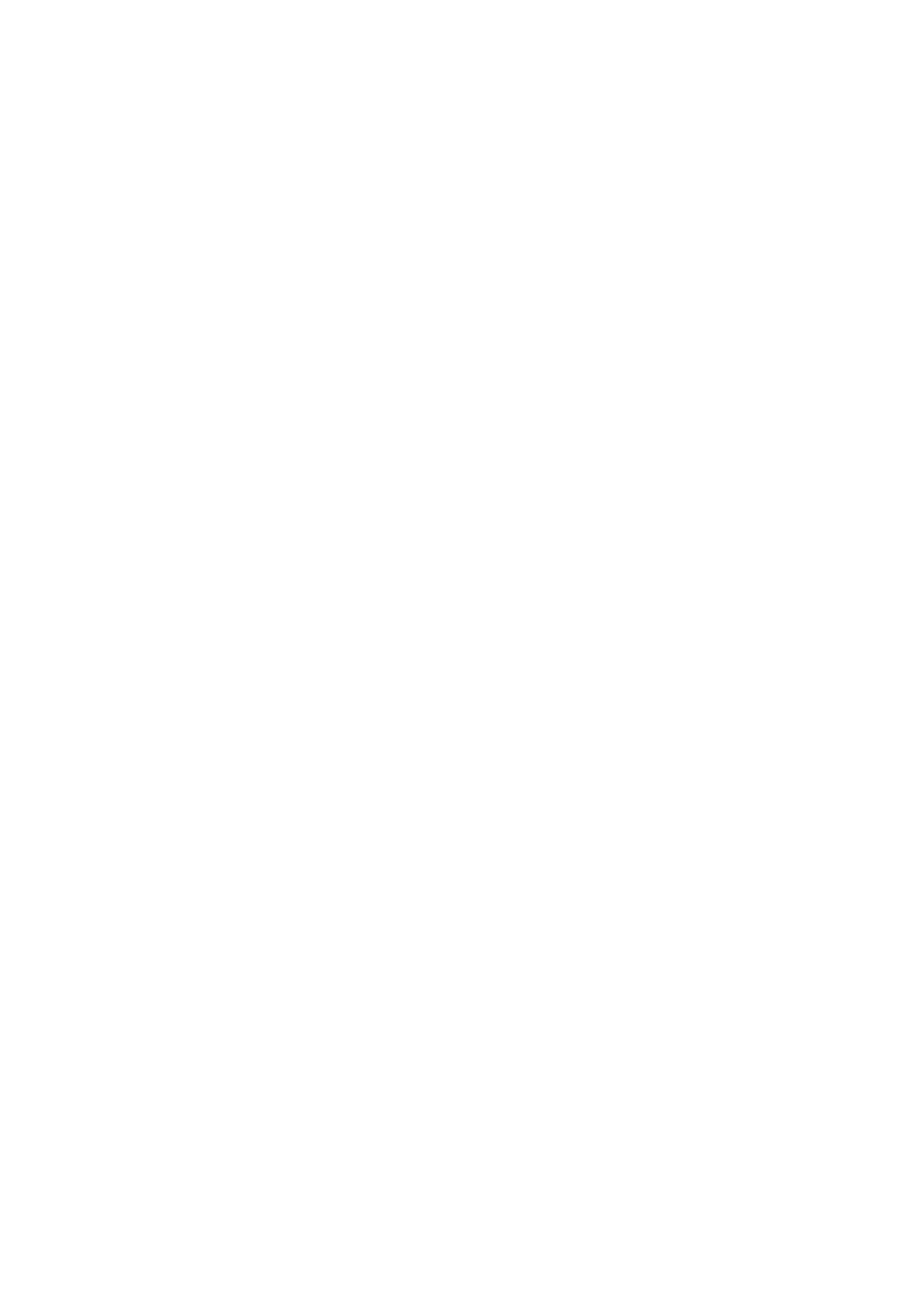#### <span id="page-4-0"></span>**Introduction**

#### **Purpose**

The purpose of the Marine Inspection for Small Workboats (the 'MISW') is to provide the offshore marine industry with a standardised format for vessel inspection reports and to reduce the frequency of inspections on individual vessels. This can be achieved by making inspection reports available to those with justifiable requirement to confirm a vessel's safety and environmental integrity status. The MISW inspection/audit process is not undertaken to assess a vessel's suitability for operations, rather its aim is to enable an assessment of the vessel's operating safety status, by examining all aspects of the safety management system (SMS) in place onboard. This will include any observations with regard to the vessel's internal structural integrity; the safety of its personnel; and its compliance with environmental protection requirements.

When an inspection is requested for a vessel, the requesting company/organisation should first ascertain the date when the last inspection using the MISW format was conducted and review the report if available. If the report is over 12 months old, a new inspection should be conducted. A competent and independent third party should complete the inspection.

Reviewing a previous report does not waive any right to conduct an inspection of the vessel, but should at least be taken into consideration when assessing the degree/extent of any further inspection requirement.

This document contains supplementary sections for different vessel types and may be used as a basis for inspecting any type of vessel covered by the MISW criteria, i.e. less than 500 gross tonnage and/or less than 24m and are therefore not required to comply with the International Safety Management (ISM) or the International Ship and Port Facility Security (ISPS) codes, although the principles outlined within the two codes are worth following.

The MISW may be treated as a 'live' document and can be used by the crew for internal preparations prior to an inspection and thereafter keep it updated, so that the minimum amount of work is required at subsequent inspections.

In this document 'small workboat' means a small vessel in commercial use for purpose other than sport or pleasure, including a dedicated pilot vessel. These small workboats could be used for various appropriate tasks such as inshore survey, repair of remote equipment, shallow water air dive support, construction support, dredgers and personnel transfer.

#### **Notes**

- 1. This document IMCA M 189/S 004 *Marine inspection for small workboats (Common marine inspection document for small workboats)* – follows the structure of IMCA M 149 – *Common marine inspection document*;
- 2. The vessel operator has the right to comment on the findings;
- 3. IMCA M 149 may be appropriate for other vessels [www.imca-int.com/media/73731/imcam149](http://www.imca-int.com/media/73731/imcam149-issue_9.0.pdf) [issue\\_9.0.pdf;](http://www.imca-int.com/media/73731/imcam149-issue_9.0.pdf)
- 4. In the inspection report, the abbreviations used are:  $NA =$  not applicable;  $NS =$  not seen;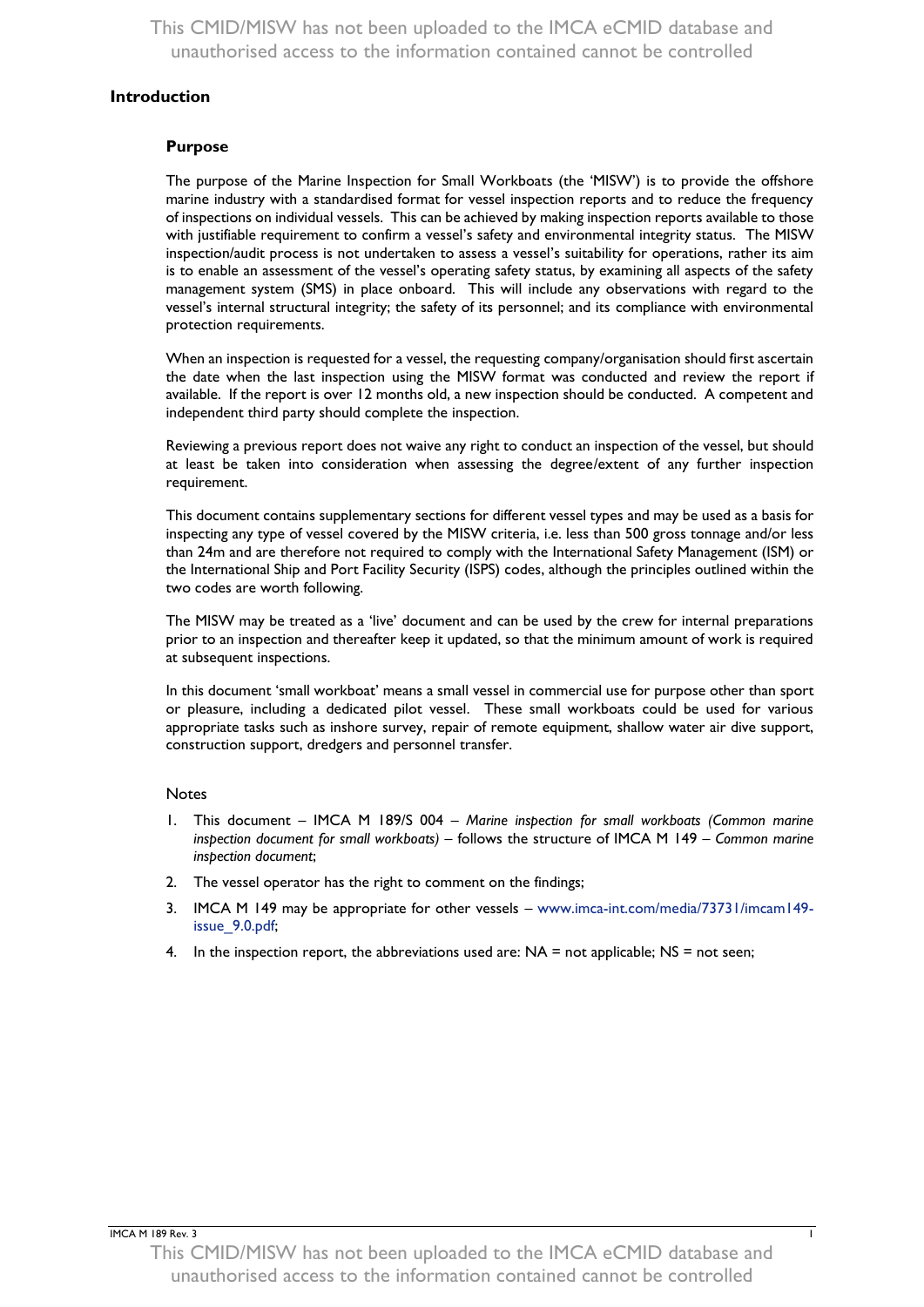### <span id="page-5-0"></span>**Terminology Definitions**

| Inspector/Auditor | The suitably qualified and experienced person inspecting the vessel. The technical<br>knowledge, experience and competence of the person (or persons) performing the<br>inspection (see note 1) should be appropriate to the type of vessel being inspected.                                                                                                                                                                                                                                                                   |
|-------------------|--------------------------------------------------------------------------------------------------------------------------------------------------------------------------------------------------------------------------------------------------------------------------------------------------------------------------------------------------------------------------------------------------------------------------------------------------------------------------------------------------------------------------------|
| Inspector         | Inspector competence is a key part of delivering consistently good MISW inspections.                                                                                                                                                                                                                                                                                                                                                                                                                                           |
| competence        | The accredited vessel inspector (AVI) scheme administered by the International Institute<br>of Marine Surveying (IIMS) provides an assured level of competence of inspectors accepted<br>into its scheme and IMCA recommends the services of an accredited inspector are used.<br>Alternatively, competence may be self-administered by companies providing inspection<br>services and which should be based on the IMCA competence framework (P03).<br>The individual's competence should be a combination of three sections: |
|                   | qualifications;<br>٠                                                                                                                                                                                                                                                                                                                                                                                                                                                                                                           |
|                   | experience;                                                                                                                                                                                                                                                                                                                                                                                                                                                                                                                    |
|                   | verification.                                                                                                                                                                                                                                                                                                                                                                                                                                                                                                                  |
|                   | Qualifications                                                                                                                                                                                                                                                                                                                                                                                                                                                                                                                 |
|                   | Seagoing qualification at management level or appropriate flag state qualification for<br>٠<br>the vessel type (see note 2);                                                                                                                                                                                                                                                                                                                                                                                                   |
|                   | Inspection/audit qualification (ISM or recognised equivalent) (see note 2).<br>٠                                                                                                                                                                                                                                                                                                                                                                                                                                               |
|                   | <b>Experience</b>                                                                                                                                                                                                                                                                                                                                                                                                                                                                                                              |
|                   | Minimum of one inspection understudying/observing a competent inspector;                                                                                                                                                                                                                                                                                                                                                                                                                                                       |
|                   | Minimum of one complete inspection supported by a competent inspector;<br>٠                                                                                                                                                                                                                                                                                                                                                                                                                                                    |
|                   | For any vessel type (see note 3) new to an inspector, they should carry out one<br>٠<br>inspection whilst being supported by a competent inspector;                                                                                                                                                                                                                                                                                                                                                                            |
|                   | Following the inspections, the inspector should be given feedback and remedial action<br>٠<br>taken as required;                                                                                                                                                                                                                                                                                                                                                                                                               |
|                   | A minimum of two fully completed inspections per year is considered the minimum to<br>٠<br>maintain currency. If this criterion is not met the inspector should undertake one<br>complete inspection supported by a competent inspector.                                                                                                                                                                                                                                                                                       |
|                   | Notes:                                                                                                                                                                                                                                                                                                                                                                                                                                                                                                                         |
|                   | 1. 'An inspection' means carrying out the inspection, discussing the results with the Master<br>and writing/delivering the report.                                                                                                                                                                                                                                                                                                                                                                                             |
|                   | 2. Evidence of alternative appropriate marine or inspection/audit qualifying expertise may<br>be accepted on a case by case basis;                                                                                                                                                                                                                                                                                                                                                                                             |
|                   | 3. 'Vessel types' refers to offshore industry recognised type definitions, e.g. emergency<br>response rescue vessel, anchor handling tug supply vessel, diving support vessel, etc.                                                                                                                                                                                                                                                                                                                                            |

#### **Verification**

- A company providing inspection services should develop and administer its own competence assurance scheme including mentoring;
- The inspector's client should provide feedback to the company and audit the company scheme if necessary;
- The inspector should record completed inspection jobs in a logbook or equivalent auditable record document;
- The AVI scheme administered by IIMS is recognised by IMCA as having a verified competence standard for vessel inspectors due to the accreditation process used to assess the competence of those applying for membership.
- International voyage A voyage from a country to a port or place outside such country or the converse.

Operator The word 'operator' has been used throughout this document as meaning either the company, operator or manager responsible for the vessel.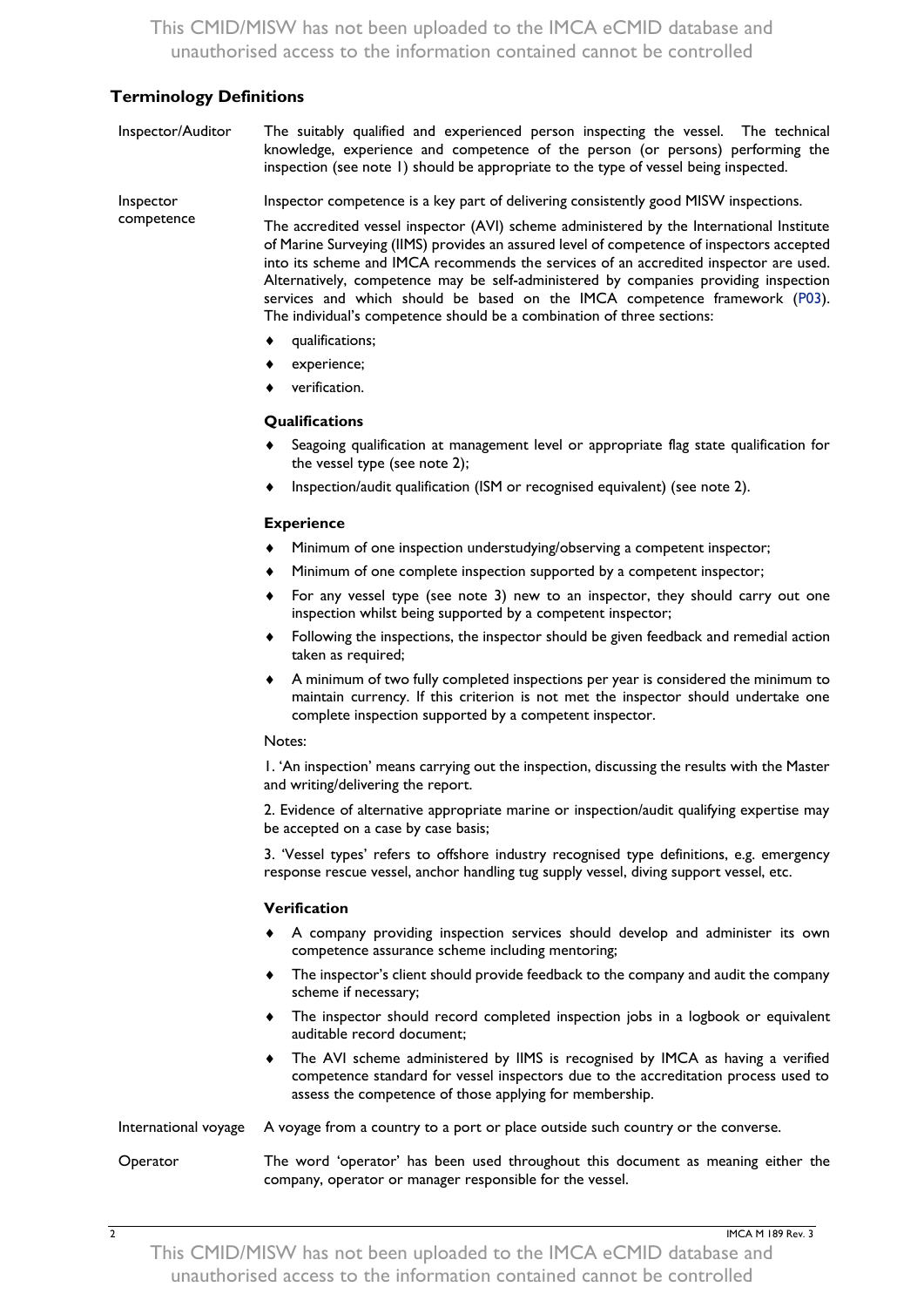## <span id="page-6-0"></span>**Abbreviations**

| AVI           | Accredited vessel inspector                                                                     |
|---------------|-------------------------------------------------------------------------------------------------|
| <b>CMID</b>   | Common marine inspection document                                                               |
| <b>COLREG</b> | Convention on International Regulations for Preventing Collisions at Sea                        |
| DP            | Dynamic positioning                                                                             |
| <b>DPO</b>    | DP operator                                                                                     |
| <b>EPIRB</b>  | Emergency position indicating radio beacon                                                      |
| <b>FFA</b>    | Firefighting apparatus                                                                          |
| <b>FMEA</b>   | Failure modes and effects analysis                                                              |
| <b>FMECA</b>  | Failure modes and effects criticality analysis                                                  |
| <b>GRT</b>    | Gross register tonnage                                                                          |
| H&M           | Hull and machinery                                                                              |
| <b>HRU</b>    | Hydrostatic release unit                                                                        |
| <b>IIMS</b>   | International Institute of Marine Surveying                                                     |
| <b>IMCA</b>   | The International Marine Contractors Association                                                |
| <b>IMDG</b>   | International Maritime Dangerous Goods Code                                                     |
| <b>IMO</b>    | International Maritime Organization                                                             |
| ISM           | International Safety Management                                                                 |
| <b>ISO</b>    | International Organization for Standardization                                                  |
| <b>ISPS</b>   | International Ship & Port Facility Security Code                                                |
| <b>ISS</b>    | International Ship Security                                                                     |
| <b>LOA</b>    | Length overall                                                                                  |
| <b>LSA</b>    | Life-saving appliance                                                                           |
| <b>MARPOL</b> | Merchant Shipping (Prevention of Oil Pollution) Regulations                                     |
| <b>MISW</b>   | Marine inspection for small workboats                                                           |
| MMSI          | Maritime Mobile Service Identity                                                                |
| <b>MOB</b>    | Man overboard                                                                                   |
| <b>MSI</b>    | Maritime safety information                                                                     |
| NA.           | Not applicable                                                                                  |
| <b>Navtex</b> | Navigational telex - a system used for the broadcast of localised MSI using radio telex         |
| NS.           | Not seen                                                                                        |
| P&I           | Protection and indemnity                                                                        |
| <b>POB</b>    | Persons onboard                                                                                 |
| <b>PPE</b>    | Personal protective equipment                                                                   |
| <b>SART</b>   | Search and rescue transponder                                                                   |
| SMS           | Safety management system                                                                        |
| <b>SOLAS</b>  | International Convention for the Safety of Life at Sea                                          |
| <b>STCW</b>   | International Convention on Standards of Training, Certification and Watchkeeping for Seafarers |
| SWL           | Safe working load                                                                               |
| <b>VHF</b>    | Very high frequency                                                                             |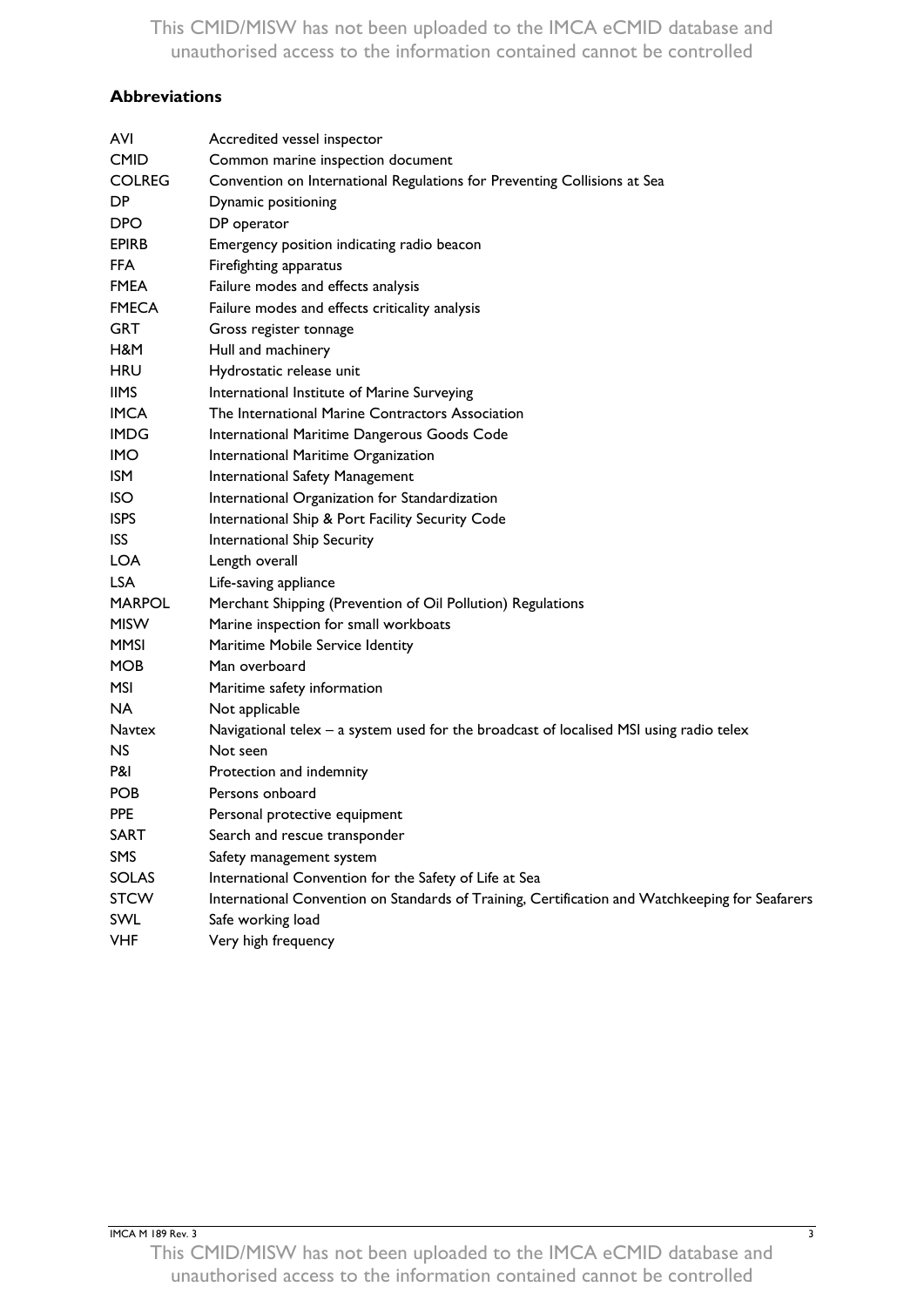#### <span id="page-7-0"></span>**Inspection Process**

The inspection should adhere to a recognised standard for auditing/inspection such as ISO 19011 (*Guidelines for auditing management systems*). It should be planned and undertaken in liaison with the vessel owner/operator to maximise the use of resources, while creating the least disruption to ongoing activities. Sufficient flexibility should be built into the programme to reflect changing operational demands. Wherever possible the inspector should forward a working draft of the MISW to the vessel at least four weeks prior to the inspection date and should discuss the following in advance with the vessel owner/operator:

- the timing and programme (opening meeting, scope of inspection and closing meeting);
- approximate duration and format of the inspection;
- the personnel expected to be made available;
- documentation expected to be made available for inspection (including previous inspection reports where available);
- any requirement to observe operating plant, equipment or drills.

The inspector should confirm that, through the inspection process, shore-based management has demonstrated a satisfactory commitment to the vessel's health, safety and environmental issues. This should be achieved through observation and discussion with the vessel's crew on relevant matters.

The inspector should be accompanied by the vessel's personnel familiar with the area being inspected whenever appropriate. Equally, the appropriate personal protective equipment (PPE) is to be worn at all times and the inspector should be provided with all necessary safety information before commencing the inspection.

On conclusion, the inspector should provide the vessel's key personnel with a verbal briefing and a brief written summary of the result of the inspection. The Master should be given the opportunity to comment on any findings to be included in the report. Ultimately, regardless of who commissioned the inspection, the inspector is providing an unbiased, objective assessment of the state of the vessel's safety management system at the time of the inspection and therefore has a critical role to play in improving safety onboard for all concerned.

In this version of the MISW report there is the option to include additional comments by the inspector on aspects not specifically covered in the standard question sets. The addition of such comments is not mandatory and, where they have been included, do not constitute findings. Rather they serve to provide additional information the inspector deems relevant to support the vessel safety and environmental management system.

Additionally in this version, five specific vessel supplements have been included and when using the eCMID tool (for MISW), the relevant supplements can be pre-selected and only these selected supplements will appear in the final published report. If an inspector needs to download a PDF version of the report from the eCMID website, they will also be able to select the supplements they need.

A number of questions within the core and supplementary sections require inspectors to make a comment on the subject even when a 'Yes' is recorded. These comments are made to provide added value for the report but do not appear as findings or in the Additional Comments section of the report.

Where an inspector selects 'Not Seen' (NS) or 'Not Applicable' (NA) in response to a question, there should normally be a short explanatory comment made to explain why the option was selected.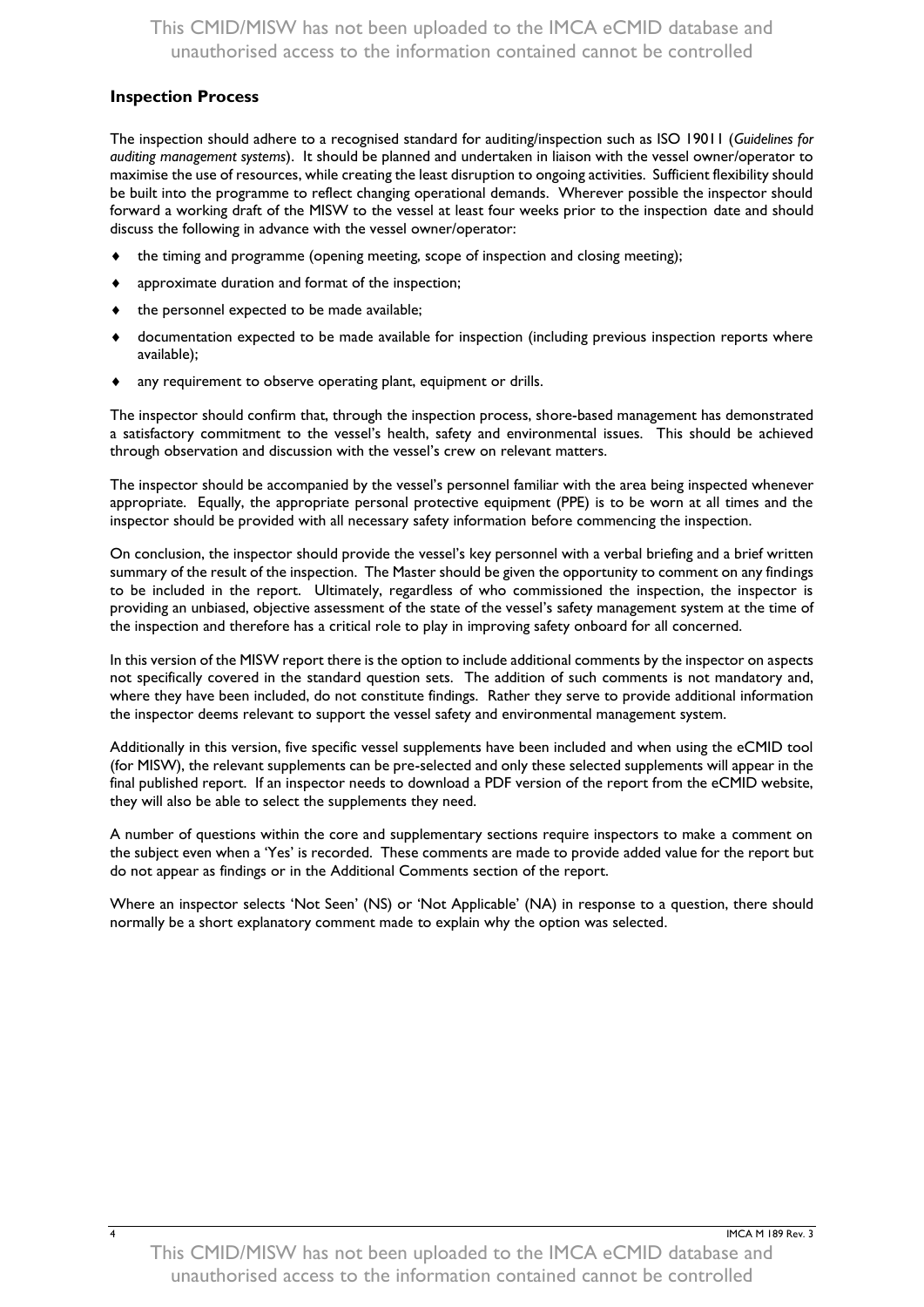## <span id="page-8-0"></span>**Inspection Summary**

| <b>Report completed by</b><br>(inspector's name)                                                   | Date |  |
|----------------------------------------------------------------------------------------------------|------|--|
| Inspector's employer                                                                               |      |  |
| Company on whose behalf<br>inspection is carried out                                               |      |  |
| <b>Operator company</b>                                                                            |      |  |
| <b>Report summary seen</b><br>and discussed by<br>(Master's or delegated<br>representative's name) | Date |  |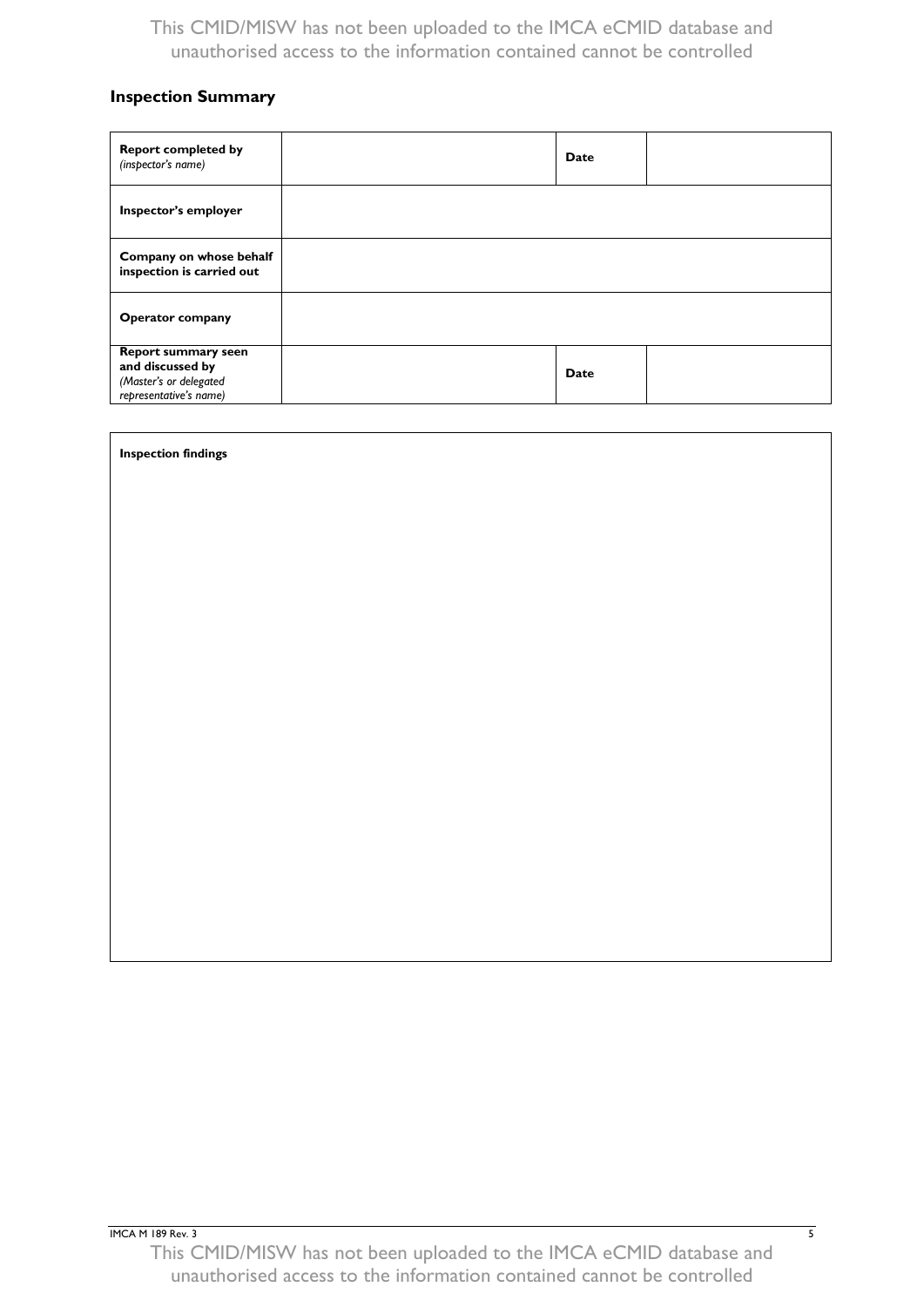**Master's comments**

#### **Debrief**

The inspector shall discuss the inspection findings with the Master before leaving the vessel. The Master's comments form should be completed and submitted with the final report as an attached image file.

#### **Distribution List for Reports**

A written copy summarising the findings should be left on the vessel inspected.

A copy of the *final* report to be distributed as follows:

- 1. Vessel;
- 2. Vessel operator;
- 3. The party who commissioned the inspection, if not the vessel operator, such as an oil company client.

Further information on the eCMID processes can be found on the eCMID database [\(www.imcacmid.com\)](http://www.imcacmid.com/) under Help and Support, where the user guides for inspectors, operators and clients can be downloaded.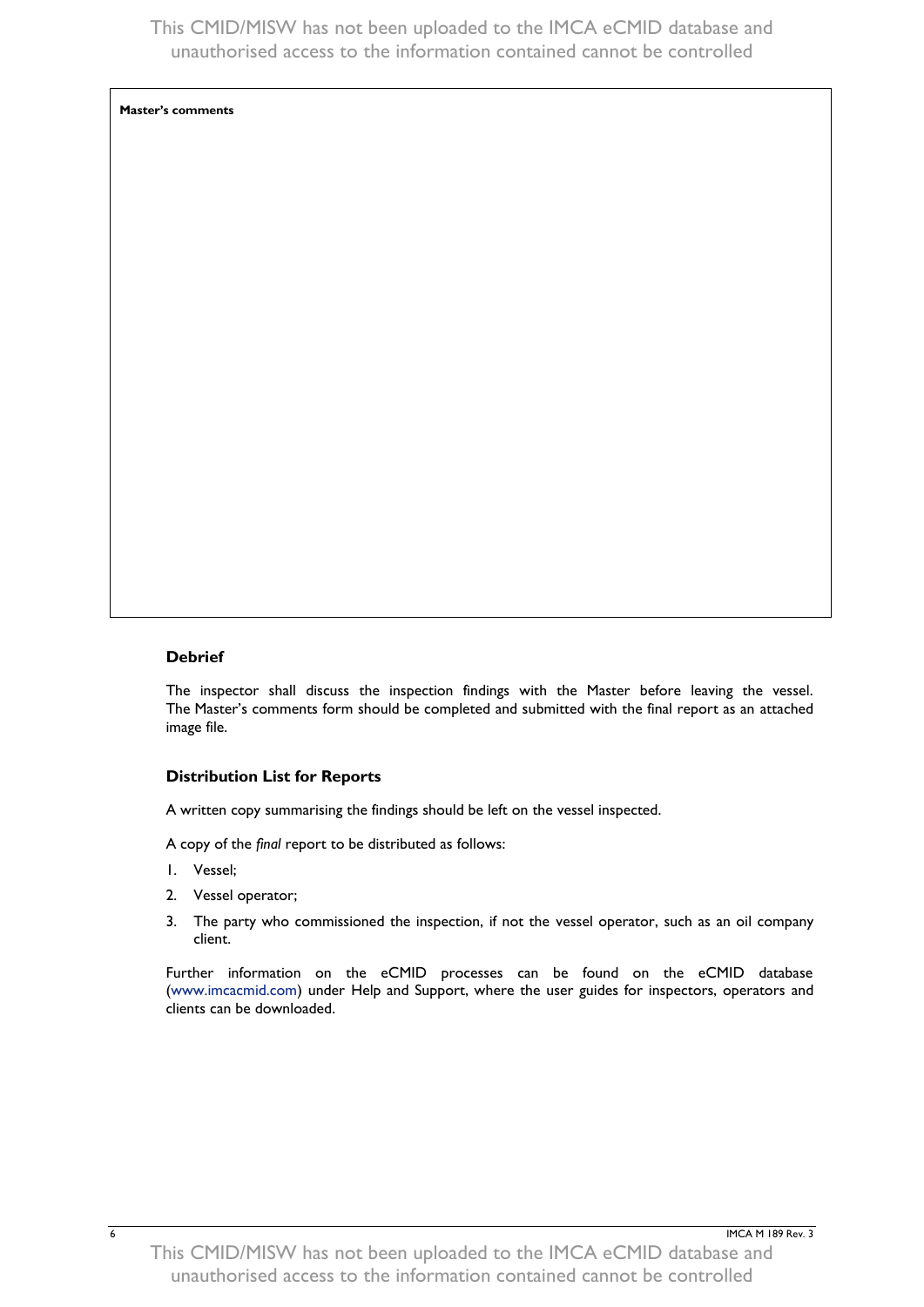## <span id="page-10-0"></span>**1 Vessel Particulars**

|                                                                                                                                                                             | <b>Requested Information</b>                                                                            |
|-----------------------------------------------------------------------------------------------------------------------------------------------------------------------------|---------------------------------------------------------------------------------------------------------|
| <b>Name of vessel</b>                                                                                                                                                       |                                                                                                         |
| <b>IMO</b> number or Official number                                                                                                                                        |                                                                                                         |
| <b>Type of vessel</b><br>(LOA, GRT, engines, berths, and include detail of any<br>special features)                                                                         |                                                                                                         |
| Previous name(s)                                                                                                                                                            |                                                                                                         |
| Vessel owner/operator                                                                                                                                                       |                                                                                                         |
| Name:                                                                                                                                                                       |                                                                                                         |
| Address:                                                                                                                                                                    |                                                                                                         |
| Tel:                                                                                                                                                                        |                                                                                                         |
| Fax:                                                                                                                                                                        |                                                                                                         |
| E-mail:                                                                                                                                                                     |                                                                                                         |
| Date current vessel operator assumed<br>responsibility for vessel                                                                                                           |                                                                                                         |
| <b>Manning agent</b>                                                                                                                                                        |                                                                                                         |
| Address:                                                                                                                                                                    |                                                                                                         |
| Tel:                                                                                                                                                                        |                                                                                                         |
| Fax:                                                                                                                                                                        |                                                                                                         |
| E-mail:                                                                                                                                                                     |                                                                                                         |
| <b>Flag</b>                                                                                                                                                                 | (if the vessel has changed flag within the past six months,<br>report date of change and previous flag) |
| Port of registry                                                                                                                                                            |                                                                                                         |
| <b>Classification Society (if applicable)</b><br>(if the vessel has changed class within the past six months,<br>report date of change and previous classification society) |                                                                                                         |
| <b>Class ID number</b>                                                                                                                                                      | Category:                                                                                               |
| Workboat Certificate (details of operating code e.g.<br>MCA Workboat Code - include max. distance from shore,<br>day trips only, etc.)                                      |                                                                                                         |
| Issued (on date):                                                                                                                                                           | Valid until:                                                                                            |
| <b>Issued By:</b>                                                                                                                                                           | Last annual inspection:                                                                                 |
| Total allowance number of persons on board<br>(PoB)                                                                                                                         |                                                                                                         |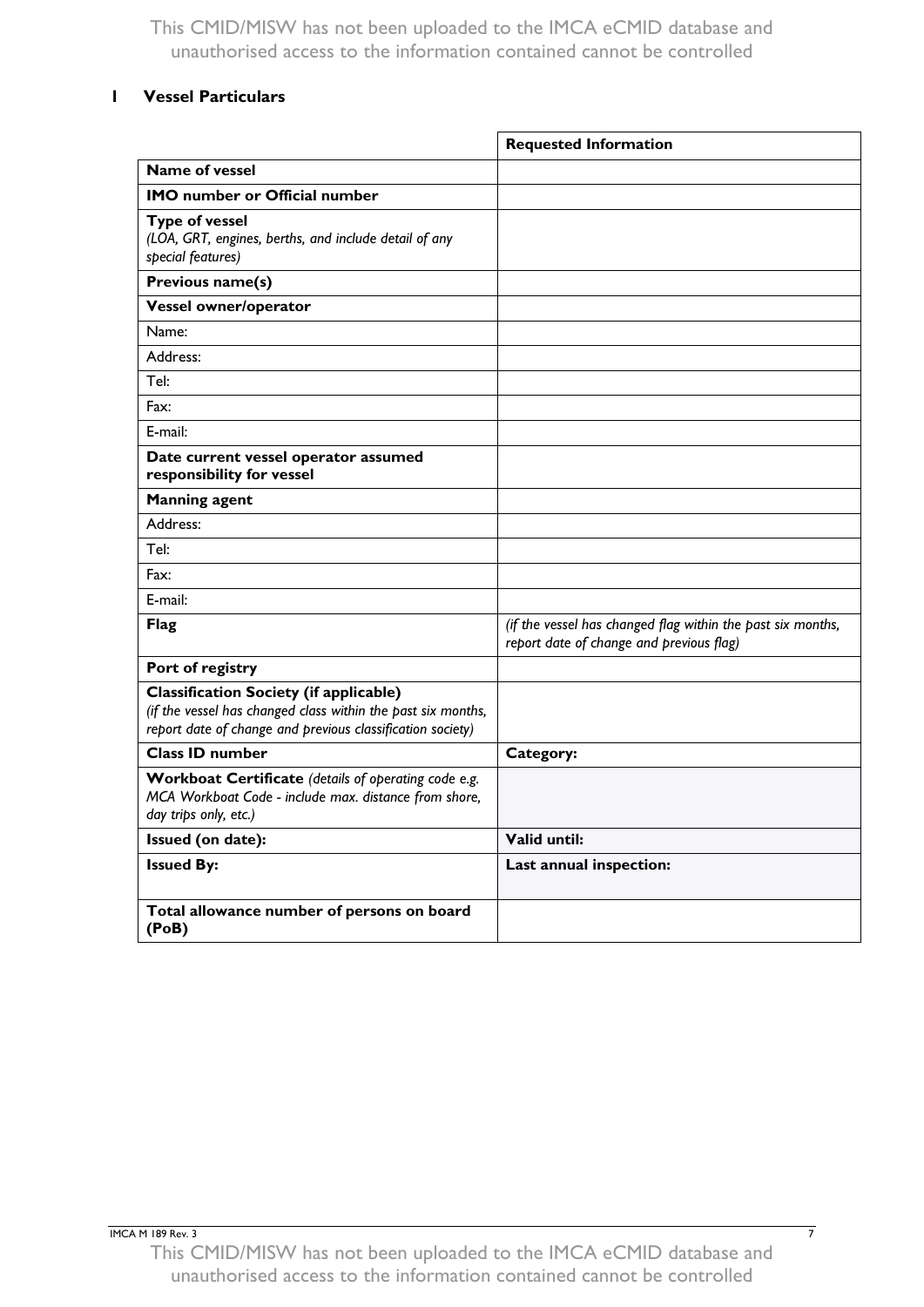#### **ALLOW SPACE TO INSERT VESSEL'S PHOTOGRAPH HERE**

#### **Additional comments/observations**

This space may be used to record any general comments the inspector wishes to make which are not covered elsewhere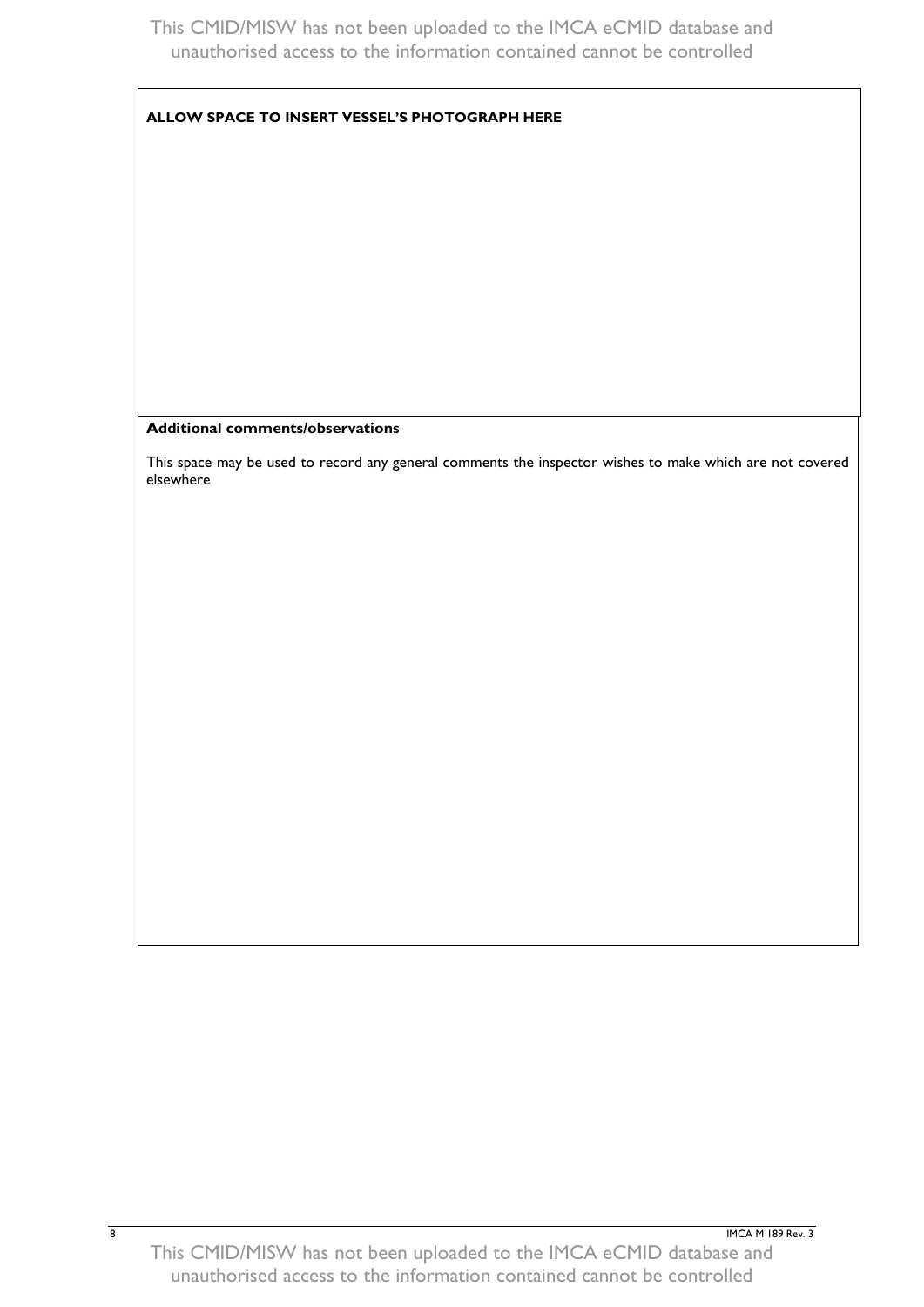## <span id="page-12-0"></span>**2 Index of Certificates and Documents**

| <b>Certificates</b>                                                                    | <b>Applicable to</b><br>vessel type Y/N | Date of Expiry | <b>Certificate does</b><br>not expire |
|----------------------------------------------------------------------------------------|-----------------------------------------|----------------|---------------------------------------|
| Asbestos free certificate                                                              |                                         |                |                                       |
| Classification society certificate                                                     |                                         |                |                                       |
| Certificate of Registration                                                            |                                         |                |                                       |
| Certificates of insurance - Protection and indemnity (P&I)                             |                                         |                |                                       |
| Employer's liability insurance certificate                                             |                                         |                |                                       |
| Flag State certificate/National Safety Certificate                                     |                                         |                |                                       |
| Hydrostatic release certificate - life raft #1                                         |                                         |                |                                       |
| Hydrostatic release certificate - life raft #2                                         |                                         |                |                                       |
| Hydrostatic release certificate - life raft #3                                         |                                         |                |                                       |
| Hydrostatic release certificate - life raft #4                                         |                                         |                |                                       |
| Hull and machinery (H&M) insurance certificate                                         |                                         |                |                                       |
| IMDG Code - document of compliance for the carriage of<br>dangerous goods              |                                         |                |                                       |
| Minimum Safe Manning Certificate                                                       |                                         |                |                                       |
| Passenger Liability (up to 12 passengers) - Athens<br>Convention insurance certificate |                                         |                |                                       |
| Passenger Ship Safety Certificate                                                      |                                         |                |                                       |
| Potable water quality test certificate                                                 |                                         |                |                                       |
| Radio Survey Report                                                                    |                                         |                |                                       |
| Radio station licence                                                                  |                                         |                |                                       |
| Servicing certificate $-$ life raft #1                                                 |                                         |                |                                       |
| Servicing certificate - life raft #2                                                   |                                         |                |                                       |
| Servicing certificate - life raft #3                                                   |                                         |                |                                       |
| Servicing certificate - life raft #4                                                   |                                         |                |                                       |
| Ship Sanitation Control Exemption Certificate                                          |                                         |                |                                       |
| Test and thorough examination of lifting equipment<br>Certificates                     |                                         |                |                                       |
| <b>Tonnage Certificate</b>                                                             |                                         |                |                                       |
| Workboat or Load Line Certificate                                                      |                                         |                |                                       |
|                                                                                        |                                         |                |                                       |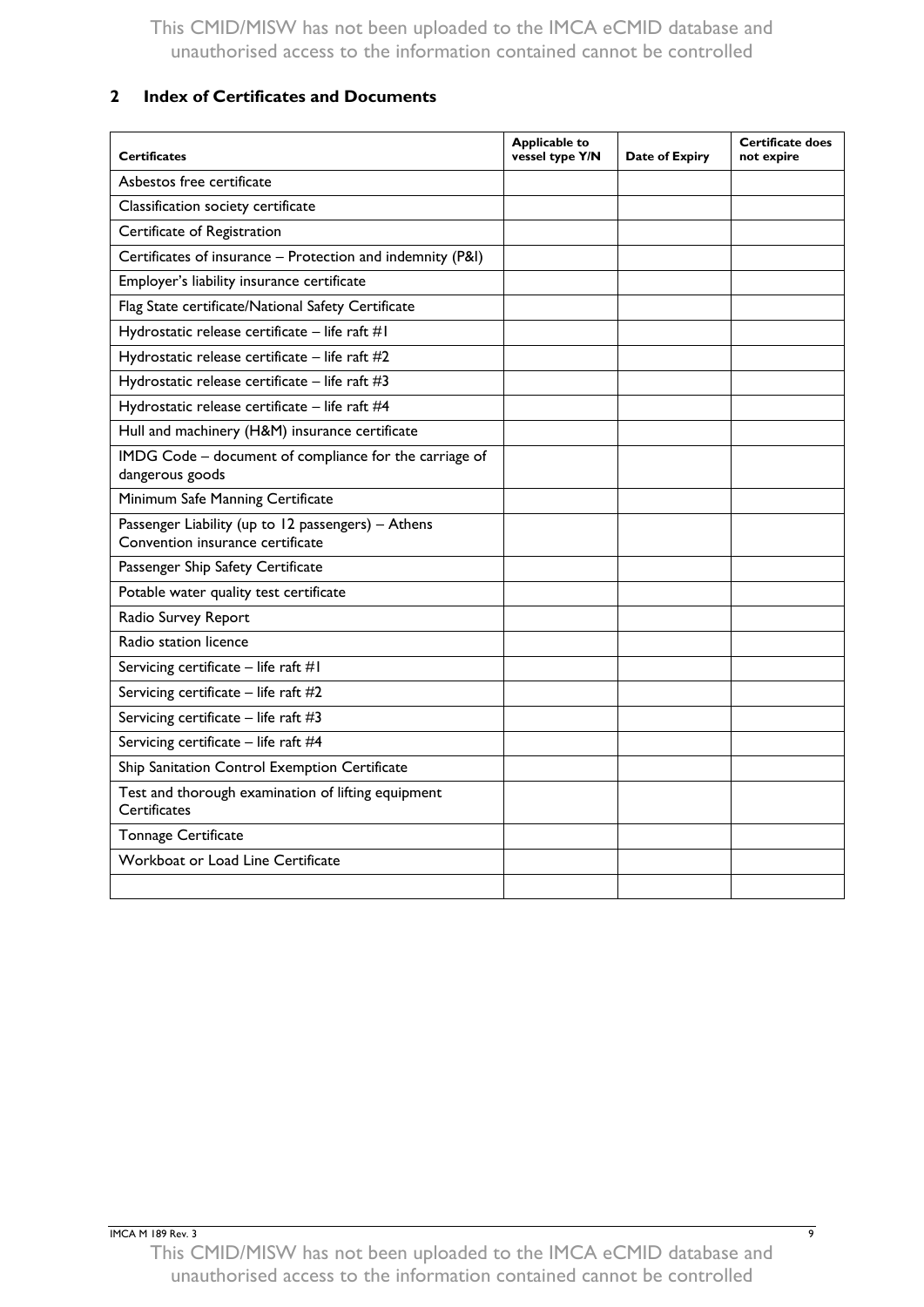#### <span id="page-13-0"></span>**3 Inspection**

| 3.I | Has the vessel been subject to a port state inspection since the previous<br>MISW inspection? | Yes | No. | <b>NA</b> | <b>NS</b> |
|-----|-----------------------------------------------------------------------------------------------|-----|-----|-----------|-----------|
|     | Comments                                                                                      |     |     |           |           |

Comment on where and when the inspection was carried out. If vessel was detained, or significant deficiencies were listed, record the reason for detention or nature of those deficiencies.

None of the response options will generate a finding.

| 3.2 | Has the vessel undergone a MISW inspection or any other type of<br>independent vessel inspection within the previous 12 months? | Yes. | No. | <b>NA</b> | <b>NS</b> |
|-----|---------------------------------------------------------------------------------------------------------------------------------|------|-----|-----------|-----------|
|     | Comments                                                                                                                        |      |     |           |           |

Comment if an inspection has occurred in the last 12 months and record the name of the Inspector Company, date and relevant findings (if any).

Comment on the type, authority, date and content of the independent inspection.

State if the certificate is dated and note the expiry date.

If the vessel is new and has not been subjected to independent inspection, the inspector can use NA.

If no inspection has been carried out and this should normally have been completed, the inspector should select 'No' and state the reason, e.g. required by industry guidelines. In this case the finding will be recorded.

| 3.3 | Does the vessel have a copy of the most recent MISW onboard or any other<br>type of vessel inspection report? | Yes | No. | <b>NA</b> | <b>NS</b> |
|-----|---------------------------------------------------------------------------------------------------------------|-----|-----|-----------|-----------|
|     | Comments                                                                                                      |     |     |           |           |

Comment if the operator's policy is for a copy of the report to be held onboard and verify that appropriate corrective action has been taken on any findings.

Actions not closed-out are to be carried forward to this report under the original date.

Note where not available and state why.

List any pending conditions of class and/or class memoranda (if any).

'No' does not generate a finding.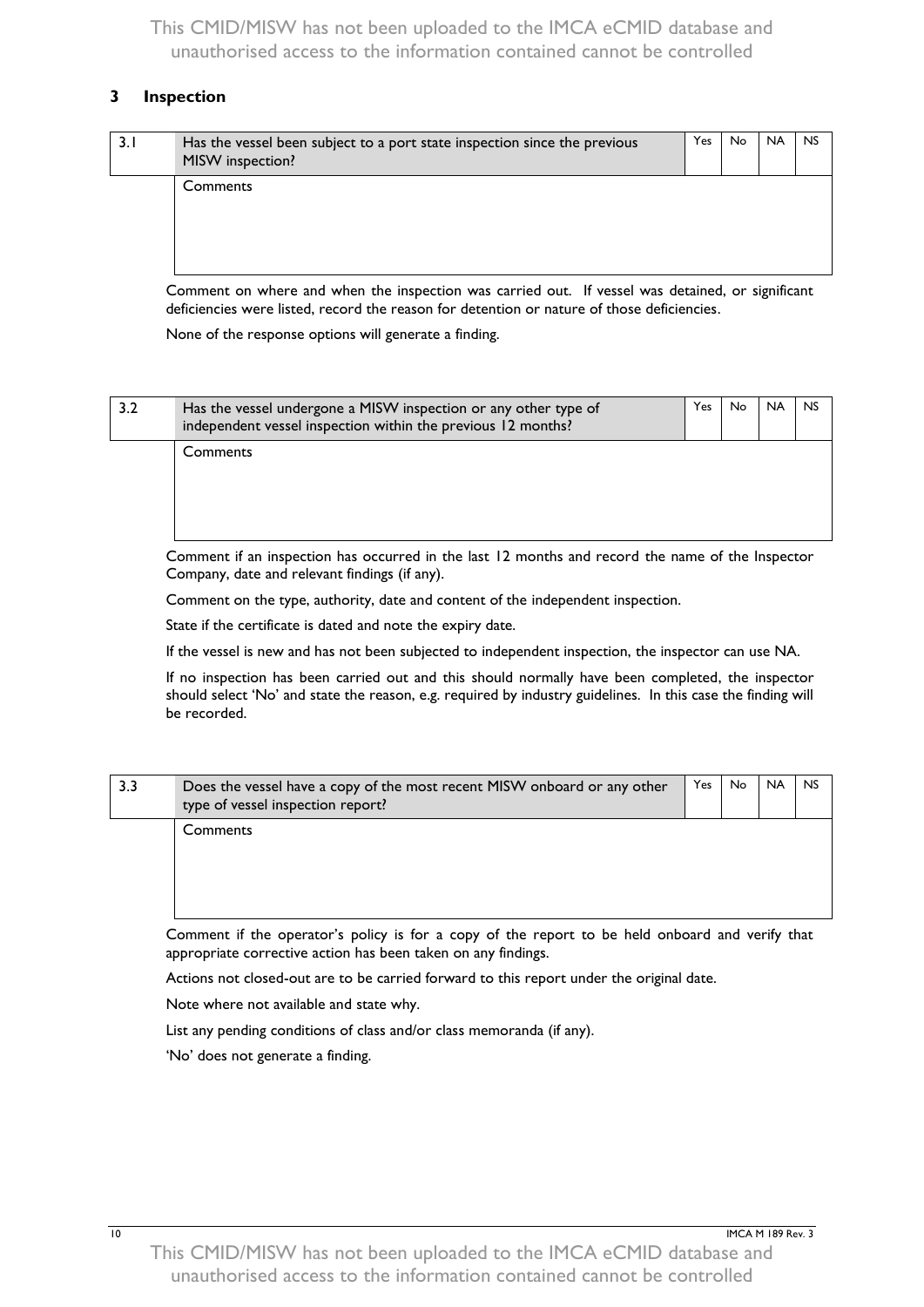| 3.4 | Additional Section 3 comments? | Yes | No. |  |
|-----|--------------------------------|-----|-----|--|
|     | Comments                       |     |     |  |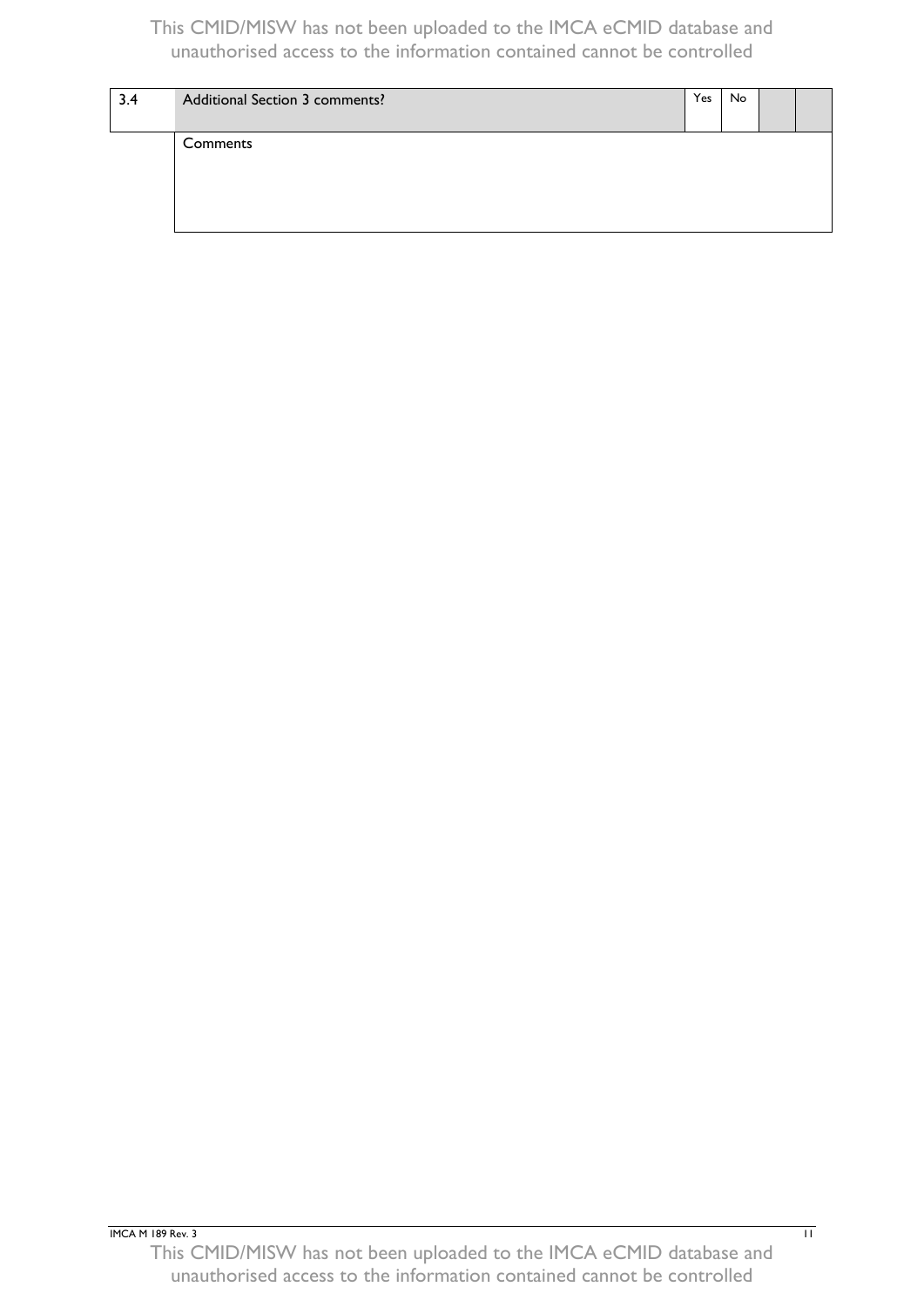## <span id="page-15-0"></span>**4 Logbooks**

| 4.1 | Is the vessel required to have a radio logbook? | Yes | No | <b>NA</b> | <b>NS</b> |
|-----|-------------------------------------------------|-----|----|-----------|-----------|
|     | Comments                                        |     |    |           |           |

Comment if no radio logbook is available for use.

Comment on condition and state of the logbook.

'No' does not generate a Finding.

| 4.2 | Does the vessel have appropriate logbook(s) (e.g. official/deck/engine)? | Yes | No. | <b>NA</b> | <b>NS</b> |
|-----|--------------------------------------------------------------------------|-----|-----|-----------|-----------|
|     | Comments                                                                 |     |     |           |           |

Comment on condition and state of logbooks.

| 4.3 | Additional Section 4 comments? | Yes | No |  |
|-----|--------------------------------|-----|----|--|
|     | Comments                       |     |    |  |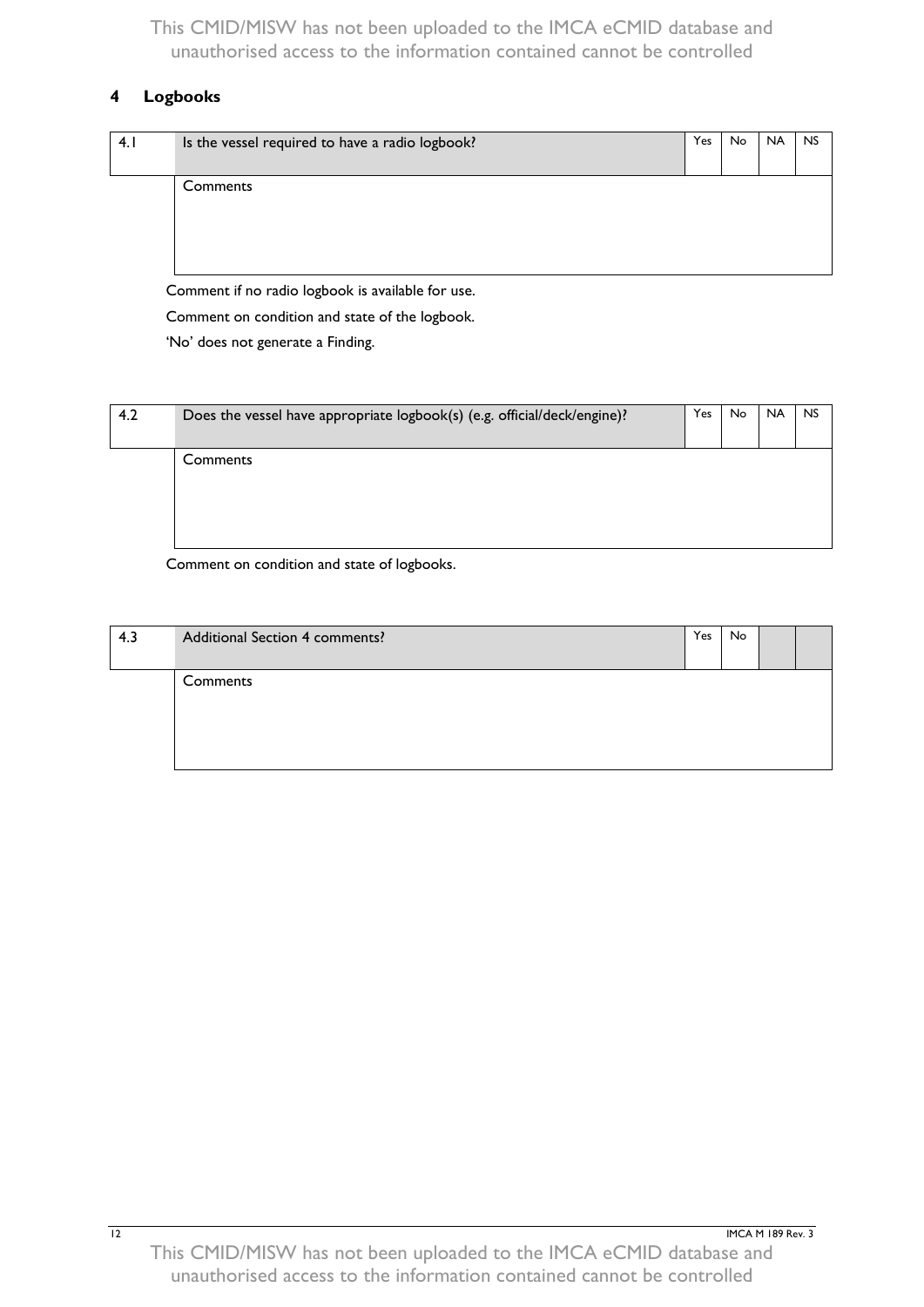## <span id="page-16-0"></span>**5 Weather-tight Integrity**

| 5.I | Is it possible to secure all openings to prevent the ingress of water whilst at<br>sea? | Yes | No. | <b>NA</b> | <b>NS</b> |
|-----|-----------------------------------------------------------------------------------------|-----|-----|-----------|-----------|
|     | Comments                                                                                |     |     |           |           |

Comment if there is unreasonable difficulty doing this.

| 5.2 | Are doors located above the weather deck, which give access to spaces<br>below, weather-tight and able to be operated from either side? | Yes | No. | <b>NA</b> | <b>NS</b> |
|-----|-----------------------------------------------------------------------------------------------------------------------------------------|-----|-----|-----------|-----------|
|     | Comments                                                                                                                                |     |     |           |           |

Comment on the state and condition of seals, fastening and securing fittings.

| 5.3 | If there are any opening skylights fitted, can they be effectively secured from<br>either side? | Yes | No. | <b>NA</b> | <b>NS</b> |
|-----|-------------------------------------------------------------------------------------------------|-----|-----|-----------|-----------|
|     | <b>Comments</b>                                                                                 |     |     |           |           |

Note the condition of fastening and securing fittings for the skylights.

| 5.4 | Are blanks available for securing in place, in the event of breakage of a<br>skylight? | Yes | No. | <b>NA</b> | <b>NS</b> |
|-----|----------------------------------------------------------------------------------------|-----|-----|-----------|-----------|
|     | Comments                                                                               |     |     |           |           |

Note the stowages for the blanks and their ease of access in an emergency.

| 5.5 | If any opening or port-lights are below the weather deck, are there dead-<br>lights or blanks available to be secured in place? | Yes | No. | <b>NA</b> | <b>NS</b> |
|-----|---------------------------------------------------------------------------------------------------------------------------------|-----|-----|-----------|-----------|
|     | Comments                                                                                                                        |     |     |           |           |

**IMCA M 189 Rev. 3** 13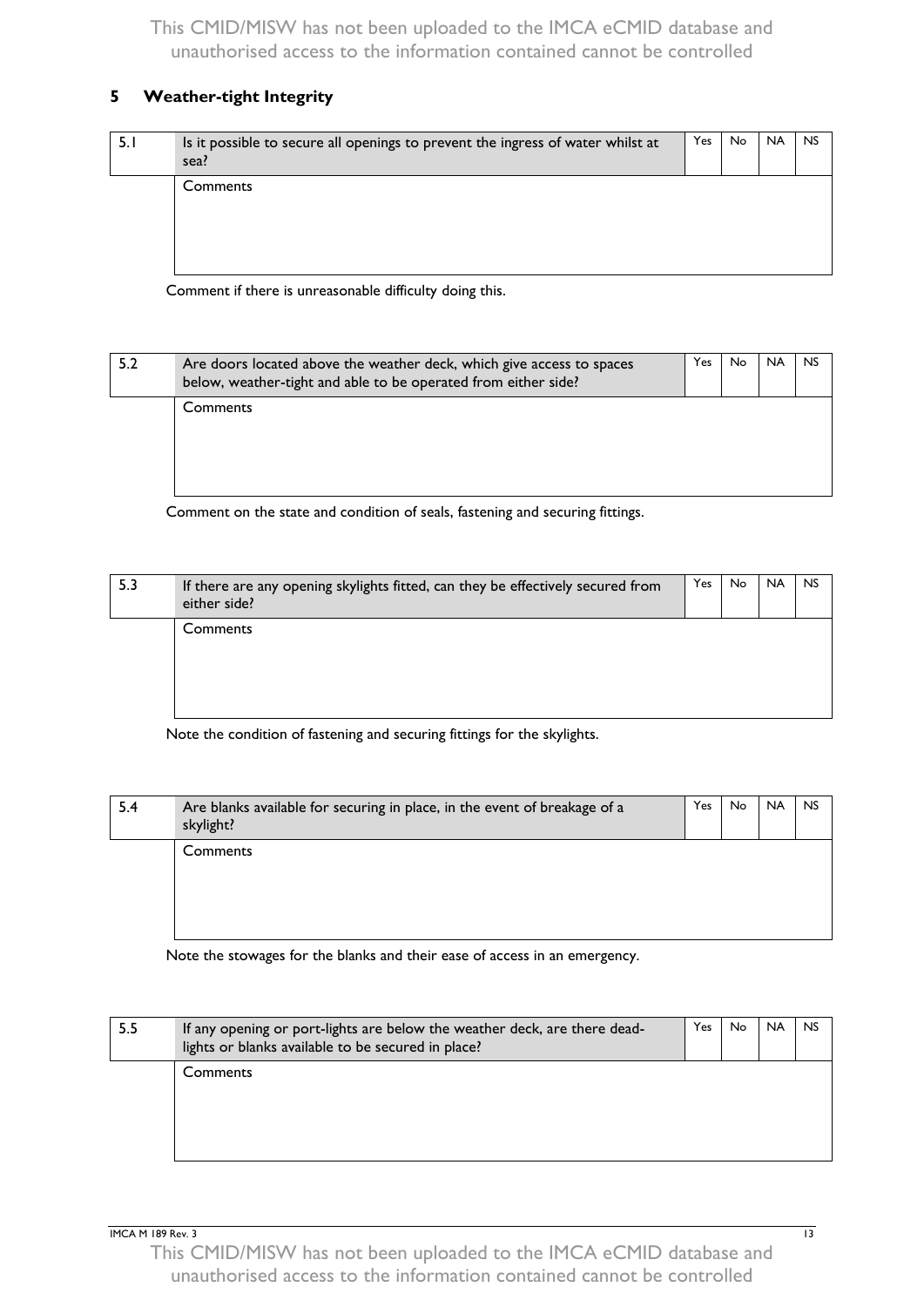| 5.6 | Can all opening port-lights be effectively secured? | <b>Yes</b> | <b>No</b> | <b>NA</b> | <b>NS</b> |
|-----|-----------------------------------------------------|------------|-----------|-----------|-----------|
|     | Comments                                            |            |           |           |           |

Comment on the condition of securing arrangements and fittings.

| 5.7 | Are all weather-tight closures to ventilators in full working order? | Yes | No. | <b>NA</b> | <b>NS</b> |
|-----|----------------------------------------------------------------------|-----|-----|-----------|-----------|
|     | Comments                                                             |     |     |           |           |

| 5.8 | Does the hull and structure of the vessel appear in a good state of repair? | Yes | No. | <b>NA</b> | <b>NS</b> |
|-----|-----------------------------------------------------------------------------|-----|-----|-----------|-----------|
|     | Comments                                                                    |     |     |           |           |
|     |                                                                             |     |     |           |           |

Comment on the state and condition of the hull and superstructure (visual observation).

| 5.9 | When a deck is fitted with bulwarks such that water may be trapped, are<br>there effective draining ports? | Yes | No. | <b>NA</b> | <b>NS</b> |
|-----|------------------------------------------------------------------------------------------------------------|-----|-----|-----------|-----------|
|     | Comments                                                                                                   |     |     |           |           |

| 5.10 | Are sea inlets and discharges below the waterline fitted with a seacock or<br>other effective means of closure? | Yes | No. | <b>NA</b> | <b>NS</b> |
|------|-----------------------------------------------------------------------------------------------------------------|-----|-----|-----------|-----------|
|      | Comments                                                                                                        |     |     |           |           |
|      |                                                                                                                 |     |     |           |           |

14 **IMCA M 189 Rev. 3**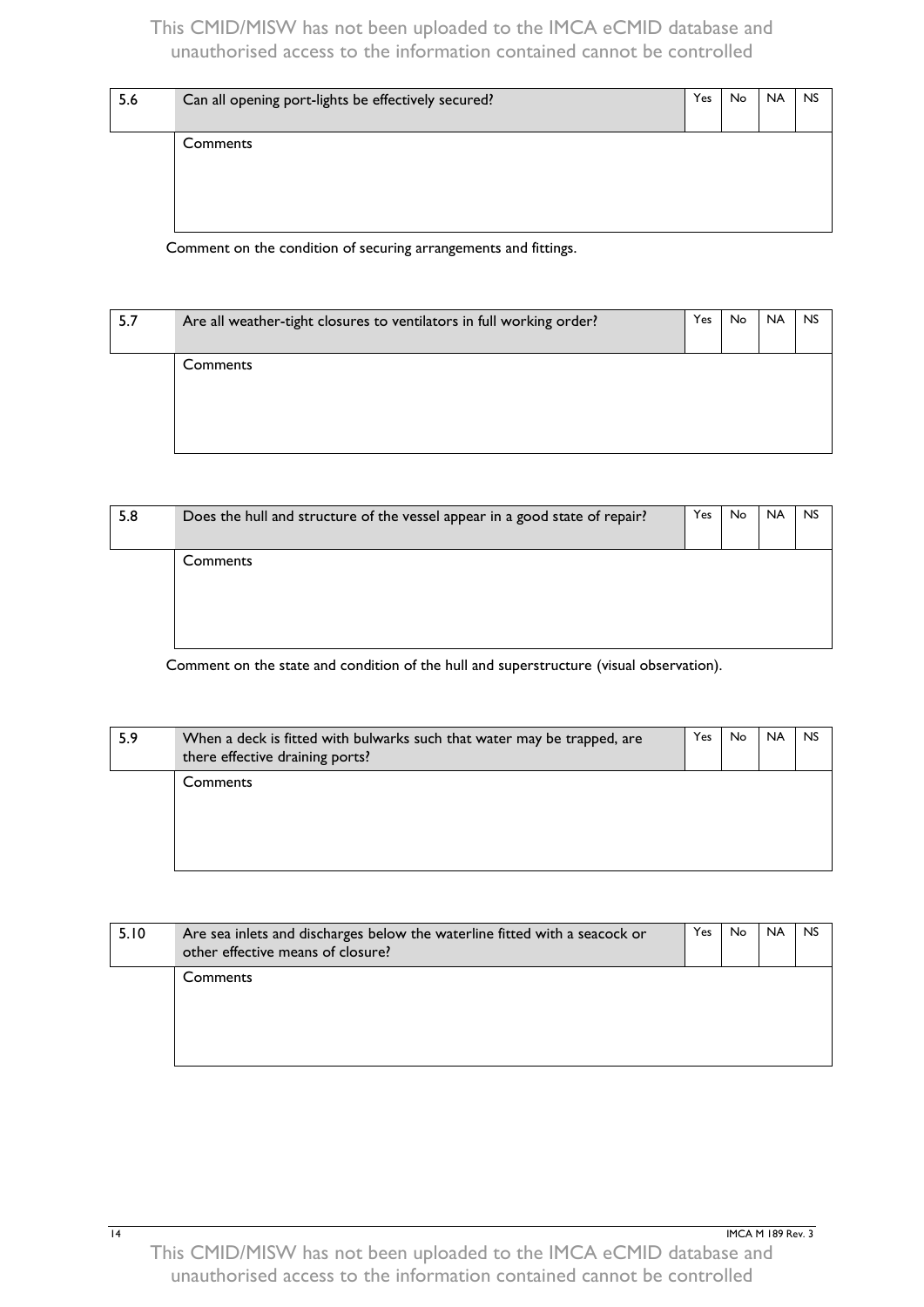| 5.11 | Is there evidence of any water leaking into the vessel below decks? ('Yes'<br>generates an entry in the Findings section) | Yes | No. | <b>NA</b> | <b>NS</b> |
|------|---------------------------------------------------------------------------------------------------------------------------|-----|-----|-----------|-----------|
|      | Comments                                                                                                                  |     |     |           |           |

Comment on the evidence of leaking and if possible include a photograph.

This should not be confused with water brought down from the upper deck during wet conditions.

Leaking from internal fresh water supplies should be reported in machinery or accommodation sections.

| 5.12 | If the vessel has a self-righting capability are all safety criteria being met? | Yes | No | <b>NA</b> | <b>NS</b> |
|------|---------------------------------------------------------------------------------|-----|----|-----------|-----------|
|      | Comments                                                                        |     |    |           |           |

Note whether correct means of crew, passenger and cargo securing arrangements are fitted and serviceable.

Note whether appropriate services for recovery from inversion are fitted and serviceable.

| 5.13 | Additional Section 5 comments? | Yes | No |  |
|------|--------------------------------|-----|----|--|
|      | Comments                       |     |    |  |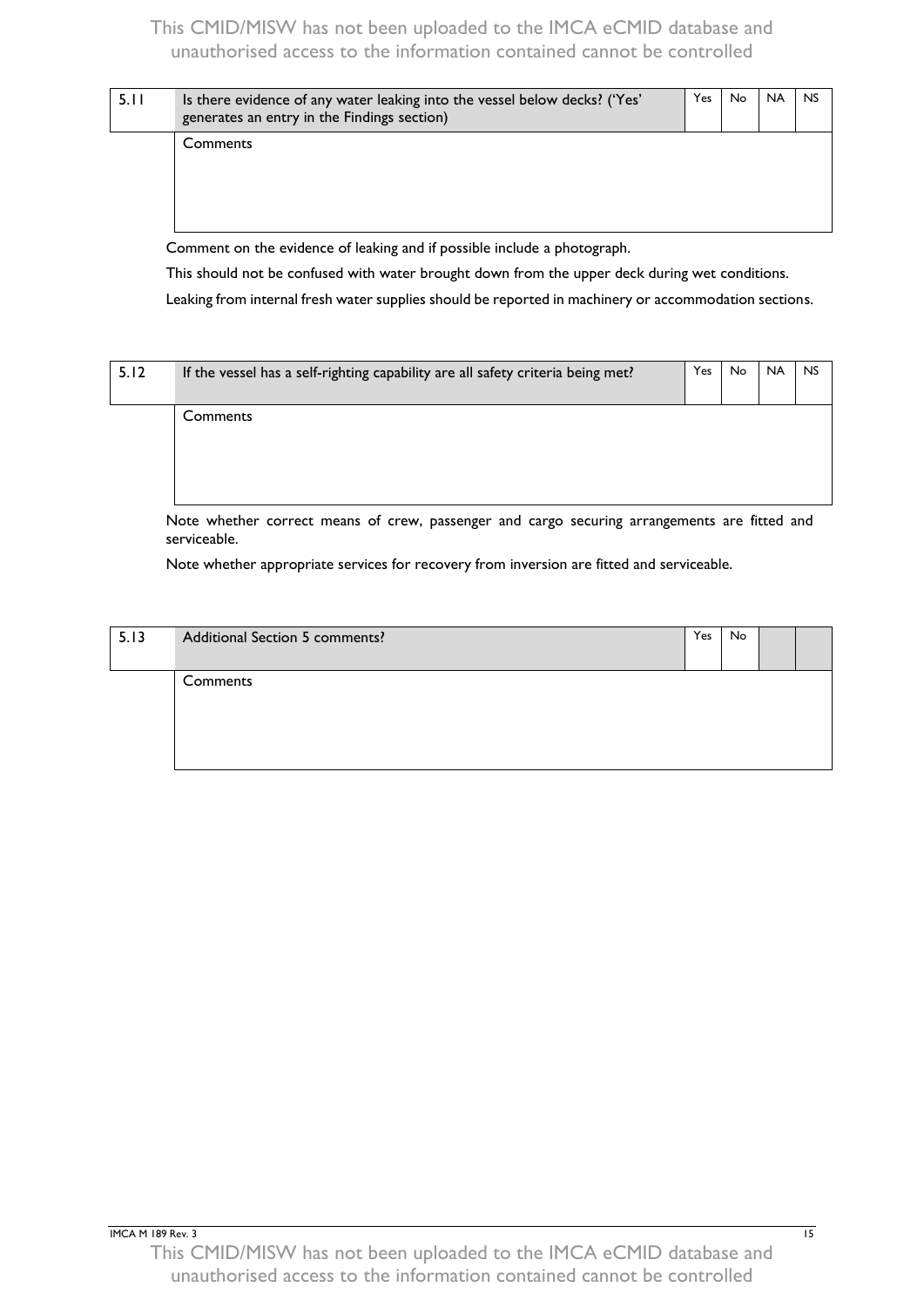## <span id="page-19-0"></span>**6 Machinery and Electrical**

| Comments |  |  |
|----------|--|--|

| 6.2 | Are vent pipes for fuel tanks protected against water ingress by a goose neck<br>or other efficient means? | Yes | No. | <b>NA</b> | <b>NS</b> |
|-----|------------------------------------------------------------------------------------------------------------|-----|-----|-----------|-----------|
|     | Comments                                                                                                   |     |     |           |           |

| 6.3 | Are vent pipes for fuel tanks protected against flame ingress by a suitable<br>gauze diaphragm? | Yes | No. | <b>NA</b> | <b>NS</b> |
|-----|-------------------------------------------------------------------------------------------------|-----|-----|-----------|-----------|
|     | Comments                                                                                        |     |     |           |           |

| 6.4 | Are there means available to effectively control fuel spillages or leaks from<br>permanent or temporary equipment? | Yes | No. | <b>NA</b> | <b>NS</b> |
|-----|--------------------------------------------------------------------------------------------------------------------|-----|-----|-----------|-----------|
|     | <b>Comments</b>                                                                                                    |     |     |           |           |

| 6.5 | Is there a safe means of isolating the fuel supply in the event of an emergency? | Yes | No. | <b>NA</b> | <b>NS</b> |
|-----|----------------------------------------------------------------------------------|-----|-----|-----------|-----------|
|     | Comments                                                                         |     |     |           |           |

Comment on the means used and the ease of access to/operation of isolation method.

16 **IMCA M 189 Rev. 3**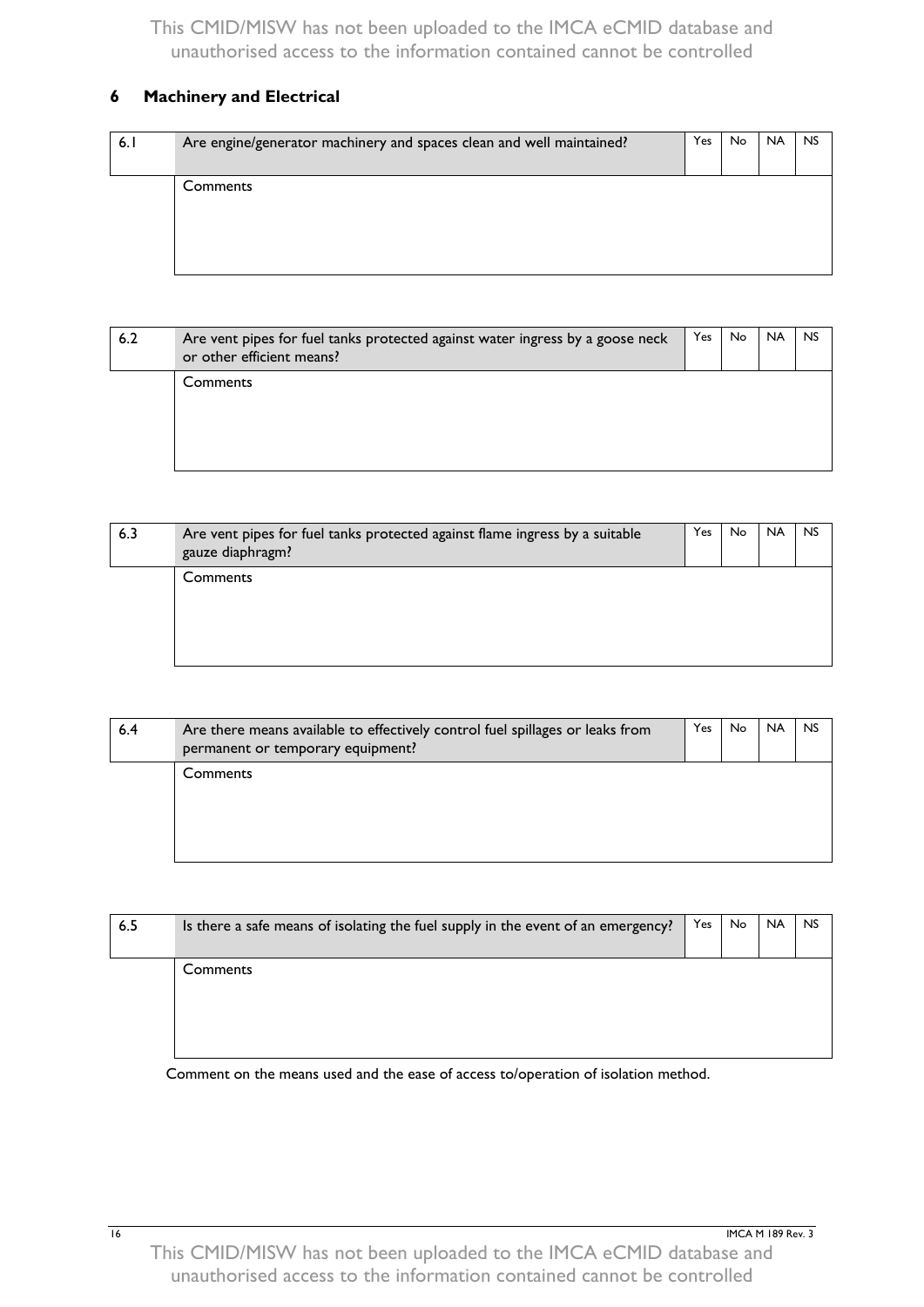| 6.6 | Are there any fuel or oil leaks in the machinery spaces? ('Yes' generates an<br>entry in the Findings section) | Yes | No. | <b>NA</b> | <b>NS</b> |
|-----|----------------------------------------------------------------------------------------------------------------|-----|-----|-----------|-----------|
|     | <b>Comments</b>                                                                                                |     |     |           |           |

Comment on the evidence that leakage has occurred and any indication of control measure/mitigation. Caution: Inspector to be aware of hazard/risk of fire depending on circumstances.

A photograph should only be taken if it is safe to do so.

| 6.7 | Are the bilges free from oil? | Yes | No | <b>NA</b> | <b>NS</b> |
|-----|-------------------------------|-----|----|-----------|-----------|
|     | Comments                      |     |    |           |           |

Note: Inspector should ask the reason(s) why the bilges are oily and record above.

| 6.8 | When batteries are the sole means of starting the propulsion engine, are<br>there at least two sets of batteries available? | Yes | No. | <b>NA</b> | <b>NS</b> |
|-----|-----------------------------------------------------------------------------------------------------------------------------|-----|-----|-----------|-----------|
|     | Comments                                                                                                                    |     |     |           |           |

Comment on the state and condition of battery arrangements.

| 6.9 | Are there safe means of isolating electrical supplies? | Yes | No. | <b>NA</b> | <b>NS</b> |
|-----|--------------------------------------------------------|-----|-----|-----------|-----------|
|     | Comments                                               |     |     |           |           |
|     |                                                        |     |     |           |           |

| 6.10 | Are electrical systems protected from water? | Yes | No. | <b>NA</b> | <b>NS</b> |
|------|----------------------------------------------|-----|-----|-----------|-----------|
|      | Comments                                     |     |     |           |           |
|      |                                              |     |     |           |           |

Comment on the state and effectiveness of protection.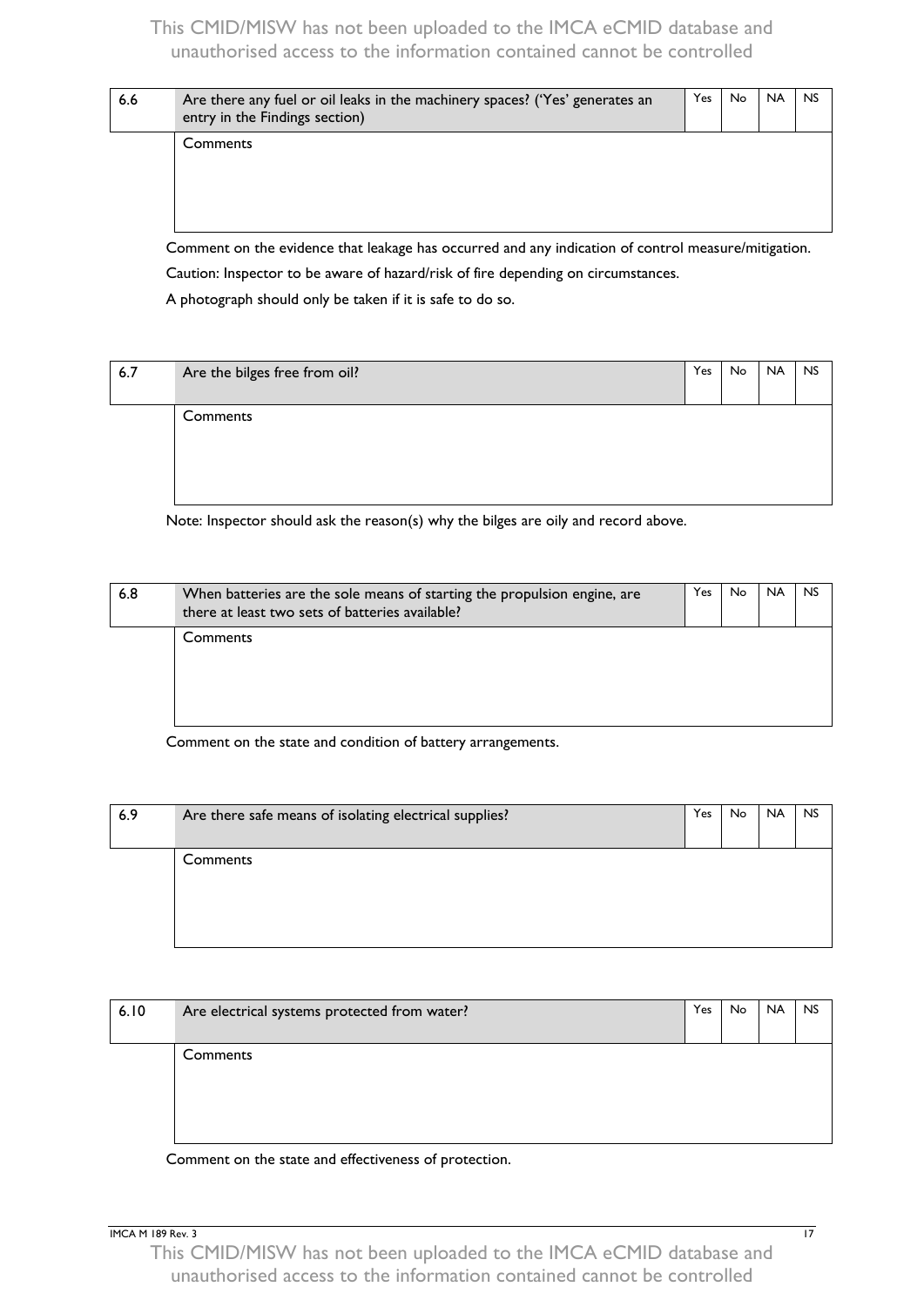| 6.11 | Are battery spaces adequately ventilated? | Yes | No. | <b>NA</b> | <b>NS</b> |
|------|-------------------------------------------|-----|-----|-----------|-----------|
|      | Comments                                  |     |     |           |           |
|      |                                           |     |     |           |           |

| 6.12 | Are all batteries secured firmly to prevent movement? | Yes | No. | <b>NA</b> | <b>NS</b> |
|------|-------------------------------------------------------|-----|-----|-----------|-----------|
|      | Comments                                              |     |     |           |           |
|      |                                                       |     |     |           |           |

| 6.13 | Is there adequate and appropriate PPE for personnel checking/maintaining the<br>batteries (e.g. face shields, rubber gloves)? | Yes | No. | <b>NA</b> | <b>NS</b> |
|------|-------------------------------------------------------------------------------------------------------------------------------|-----|-----|-----------|-----------|
|      | Comments                                                                                                                      |     |     |           |           |

| 6.14 | Is effective emergency lighting provided to allow escape from below/under-<br>deck to allow essential activities to be conducted? | Yes | No. | <b>NA</b> | NS. |
|------|-----------------------------------------------------------------------------------------------------------------------------------|-----|-----|-----------|-----|
|      | Comments                                                                                                                          |     |     |           |     |
|      |                                                                                                                                   |     |     |           |     |

| 6.15 | If steering by remote control, are there effective means of emergency<br>steering? | Yes. | No. | <b>NA</b> | <b>NS</b> |
|------|------------------------------------------------------------------------------------|------|-----|-----------|-----------|
|      | Comments                                                                           |      |     |           |           |
|      |                                                                                    |      |     |           |           |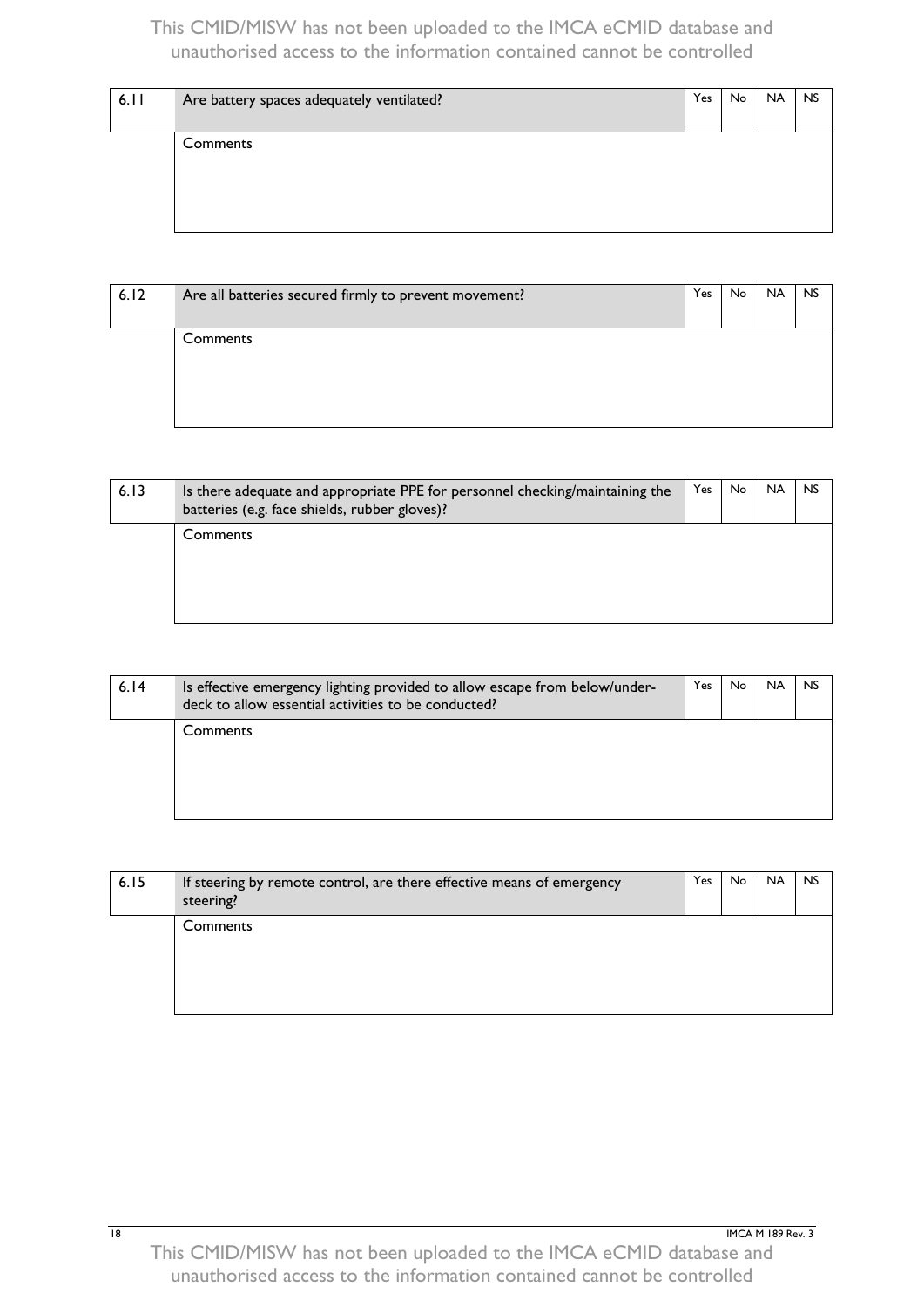| 6.16 | Are there two fully working bilge pumps? | Yes | <b>No</b> | <b>NA</b> | <b>NS</b> |
|------|------------------------------------------|-----|-----------|-----------|-----------|
|      | Comments                                 |     |           |           |           |
|      |                                          |     |           |           |           |

Comment on the condition of bilge pumps and pumping arrangements.

| 6.17 | Is at least one bilge pump available for duty in an emergency? | Yes | <b>No</b> | <b>NA</b> | <b>NS</b> |
|------|----------------------------------------------------------------|-----|-----------|-----------|-----------|
|      | Comments                                                       |     |           |           |           |
|      |                                                                |     |           |           |           |

Note: The pumps and sources of power, if power-driven, should be in widely separated spaces so that any single event does not disable all the pumping systems.

| 6.18 | Is an operating bilge alarm fitted in watertight spaces containing machinery or<br>in cargo holds? | <b>Yes</b> | <b>No</b> | <b>NA</b> | <b>NS</b> |
|------|----------------------------------------------------------------------------------------------------|------------|-----------|-----------|-----------|
|      | Comments                                                                                           |            |           |           |           |

| 6.19 | Are operating manuals available for the machinery? | Yes | No. | <b>NA</b> | <b>NS</b> |
|------|----------------------------------------------------|-----|-----|-----------|-----------|
|      | Comments                                           |     |     |           |           |

Comment on whether the manuals are in a language that can be understood by the crew.

| 6.20 | Are adequate tools and the manufacturers' recommended emergency spares<br>available for the machinery? | Yes | No. | <b>NA</b> | <b>NS</b> |
|------|--------------------------------------------------------------------------------------------------------|-----|-----|-----------|-----------|
|      | Comments                                                                                               |     |     |           |           |
|      |                                                                                                        |     |     |           |           |

Comment if emergency spares are not as per manufacturers' recommendations (if known).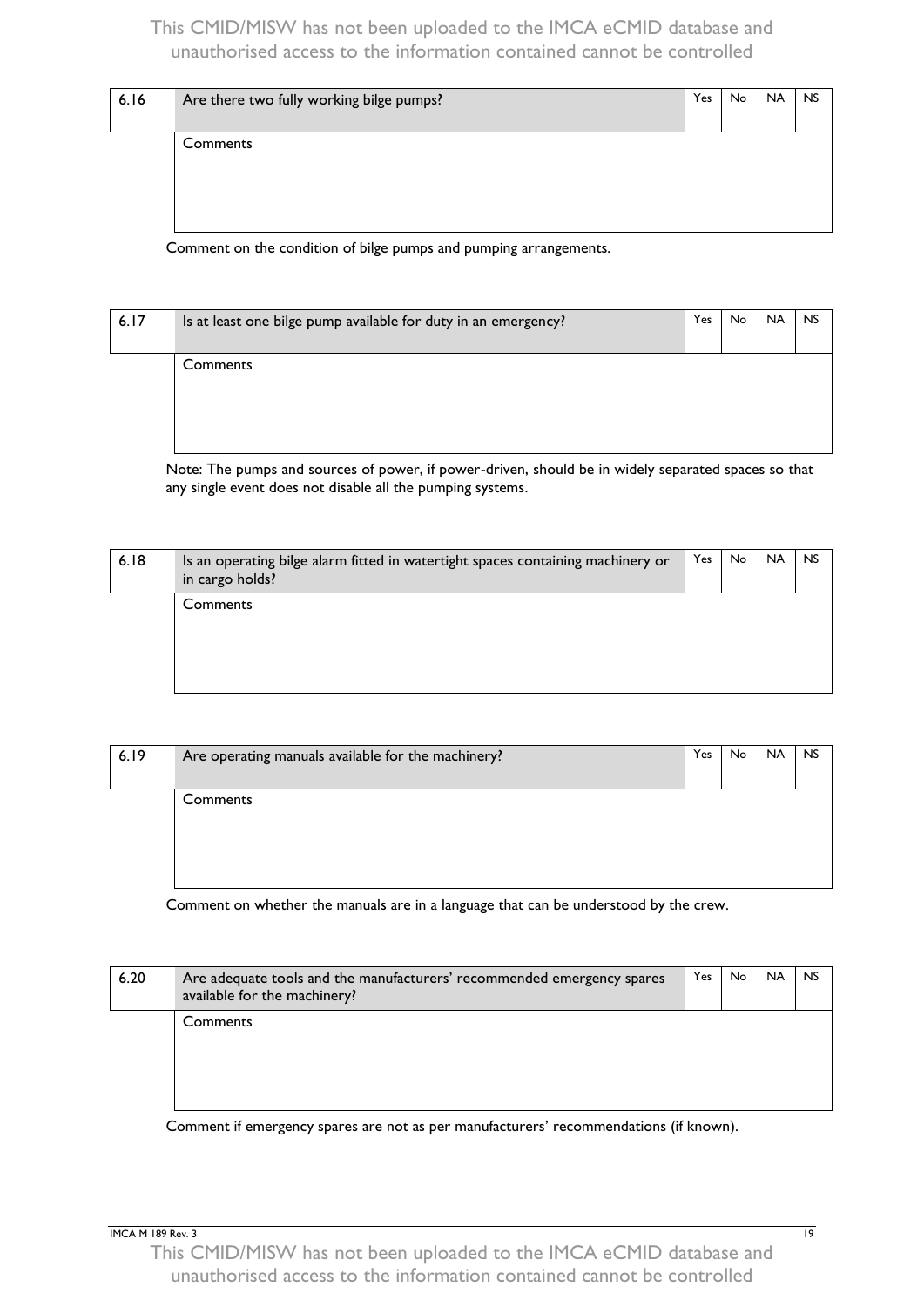| 6.21 | Are maintenance records available for the onboard equipment? | Yes | No. | <b>NA</b> | <b>NS</b> |
|------|--------------------------------------------------------------|-----|-----|-----------|-----------|
|      | Comments                                                     |     |     |           |           |

Comment on the state and condition of records.

| 6.22 | Are there any untreated hazards in the engine room? | Yes | No. | <b>NA</b> | <b>NS</b> |
|------|-----------------------------------------------------|-----|-----|-----------|-----------|
|      | Comments                                            |     |     |           |           |

Comment on any hazards that appear to have been overlooked or remains a hazard due to inadequate mitigation, e.g. missing or damaged lagging on hot surfaces, loose floor plates, unguarded rotating machinery etc.?

Note: SOLAS: All surfaces above 220°C are to be insulated or equivalent protected in order to avoid ignition of flammable fluids. Reference MSC.1/Circ.1321, 11 June 2009 – *Guidelines for measures to prevent fires in engine-rooms and cargo pump-rooms*.

Typical hot surfaces on engine 'body' are as follows: indicator valves (if fitted), cylinder covers, exhaust pipe from each cylinder, tie in to exhaust manifold, exhaust manifold in particular overlaps between steel sheets and laggings, foundation and lifting lugs on exhaust ducts, turbochargers, in particular flanges to such, cut outs for pressure/temperature sensors, etc.; housing surfaces of floodlights.

| 6.23 | Additional Section 6 comments? | Yes | No |  |
|------|--------------------------------|-----|----|--|
|      | Comments                       |     |    |  |
|      |                                |     |    |  |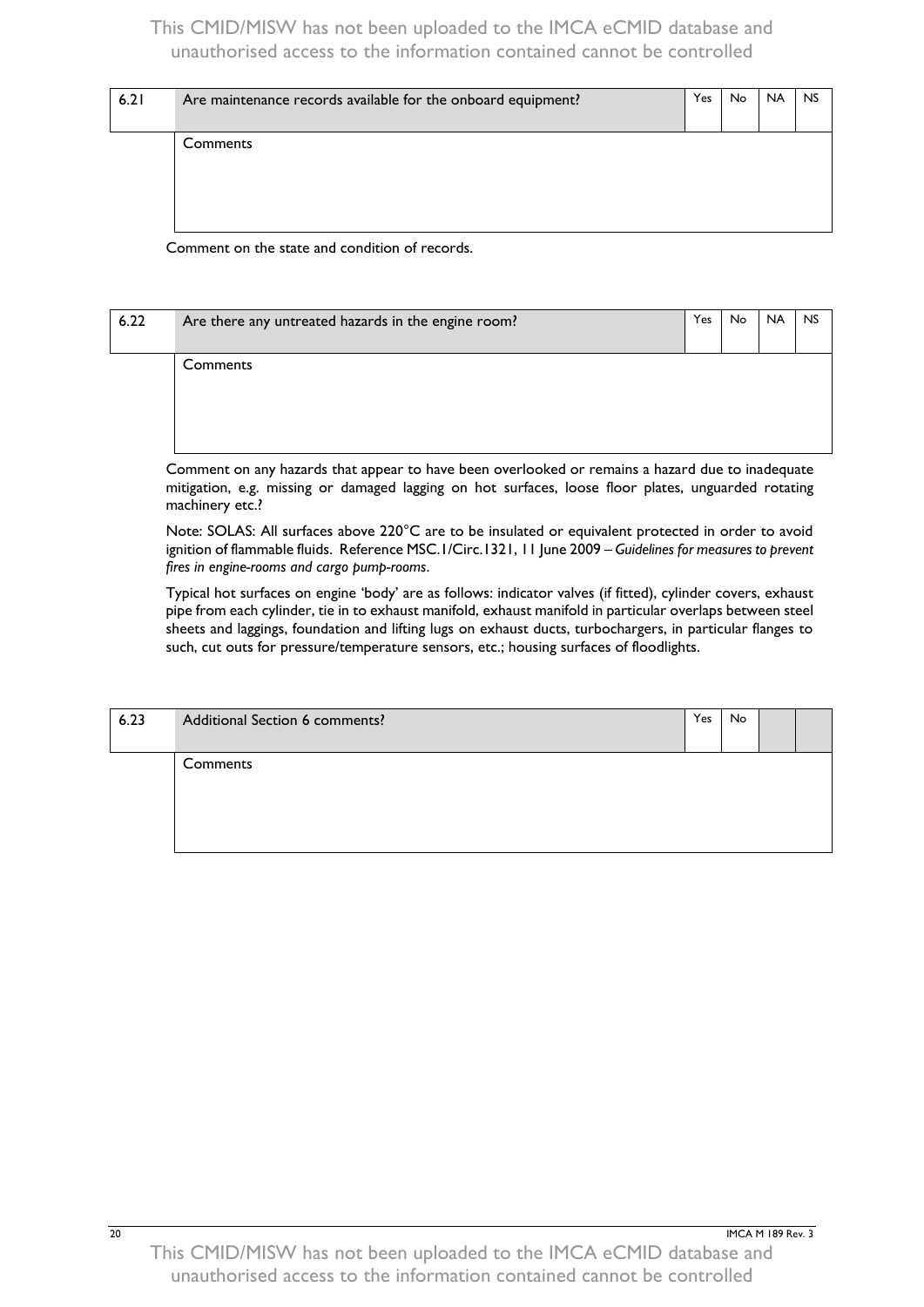## <span id="page-24-0"></span>**7 Stability**

| 7.I | If required does the vessel have an approved stability information booklet<br>onboard? | Yes | No. | <b>NA</b> | <b>NS</b> |
|-----|----------------------------------------------------------------------------------------|-----|-----|-----------|-----------|
|     | Comments                                                                               |     |     |           |           |

| 7.2 | If the vessel is required to carry an approved stability booklet, is there a<br>competent person and appropriate system available to calculate the vessel's<br>stability? | Yes. | No. | <b>NA</b> | <b>NS</b> |
|-----|---------------------------------------------------------------------------------------------------------------------------------------------------------------------------|------|-----|-----------|-----------|
|     | <b>Comments</b>                                                                                                                                                           |      |     |           |           |

Competence should be based on requirements of operating area whether by international, national or industry standards as applicable.

| 7.3 | Are any stability records available to show the effects of adding or removing<br>loads on the vessel? | Yes | No. | <b>NA</b> | <b>NS</b> |
|-----|-------------------------------------------------------------------------------------------------------|-----|-----|-----------|-----------|
|     | <b>Comments</b>                                                                                       |     |     |           |           |

Comment on the condition of records and the date of the most recent review.

Comment on the system of review of records by company management.

| 7.4 | Are the crew familiar with the stability issues with regards to winches and<br>lifting operations? | Yes | No. | <b>NA</b> | <b>NS</b> |
|-----|----------------------------------------------------------------------------------------------------|-----|-----|-----------|-----------|
|     | Comments                                                                                           |     |     |           |           |

| 7.5 | Additional Section 7 comments? | Yes | No |  |
|-----|--------------------------------|-----|----|--|
|     | Comments                       |     |    |  |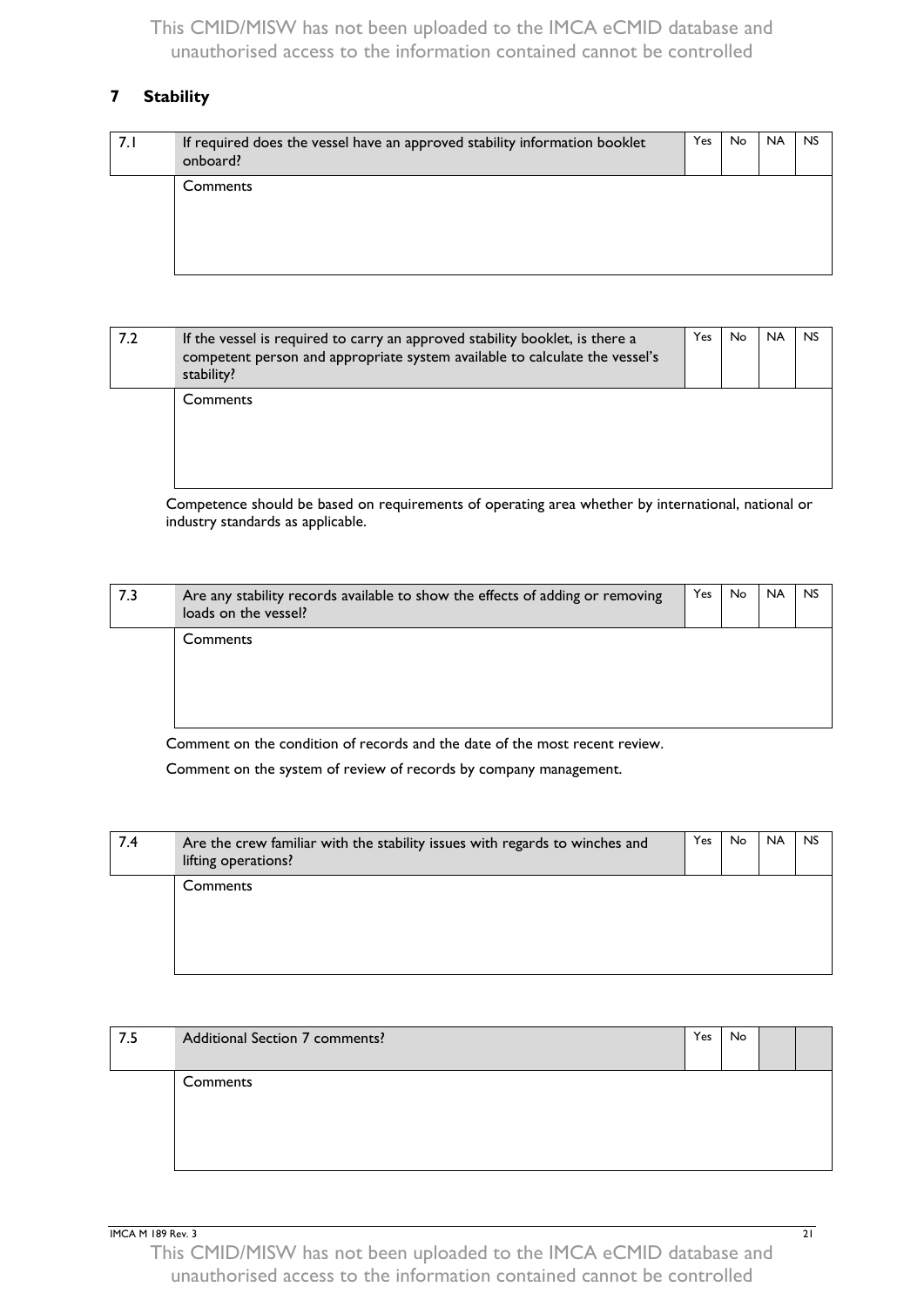## <span id="page-25-0"></span>**8 Freeboard**

| 8.1 | If required by Flag State, is the vessel marked with a deck line and freeboard<br>mark? | Yes | No. | <b>NA</b> | <b>NS</b> |
|-----|-----------------------------------------------------------------------------------------|-----|-----|-----------|-----------|
|     | Comments                                                                                |     |     |           |           |

Note: National authorities may require markings – the inspector should ascertain any requirements applicable to the vessel.

| 8.2 | If the vessel is not marked with a deck line and freeboard mark, has the safe<br>maximum draught been determined? | Yes | No | <b>NA</b> |  |
|-----|-------------------------------------------------------------------------------------------------------------------|-----|----|-----------|--|
|     | Comments                                                                                                          |     |    |           |  |

| 8.3 | Additional Section 8 comments? | Yes | No |  |
|-----|--------------------------------|-----|----|--|
|     | Comments                       |     |    |  |
|     |                                |     |    |  |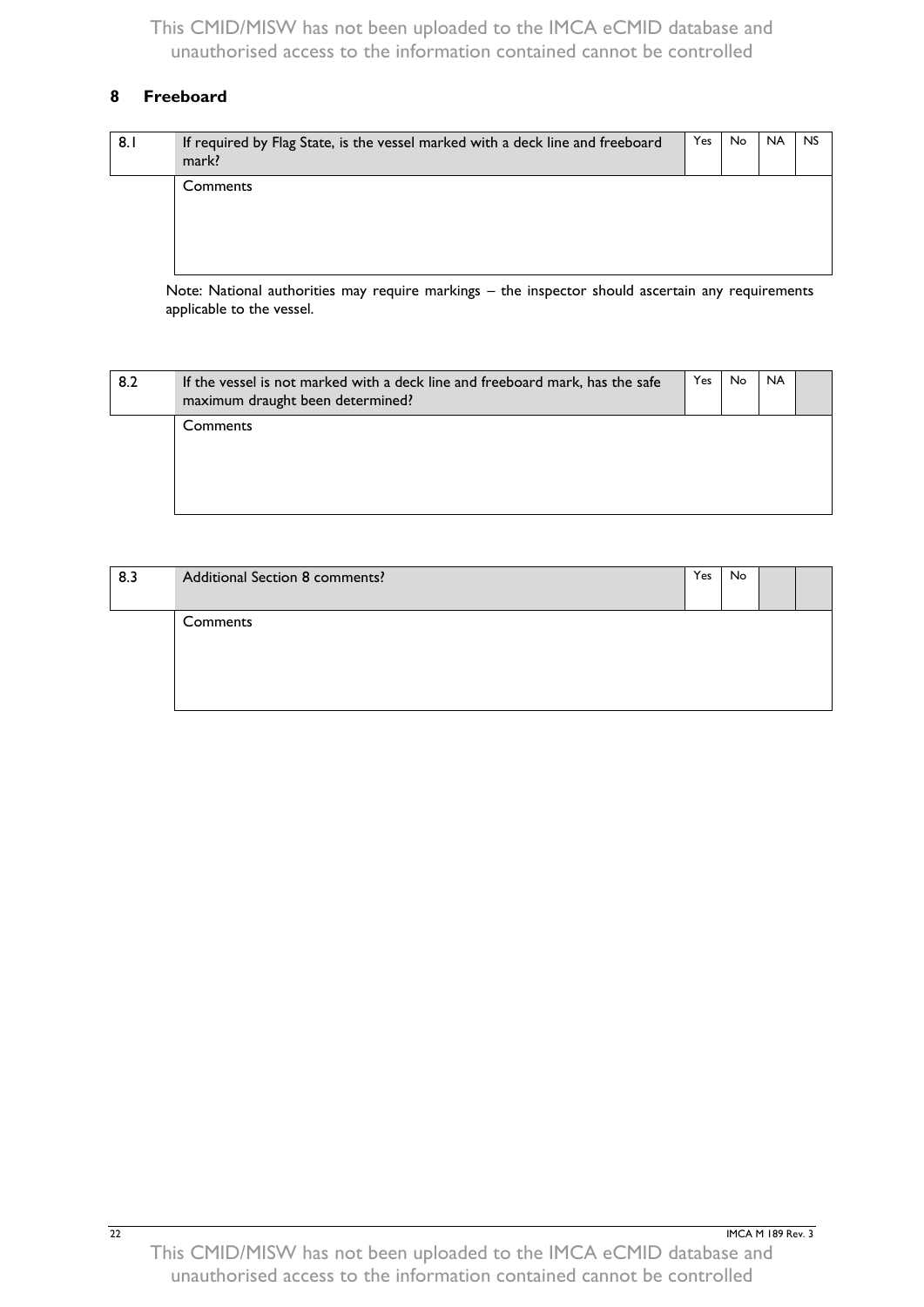## <span id="page-26-0"></span>**9 Escape**

| 9.1 | Are there at least two means of escape from any manned/normally occupied<br>space? | Yes | No. | <b>NA</b> | <b>NS</b> |
|-----|------------------------------------------------------------------------------------|-----|-----|-----------|-----------|
|     | Comments                                                                           |     |     |           |           |

Note on the ease of access to escape routes.

Note: 'No' will appear in the Findings section – if two means of escape are not realistically practical due to vessel type select 'NA' and add a comment to explain.

| 9.2 | Are means of escape clearly marked and the escape route adequately<br>illuminated? | Yes | No. | <b>NA</b> | <b>NS</b> |
|-----|------------------------------------------------------------------------------------|-----|-----|-----------|-----------|
|     | Comments                                                                           |     |     |           |           |

| 9.3 | If there are not at least two means of escape, are there fire detectors fitted in<br>the space? | Yes | No. | <b>NA</b> | <b>NS</b> |
|-----|-------------------------------------------------------------------------------------------------|-----|-----|-----------|-----------|
|     | Comments                                                                                        |     |     |           |           |

| 9.4 | Additional Section 9 comments? | Yes | No |  |
|-----|--------------------------------|-----|----|--|
|     | Comments                       |     |    |  |
|     |                                |     |    |  |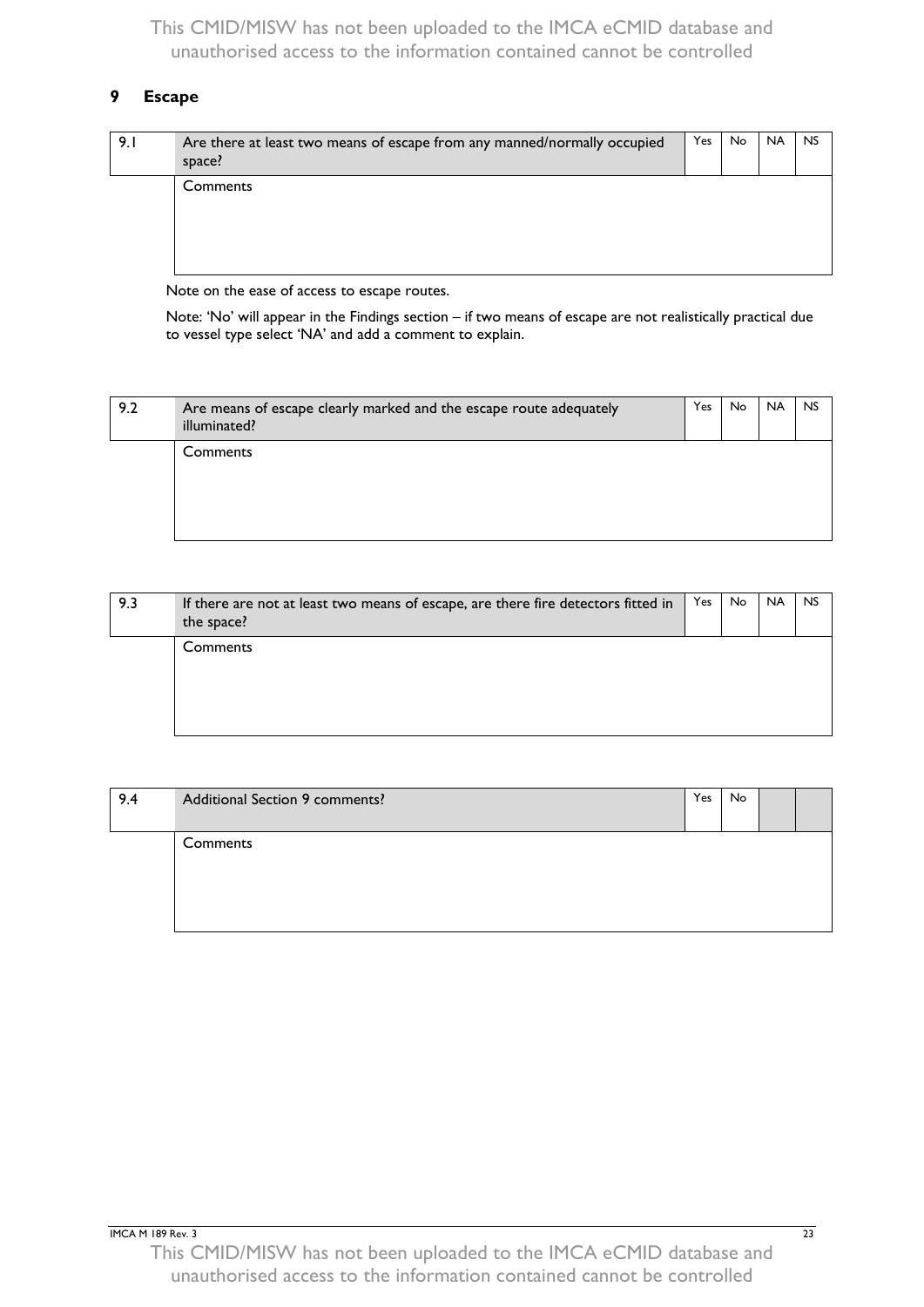#### <span id="page-27-0"></span>**10 Fire**

| 10.1 | Are fire detectors, where fitted, in working order? | Yes | No | <b>NA</b> | <b>NS</b> |
|------|-----------------------------------------------------|-----|----|-----------|-----------|
|      | Comments                                            |     |    |           |           |

| 10.2 | Is there a procedure for testing fire detectors and is it complied with? | Yes | No. | <b>NA</b> | <b>NS</b> |
|------|--------------------------------------------------------------------------|-----|-----|-----------|-----------|
|      | Comments                                                                 |     |     |           |           |

Comment on the testing regime in use if applicable.

| 10.3 | If no fire detectors are fitted, are adequate procedures in place to detect<br>smoke or fire? | Yes | No. | <b>NA</b> | <b>NS</b> |
|------|-----------------------------------------------------------------------------------------------|-----|-----|-----------|-----------|
|      | Comments                                                                                      |     |     |           |           |
|      |                                                                                               |     |     |           |           |

Comment on what these alternative procedures are.

| 10.4 | Is the vessel's fire pump(s) working and available? | Yes | <b>No</b> | <b>NA</b> | <b>NS</b> |
|------|-----------------------------------------------------|-----|-----------|-----------|-----------|
|      | Comments                                            |     |           |           |           |

This may be a manual or power driven pump.

| 10.5 | Is a working emergency fire pump available outside the machinery space? | Yes | No. | <b>NA</b> | <b>NS</b> |
|------|-------------------------------------------------------------------------|-----|-----|-----------|-----------|
|      | Comments                                                                |     |     |           |           |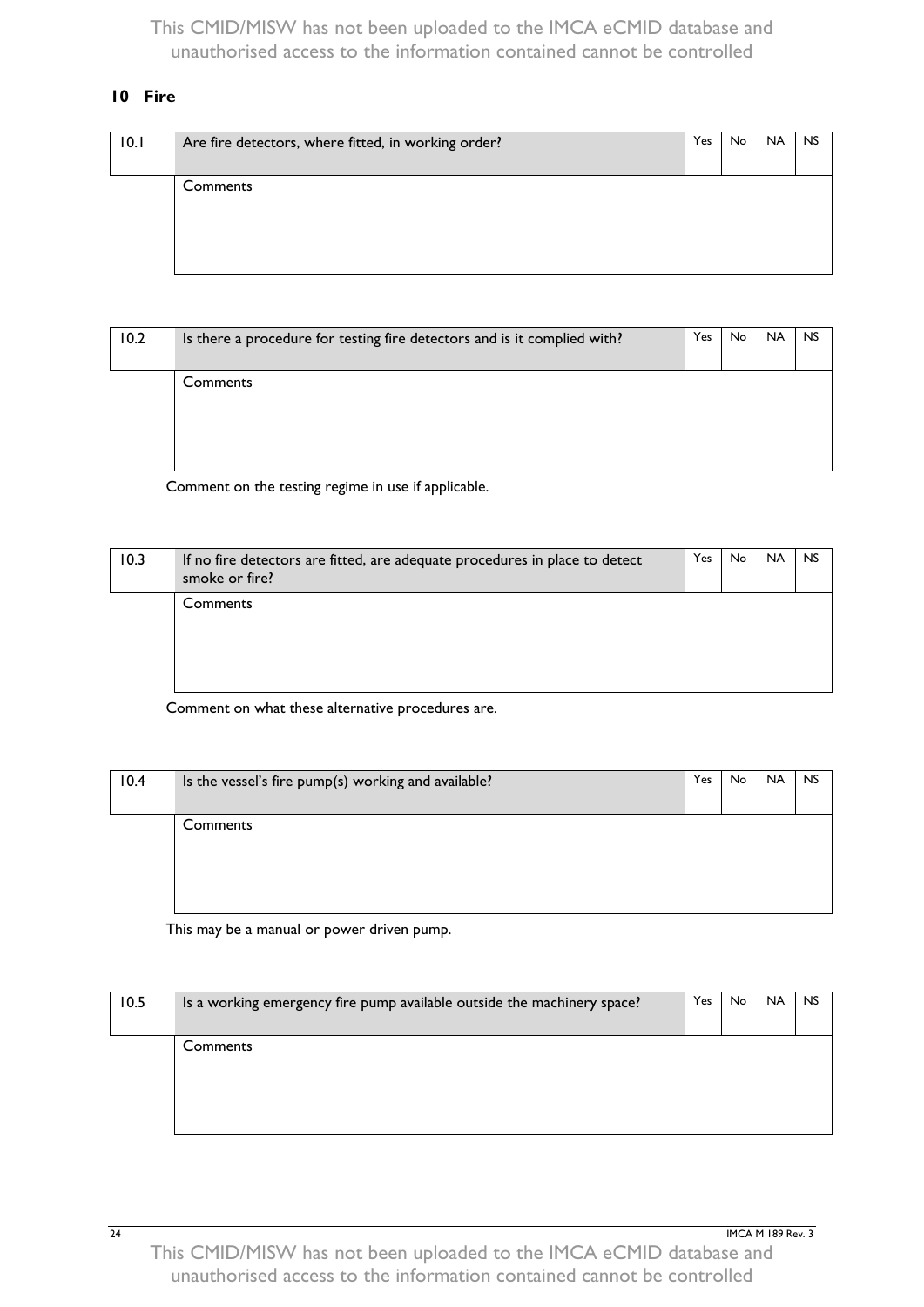| 10.6 | If fitted can fire hose(s) deliver a jet of water to any part of the vessel? | Yes | No | <b>NA</b> |  |
|------|------------------------------------------------------------------------------|-----|----|-----------|--|
|      | Comments                                                                     |     |    |           |  |
|      |                                                                              |     |    |           |  |

| 10.7 | If available does the jet/spray nozzle work properly on the fire hose? | Yes | No. | <b>NA</b> | <b>NS</b> |
|------|------------------------------------------------------------------------|-----|-----|-----------|-----------|
|      | Comments                                                               |     |     |           |           |
|      |                                                                        |     |     |           |           |

| 10.8 | Are the required number and correct type of portable fire extinguishers<br>available on the vessel as defined in the safety plan and with valid service<br>certificates? | Yes | No | <b>NA</b> | <b>NS</b> |
|------|--------------------------------------------------------------------------------------------------------------------------------------------------------------------------|-----|----|-----------|-----------|
|      | Comments                                                                                                                                                                 |     |    |           |           |

Comment on the number and type of fire extinguishers as required by the vessel's safety plan.

Comment on the condition of the extinguishers and the system for maintaining them.

| 10.9 | Is there a fixed firefighting system for the engine room? | Yes | No | <b>NA</b> | <b>NS</b> |
|------|-----------------------------------------------------------|-----|----|-----------|-----------|
|      | Comments                                                  |     |    |           |           |
|      |                                                           |     |    |           |           |

Comment on the type of firefighting system fitted and method of operation.

Note: If there is no fixed firefighting system for the engine room due to type of vessel select 'NA' and explain how engine room firefighting is effectively conducted.

| 10.10 | Is there a fire blanket in the galley/pantry/cooking area? | Yes | <b>No</b> | <b>NA</b> | <b>NS</b> |
|-------|------------------------------------------------------------|-----|-----------|-----------|-----------|
|       | Comments                                                   |     |           |           |           |

IMCA M 189 Rev. 3 25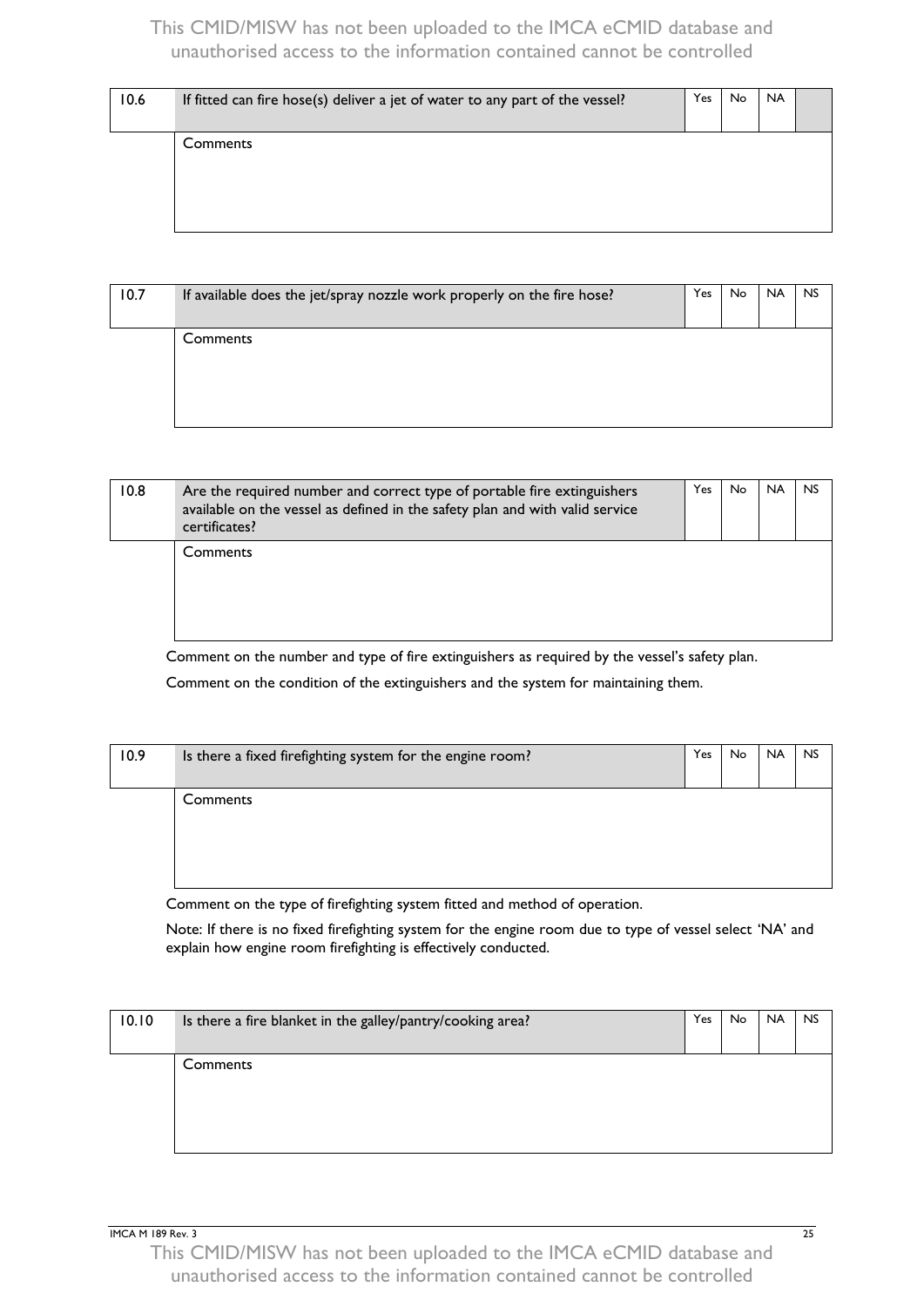| 10.11 | Do the crew members know how to operate the firefighting equipment? | Yes | No. | <b>NA</b> | <b>NS</b> |
|-------|---------------------------------------------------------------------|-----|-----|-----------|-----------|
|       | Comments                                                            |     |     |           |           |
|       |                                                                     |     |     |           |           |

| 10.12 | Additional Section 10 comments? | Yes | No |  |
|-------|---------------------------------|-----|----|--|
|       | Comments                        |     |    |  |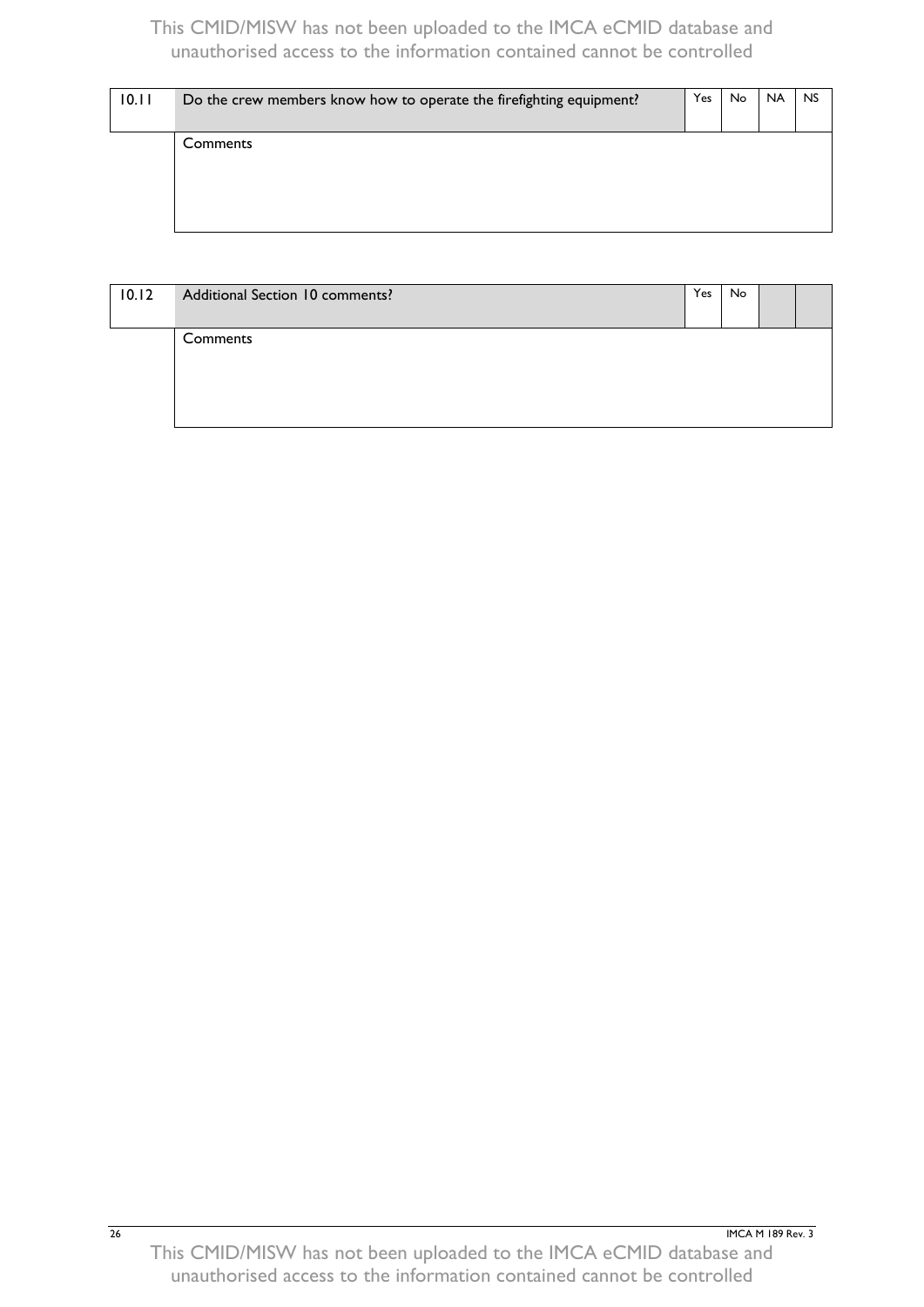#### <span id="page-30-0"></span>**11 Radio**

| 11.1 | Is the radio equipment in good working order? | Yes | No. | <b>NA</b> | <b>NS</b> |
|------|-----------------------------------------------|-----|-----|-----------|-----------|
|      | Comments                                      |     |     |           |           |

Note: Radio installation in accordance with the requirements as stated in vessel's radio licence.

Safety radio equipment should be tested at regular intervals, e.g. prior to sailing, weekly or monthly.

| 11.2 | Is the crew familiar with the correct operation of the radio equipment? | Yes | No | <b>NA</b> | <b>NS</b> |
|------|-------------------------------------------------------------------------|-----|----|-----------|-----------|
|      | Comments                                                                |     |    |           |           |
|      |                                                                         |     |    |           |           |

| 11.3 | Is an emergency position indicating radio beacon (EPIRB) fitted? Is the<br>hydrostatic release unit (HRU), if fitted, correct? | <b>Yes</b> | <b>No</b> | <b>NA</b> | <b>NS</b> |
|------|--------------------------------------------------------------------------------------------------------------------------------|------------|-----------|-----------|-----------|
|      | Comments                                                                                                                       |            |           |           |           |
|      |                                                                                                                                |            |           |           |           |

| 11.4 | Is a search and rescue transponder (SART) fitted? | Yes. | No. | <b>NA</b> | <b>NS</b> |
|------|---------------------------------------------------|------|-----|-----------|-----------|
|      | Comments                                          |      |     |           |           |
|      |                                                   |      |     |           |           |

Note: The fitting of an SART may be a recommendation or a requirement depending upon the local maritime administration.

| 11.5 | If operating in a Navtex area, is a Navtex receiver fitted? | Yes | No. | <b>NA</b> | <b>NS</b> |
|------|-------------------------------------------------------------|-----|-----|-----------|-----------|
|      | Comments                                                    |     |     |           |           |

Note: NAVTEX is a system used for the broadcast of localised marine safety information (MSI) by radio TELEX.

IMCA M 189 Rev. 3 27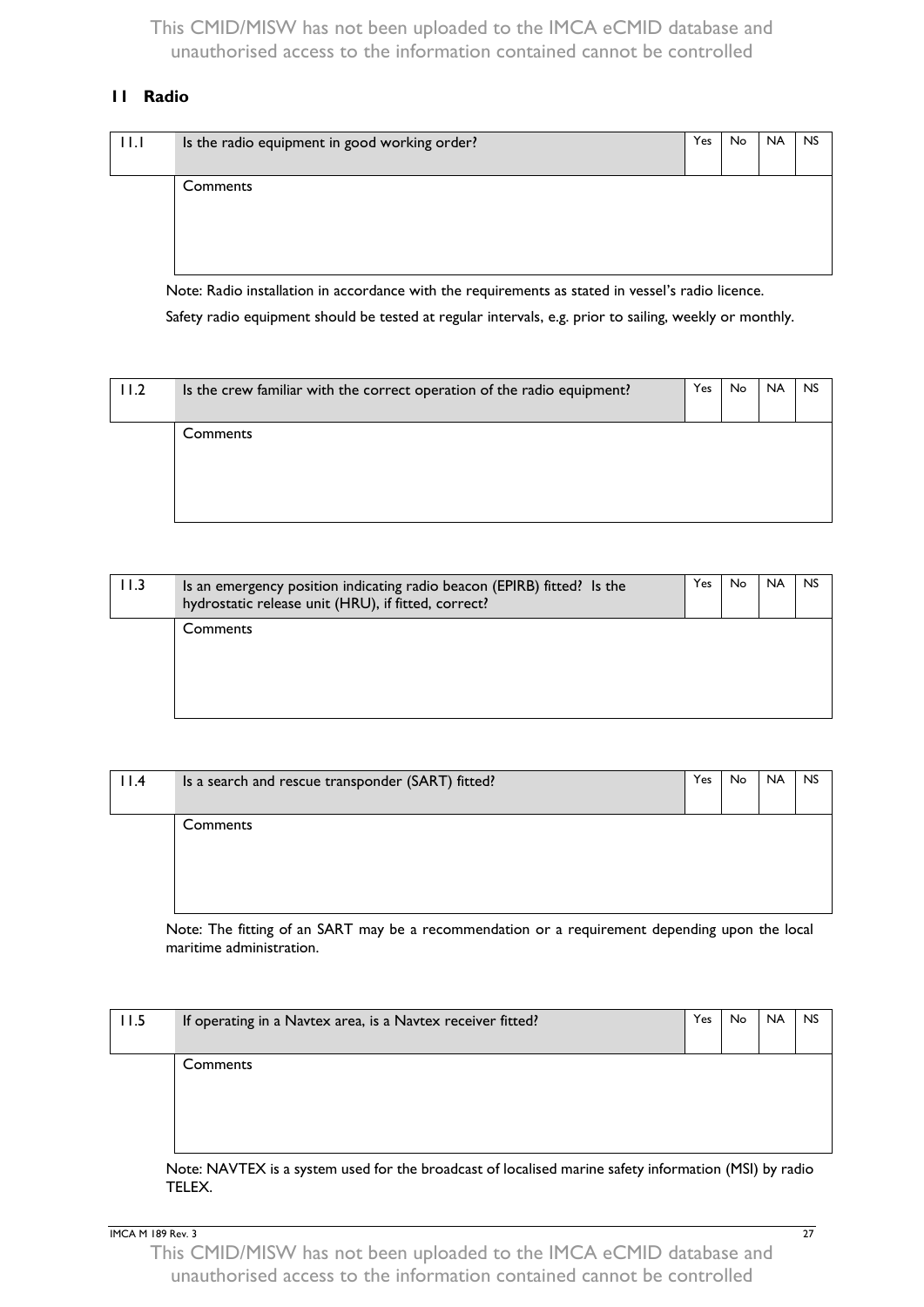| 11.6 | Are the required crew members with an approved certificate for operation of<br>the radio equipment onboard? | Yes | No. | <b>NA</b> | <b>NS</b> |
|------|-------------------------------------------------------------------------------------------------------------|-----|-----|-----------|-----------|
|      | Comments                                                                                                    |     |     |           |           |

| 11.7 | Are cards available giving a clear summary of the radio telephone distress,<br>urgency and safety procedures? | Yes. | No. | <b>NA</b> | <b>NS</b> |
|------|---------------------------------------------------------------------------------------------------------------|------|-----|-----------|-----------|
|      | Comments                                                                                                      |      |     |           |           |

Comment on whether these are available in languages appropriate to the national content of the crew.

| 11.8 | Are there clear instructions for the operation of the hand held VHF radios? | Yes | No. | <b>NA</b> | <b>NS</b> |
|------|-----------------------------------------------------------------------------|-----|-----|-----------|-----------|
|      | Comments                                                                    |     |     |           |           |
|      |                                                                             |     |     |           |           |

| l I.9 | Are the batteries for the radio station in good working condition and<br>securely stowed? |  |  |
|-------|-------------------------------------------------------------------------------------------|--|--|
|       | Comments                                                                                  |  |  |

| 11.10 | Are sealed spare batteries for the hand held VHF radio(s) available and<br>charged? | Yes | No. | <b>NA</b> | <b>NS</b> |
|-------|-------------------------------------------------------------------------------------|-----|-----|-----------|-----------|
|       | Comments                                                                            |     |     |           |           |

Comment on the number of spare batteries and the routine for checking battery life.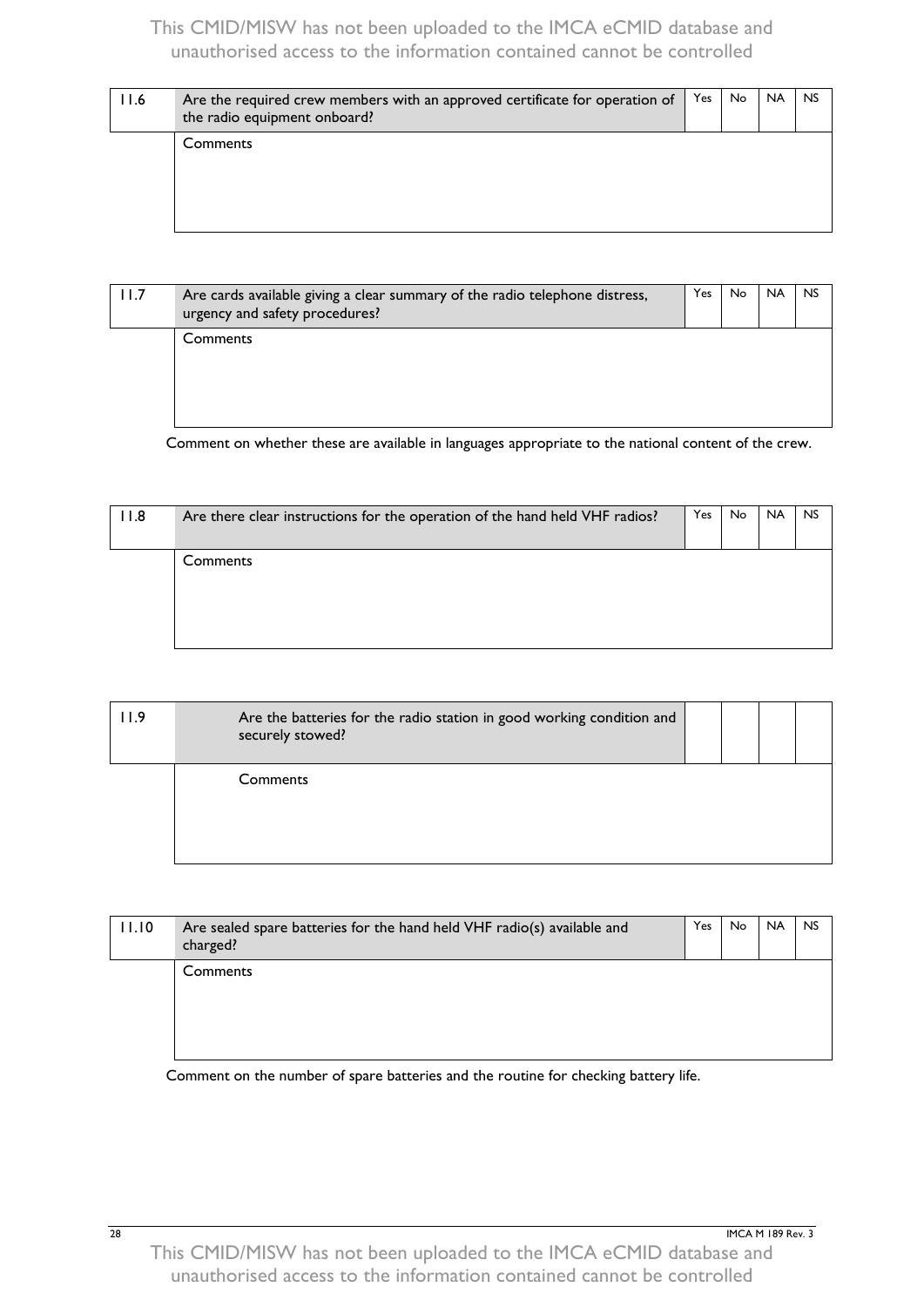| 11.11 | Is the vessel's call sign and Maritime Mobile Service Identity (MMSI) clearly<br>displayed? | <b>Yes</b> | No. | <b>NA</b> | <b>NS</b> |
|-------|---------------------------------------------------------------------------------------------|------------|-----|-----------|-----------|
|       | Comments                                                                                    |            |     |           |           |
|       |                                                                                             |            |     |           |           |

| 11.12 | Additional Section 11 comments? | Yes | No. |  |
|-------|---------------------------------|-----|-----|--|
|       | Comments                        |     |     |  |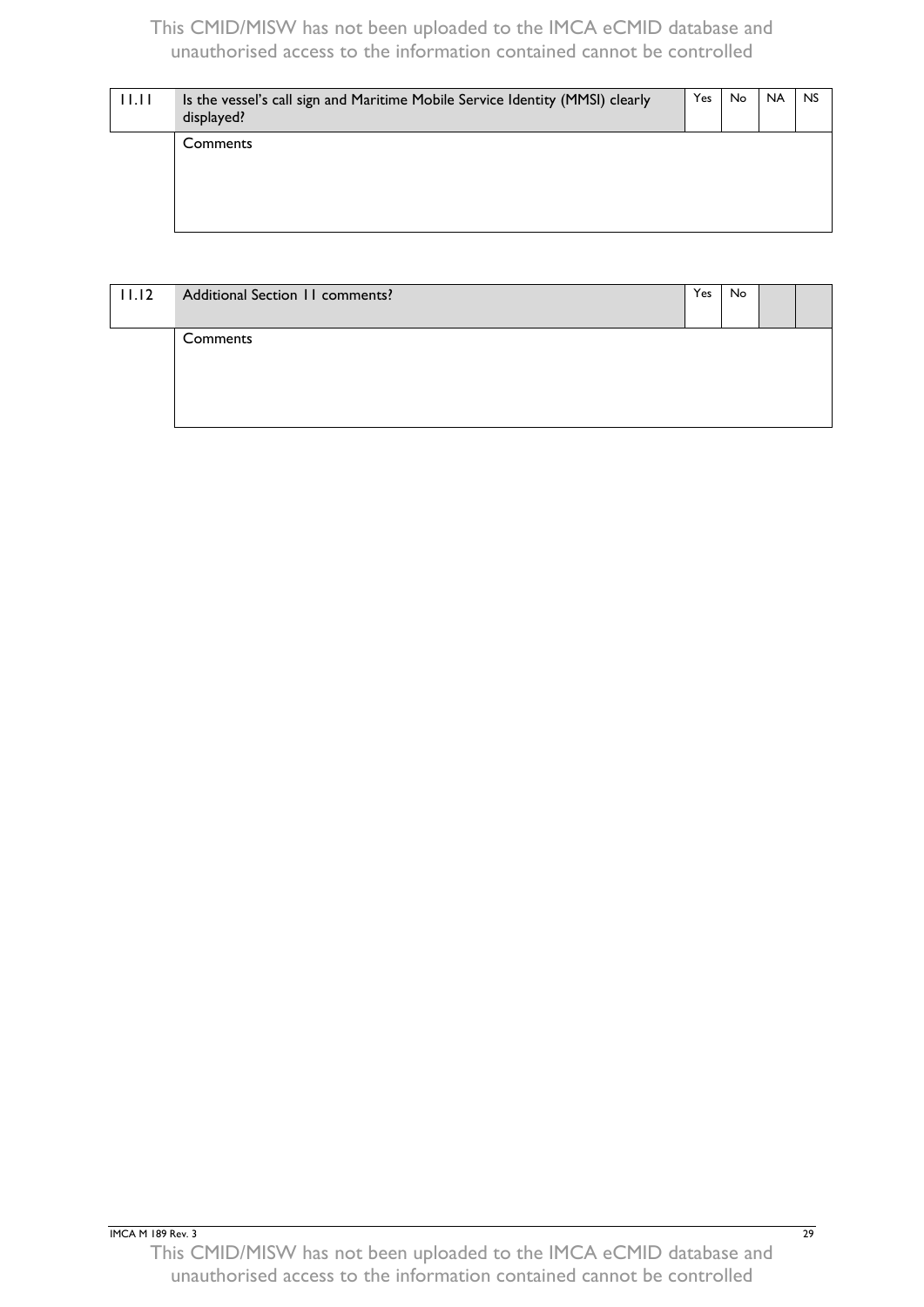## <span id="page-33-0"></span>**12 Navigation Equipment**

| 12.1 | Are navigation lights fitted and in working order? | Yes | No. | <b>NA</b> | <b>NS</b> |
|------|----------------------------------------------------|-----|-----|-----------|-----------|
|      | Comments                                           |     |     |           |           |

Note: Including secondary system if fitted.

| 12.2 | Is there a means of making an efficient sound signal? | Yes | No | <b>NA</b> | <b>NS</b> |
|------|-------------------------------------------------------|-----|----|-----------|-----------|
|      | Comments                                              |     |    |           |           |
|      |                                                       |     |    |           |           |

| 12.3 | Are navigational day shapes available? | Yes | No | <b>NA</b> | <b>NS</b> |
|------|----------------------------------------|-----|----|-----------|-----------|
|      | Comments                               |     |    |           |           |
|      |                                        |     |    |           |           |

| 12.4 | Does the magnetic compass have a valid deviation card? | Yes | No. | <b>NA</b> | <b>NS</b> |
|------|--------------------------------------------------------|-----|-----|-----------|-----------|
|      | Comments                                               |     |     |           |           |
|      |                                                        |     |     |           |           |
|      |                                                        |     |     |           |           |

Note: Confirm that the recorded deviation corresponds with the actual deviation. If no deviation record is maintained, comment if the last adjustment was within the last two years.

A fluxgate compass should be an acceptable alternative to the magnetic compass.

| 12.5 | Does the light work on the magnetic compass? | Yes | No | <b>NA</b> | <b>NS</b> |
|------|----------------------------------------------|-----|----|-----------|-----------|
|      | Comments                                     |     |    |           |           |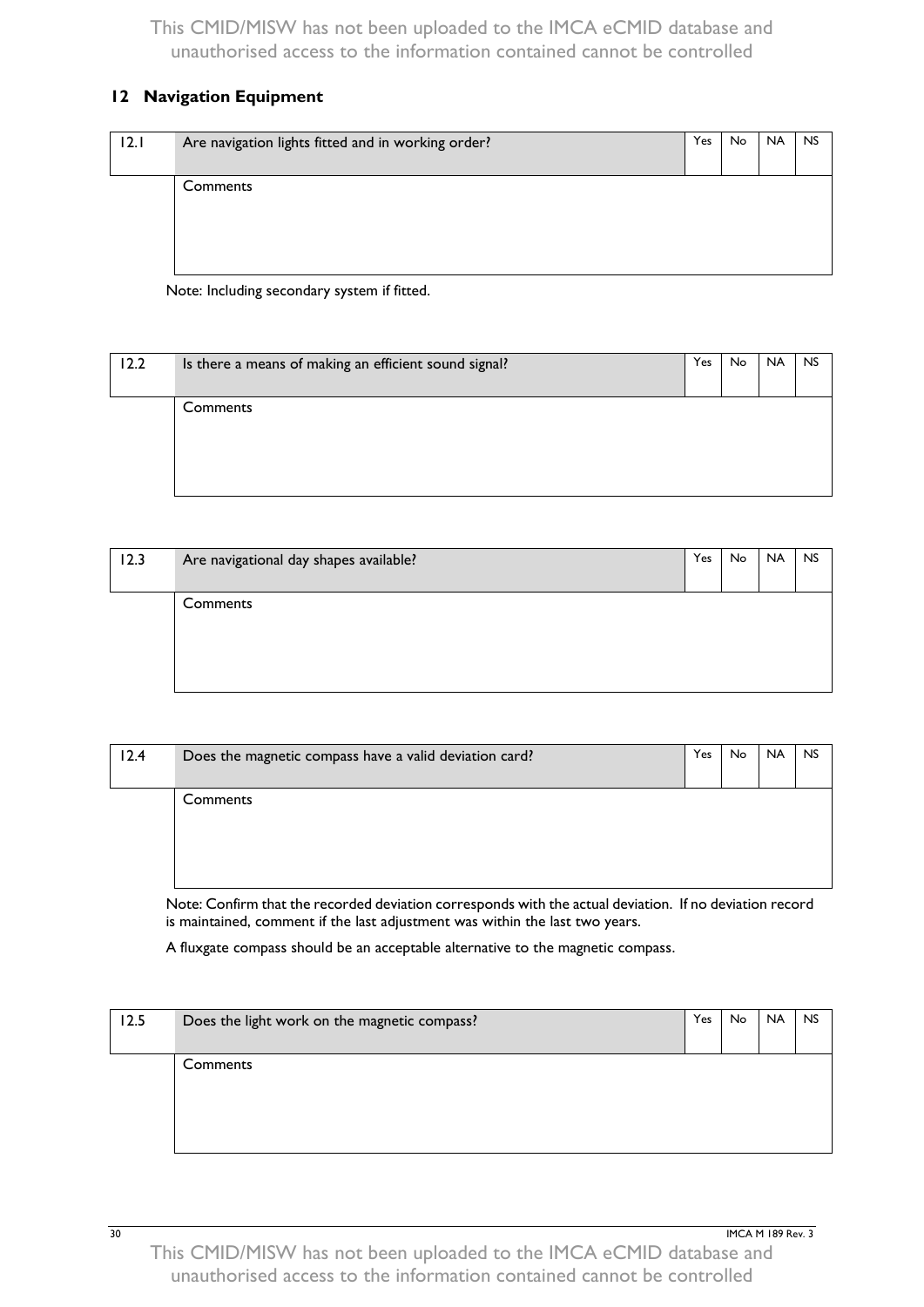| 12.6 | Is a global navigation satellite system or a terrestrial radio navigation system<br>available? | Yes | No. | <b>NA</b> | <b>NS</b> |
|------|------------------------------------------------------------------------------------------------|-----|-----|-----------|-----------|
|      | Comments                                                                                       |     |     |           |           |

'No' does not generate a finding.

| 12.7 | Is there means of measuring the speed through the water and/or distance<br>covered? | Yes | No. | <b>NA</b> | <b>NS</b> |
|------|-------------------------------------------------------------------------------------|-----|-----|-----------|-----------|
|      | Comments                                                                            |     |     |           |           |

| 12.8 | If an echo sounder is fitted is it in working order? | Yes | No. | <b>NA</b> | <b>NS</b> |
|------|------------------------------------------------------|-----|-----|-----------|-----------|
|      |                                                      |     |     |           |           |
|      | Comments                                             |     |     |           |           |
|      |                                                      |     |     |           |           |
|      |                                                      |     |     |           |           |
|      |                                                      |     |     |           |           |
|      |                                                      |     |     |           |           |

Note: Other means to measure the depth of water may be used.

| 12.9 | Are approved, current, corrected charts available?                                                              | Yes | No. | <b>NA</b> | <b>NS</b> |
|------|-----------------------------------------------------------------------------------------------------------------|-----|-----|-----------|-----------|
|      | Comments                                                                                                        |     |     |           |           |
|      |                                                                                                                 |     |     |           |           |
|      |                                                                                                                 |     |     |           |           |
|      |                                                                                                                 |     |     |           |           |
|      | the contract of the contract of the contract of the contract of the contract of the contract of the contract of |     |     |           |           |

Note: An electronic chart plotting system complying with appropriate maritime administration requirements may be fitted in place of a chart outfit.

| 12.10 | Are current tide tables available? | Yes | <b>No</b> | <b>NA</b> | <b>NS</b> |
|-------|------------------------------------|-----|-----------|-----------|-----------|
|       | Comments                           |     |           |           |           |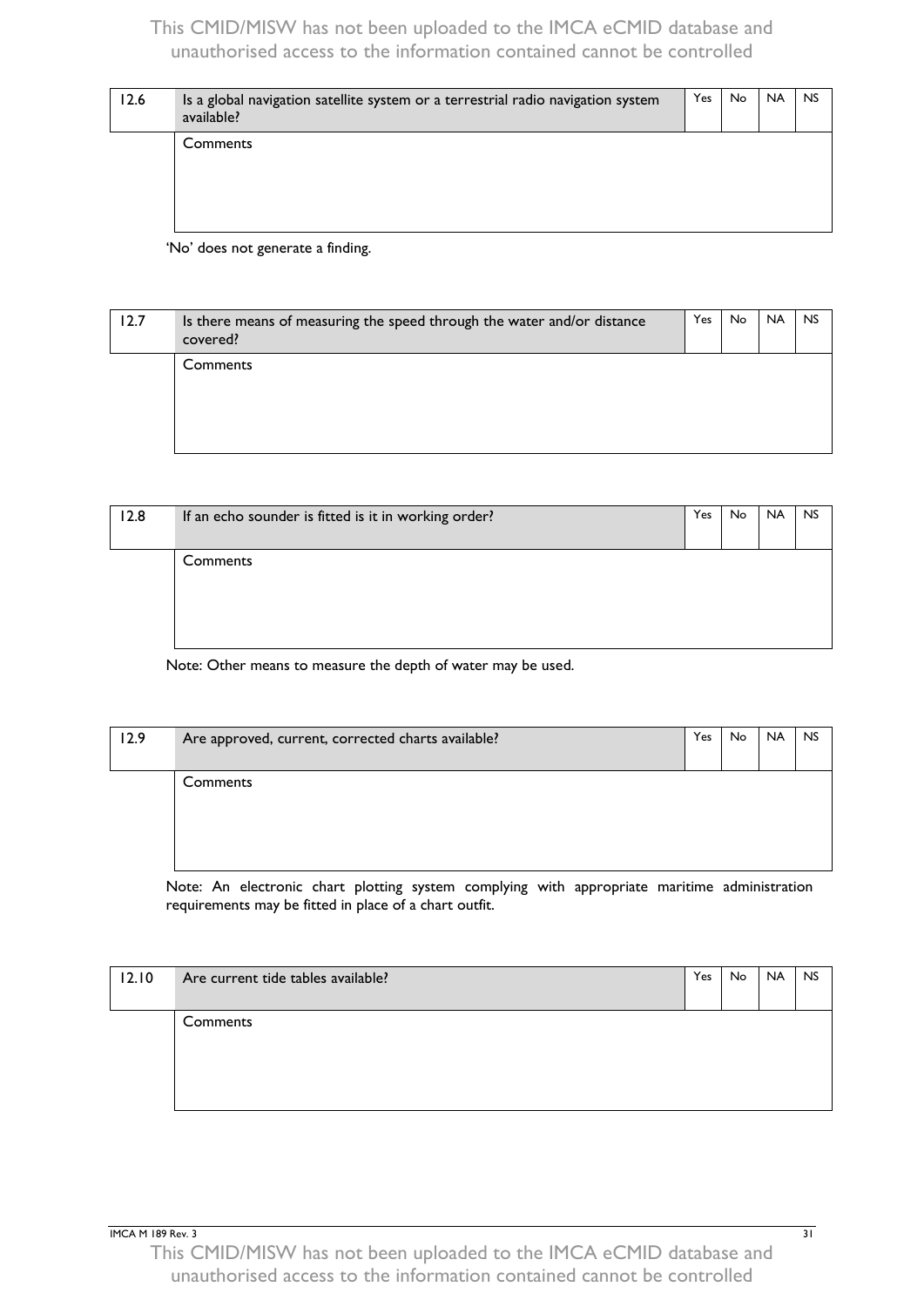| 12.11 | Is there a tidal stream atlas available for the area of operation? | Yes | No. | <b>NA</b> | <b>NS</b> |
|-------|--------------------------------------------------------------------|-----|-----|-----------|-----------|
|       | Comments                                                           |     |     |           |           |
|       |                                                                    |     |     |           |           |

| 12.12 | Is there a copy of the list of radio signals available for the area of operation? | Yes | No. | <b>NA</b> | <b>NS</b> |
|-------|-----------------------------------------------------------------------------------|-----|-----|-----------|-----------|
|       | Comments                                                                          |     |     |           |           |
|       |                                                                                   |     |     |           |           |

Comment on the correction date of the document.

| 12.13 | Is a copy of the International Code of Signals available? | Yes | No. | <b>NA</b> | <b>NS</b> |
|-------|-----------------------------------------------------------|-----|-----|-----------|-----------|
|       | Comments                                                  |     |     |           |           |

Note: Compliance may be demonstrated through the use of a consolidated appropriate publication such as a nautical almanac.

| 12.14 | Is an efficient waterproof signalling lamp suitable for Morse signalling<br>provided? | Yes | No. | <b>NA</b> | <b>NS</b> |
|-------|---------------------------------------------------------------------------------------|-----|-----|-----------|-----------|
|       | Comments                                                                              |     |     |           |           |
|       |                                                                                       |     |     |           |           |

| 12.15 | Is an efficient radar reflector fitted? | Yes | No. | <b>NA</b> | <b>NS</b> |
|-------|-----------------------------------------|-----|-----|-----------|-----------|
|       | Comments                                |     |     |           |           |

**32** IMCA M 189 Rev. 3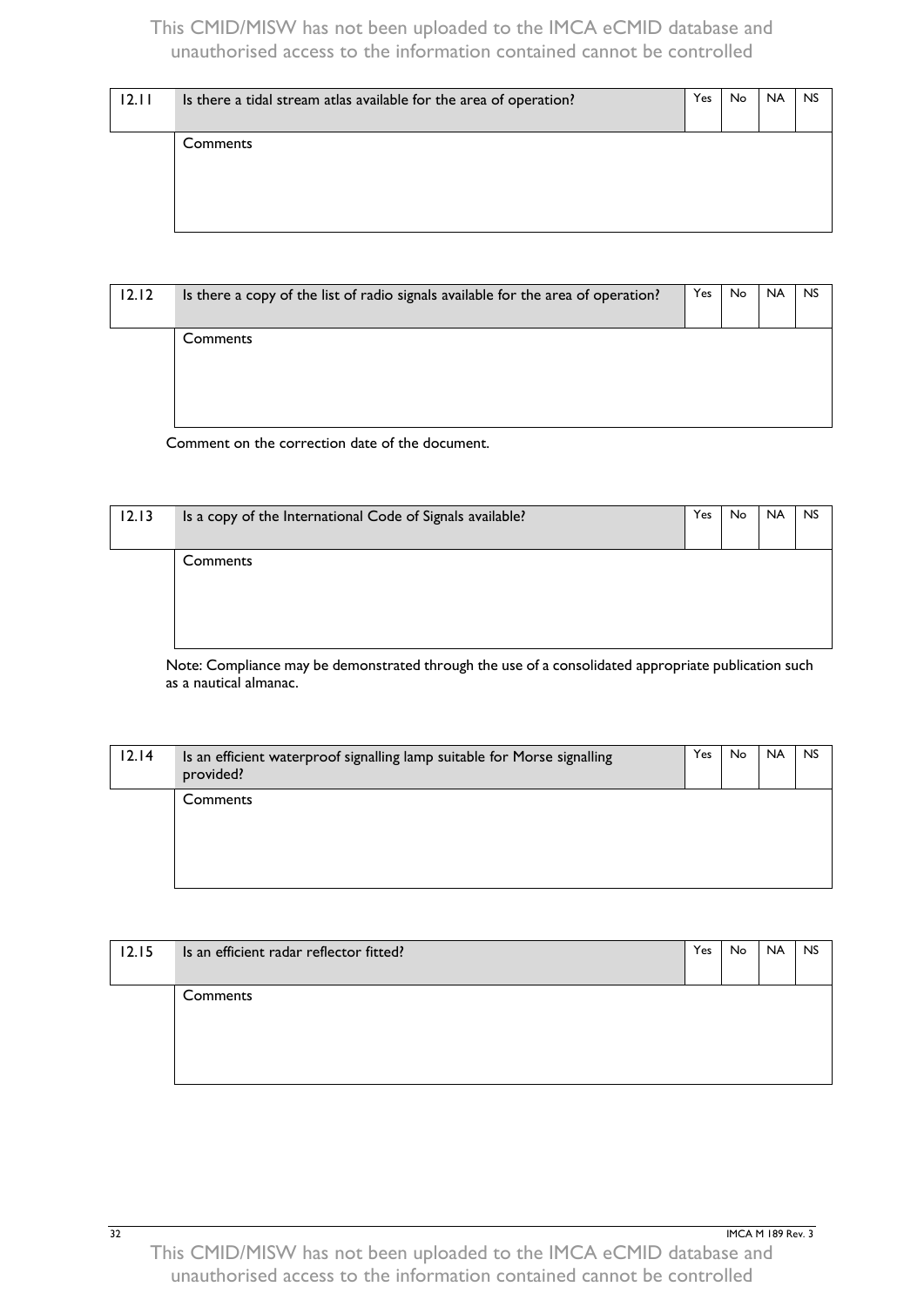| 12.16 | Is there a working fixed or portable searchlight for a vessel that may operate<br>in darkness? | Yes | No. | <b>NA</b> | <b>NS</b> |
|-------|------------------------------------------------------------------------------------------------|-----|-----|-----------|-----------|
|       | Comments                                                                                       |     |     |           |           |
|       |                                                                                                |     |     |           |           |

| 12.17 | Does the vessel have an anchor as required by relevant regulations sufficient<br>anchor cable for the proposed area of operation? | Yes | No. | <b>NA</b> | <b>NS</b> |
|-------|-----------------------------------------------------------------------------------------------------------------------------------|-----|-----|-----------|-----------|
|       | Comments                                                                                                                          |     |     |           |           |

| 12.18 | Additional Section 12 comments? | Yes | No |  |
|-------|---------------------------------|-----|----|--|
|       | Comments                        |     |    |  |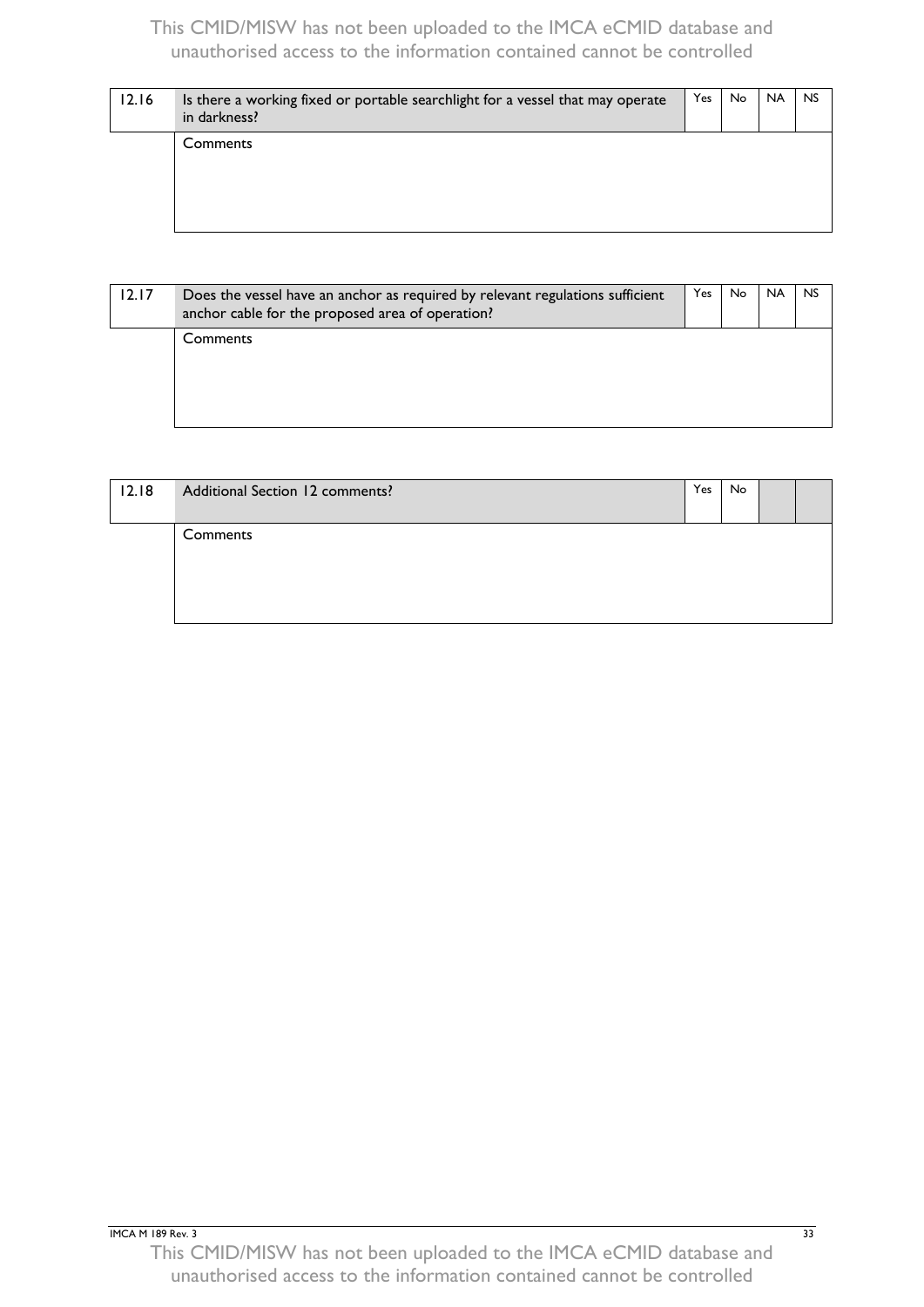# <span id="page-37-0"></span>**13 Navigation**

| 13. I | Is the vessel provided with operator policy statements, instructions and<br>procedures with regard to safe navigation? | Yes I | No. | <b>NA</b> | <b>NS</b> |
|-------|------------------------------------------------------------------------------------------------------------------------|-------|-----|-----------|-----------|
|       | Comments                                                                                                               |       |     |           |           |

| 13.2 | Does the vessel have written procedures for entry into a 500-metre zone? | Yes | No. | <b>NA</b> | <b>NS</b> |
|------|--------------------------------------------------------------------------|-----|-----|-----------|-----------|
|      | Comments                                                                 |     |     |           |           |
|      |                                                                          |     |     |           |           |

| 13.3 | Are up-to-date navigation warnings and weather forecasts available? | Yes | No. | <b>NA</b> | <b>NS</b> |
|------|---------------------------------------------------------------------|-----|-----|-----------|-----------|
|      | Comments                                                            |     |     |           |           |

Comment on the routine for how these are provided to the vessel.

| 13.4 | Additional Section 13 comments? | Yes | No |  |
|------|---------------------------------|-----|----|--|
|      | Comments                        |     |    |  |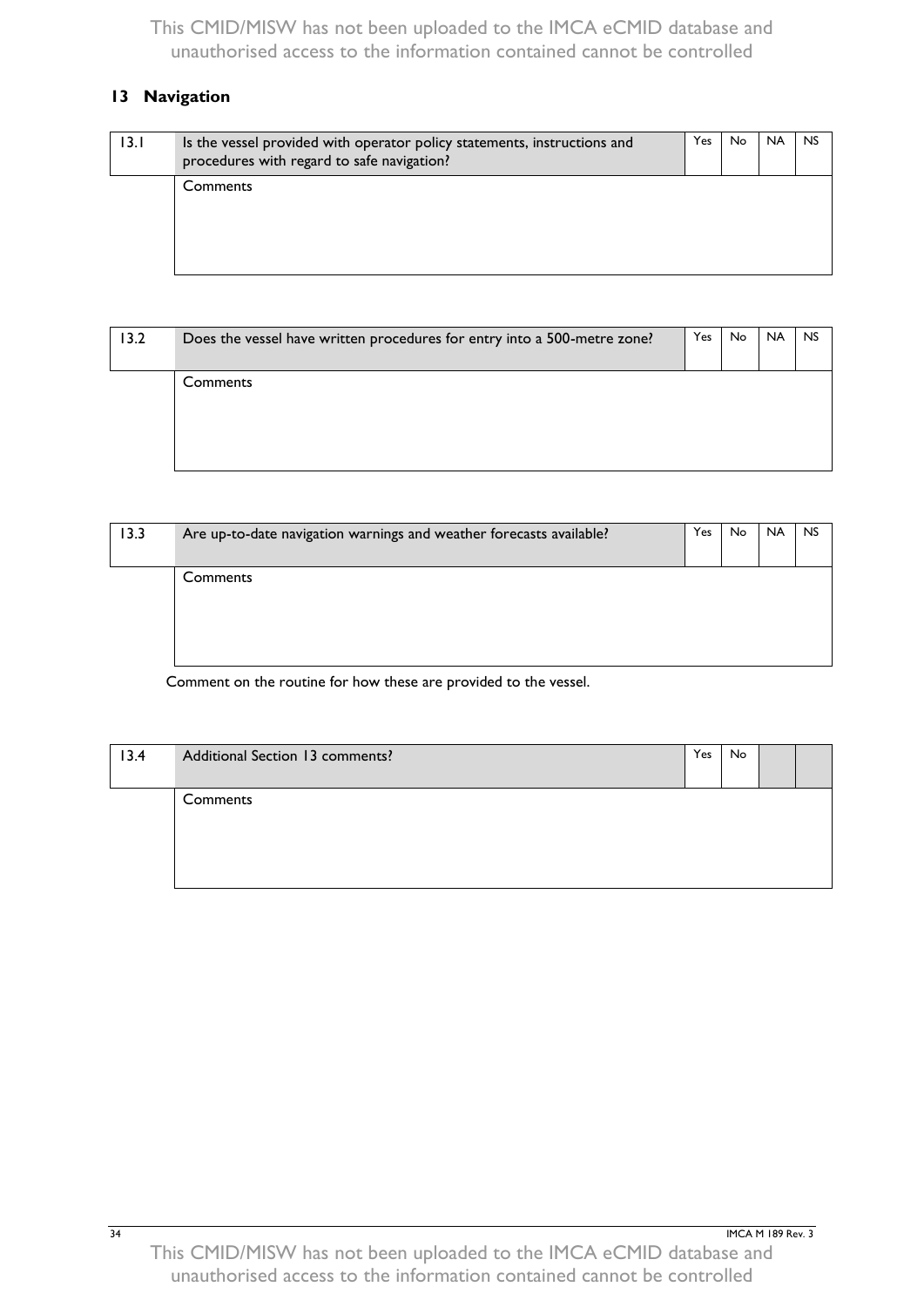## <span id="page-38-0"></span>**14 Accommodation**

| 4.1 | Is all heavy equipment in the accommodation secured? | Yes. | <b>No</b> | <b>NA</b> | <b>NS</b> |
|-----|------------------------------------------------------|------|-----------|-----------|-----------|
|     |                                                      |      |           |           |           |
|     | Comments                                             |      |           |           |           |
|     |                                                      |      |           |           |           |
|     |                                                      |      |           |           |           |
|     |                                                      |      |           |           |           |
|     |                                                      |      |           |           |           |

| 14.2 | Is there an efficient working ventilation system for confined spaces that may<br>be entered by personnel? | Yes | No. | <b>NA</b> | <b>NS</b> |
|------|-----------------------------------------------------------------------------------------------------------|-----|-----|-----------|-----------|
|      | Comments                                                                                                  |     |     |           |           |

Note: [IMCA SEL 034](http://www.imca-int.com/safety-environment-and-legislation/safety-environment-and-legislation-videos/sel-034.aspx) – *Working in confined spaces* (DVD) – refers.

| 14.3 | Are there adequate stowage facilities for personal effects/luggage for the<br>passengers when embarked? | Yes. | No. | <b>NA</b> | <b>NS</b> |
|------|---------------------------------------------------------------------------------------------------------|------|-----|-----------|-----------|
|      | Comments                                                                                                |      |     |           |           |
|      |                                                                                                         |      |     |           |           |

| 14.4 | If a pantry or tea and coffee making facilities are provided, is the area(s) clean<br>and appropriate for safe use? | Yes | No. | <b>NA</b> | <b>NS</b> |
|------|---------------------------------------------------------------------------------------------------------------------|-----|-----|-----------|-----------|
|      | Comments                                                                                                            |     |     |           |           |

| 14.5 | Are there adequate toilet facilities for the proposed passengers? | Yes | No. | <b>NA</b> | <b>NS</b> |
|------|-------------------------------------------------------------------|-----|-----|-----------|-----------|
|      |                                                                   |     |     |           |           |
|      | Comments                                                          |     |     |           |           |
|      |                                                                   |     |     |           |           |
|      |                                                                   |     |     |           |           |
|      |                                                                   |     |     |           |           |
|      |                                                                   |     |     |           |           |
|      |                                                                   |     |     |           |           |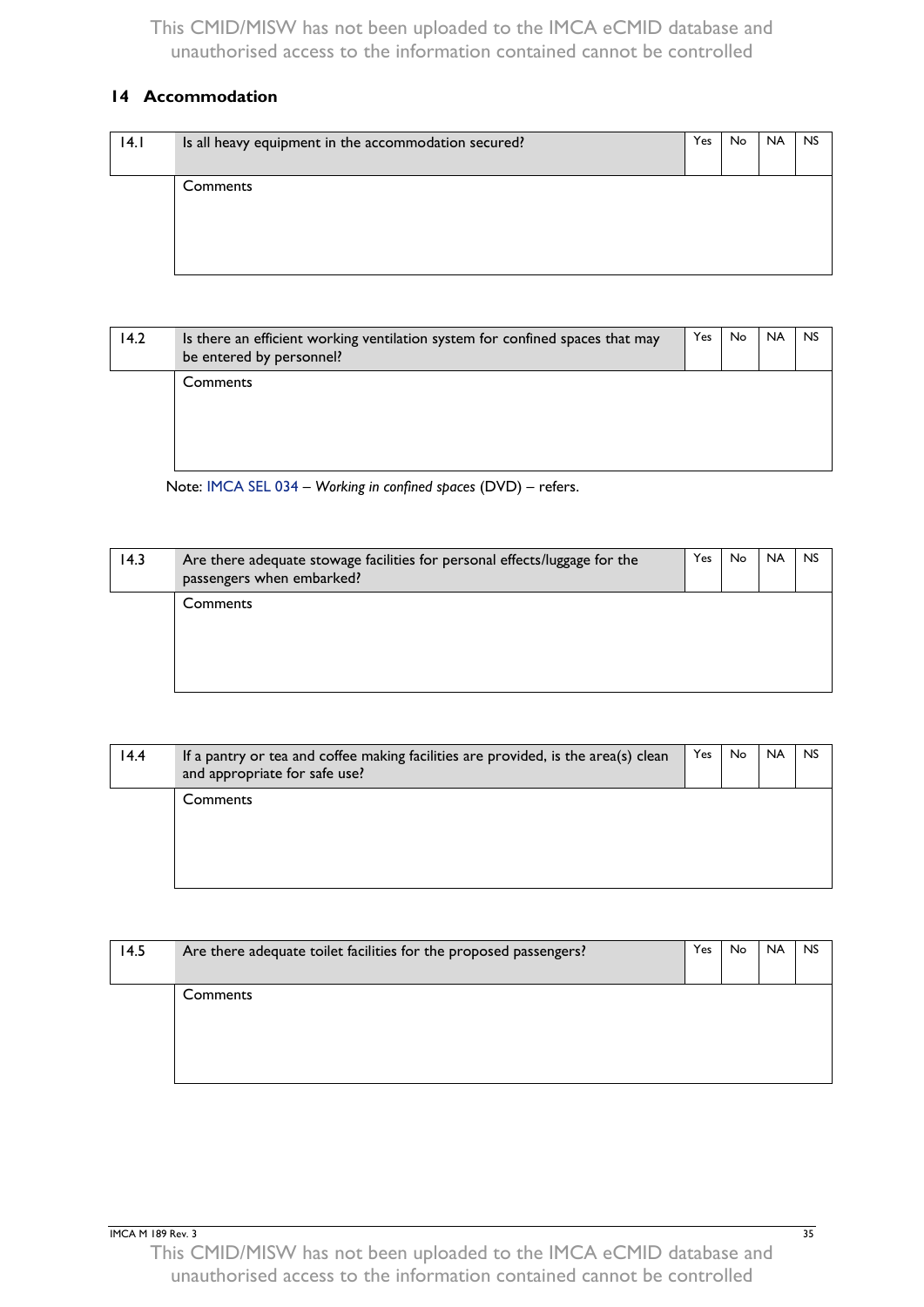| 14.6 | Is the vessel to be at sea for more than 24 hours? If yes, questions 14.9 to<br>Error! Reference source not found. should be answered. | Yes | No. |  |
|------|----------------------------------------------------------------------------------------------------------------------------------------|-----|-----|--|
|      | Comments                                                                                                                               |     |     |  |
|      |                                                                                                                                        |     |     |  |
|      |                                                                                                                                        |     |     |  |

'No' does not generate a finding.

| 14.7 | Is there a galley/pantry/cooking area with adequate means for preparing food,<br>a stove for cooking and a sink? | Yes | No. | <b>NA</b> | <b>NS</b> |
|------|------------------------------------------------------------------------------------------------------------------|-----|-----|-----------|-----------|
|      | Comments                                                                                                         |     |     |           |           |

| 14.8 | Is there adequate means for the safe storage and handling of food supplies,<br>including frozen and chilled where required? | Yes | No. | <b>NA</b> | <b>NS</b> |
|------|-----------------------------------------------------------------------------------------------------------------------------|-----|-----|-----------|-----------|
|      | Comments                                                                                                                    |     |     |           |           |

<span id="page-39-0"></span>

| 14.9 | Is there adequate ventilation to all accommodation spaces including air<br>conditioning and/or sufficient means of heating if appropriate? | Yes | No. | <b>NA</b> | <b>NS</b> |
|------|--------------------------------------------------------------------------------------------------------------------------------------------|-----|-----|-----------|-----------|
|      | Comments                                                                                                                                   |     |     |           |           |
|      |                                                                                                                                            |     |     |           |           |

| 14.10 | Is there adequate electric lighting? | Yes | <b>No</b> | <b>NA</b> | <b>NS</b> |
|-------|--------------------------------------|-----|-----------|-----------|-----------|
|       | Comments                             |     |           |           |           |

**36** IMCA M 189 Rev. 3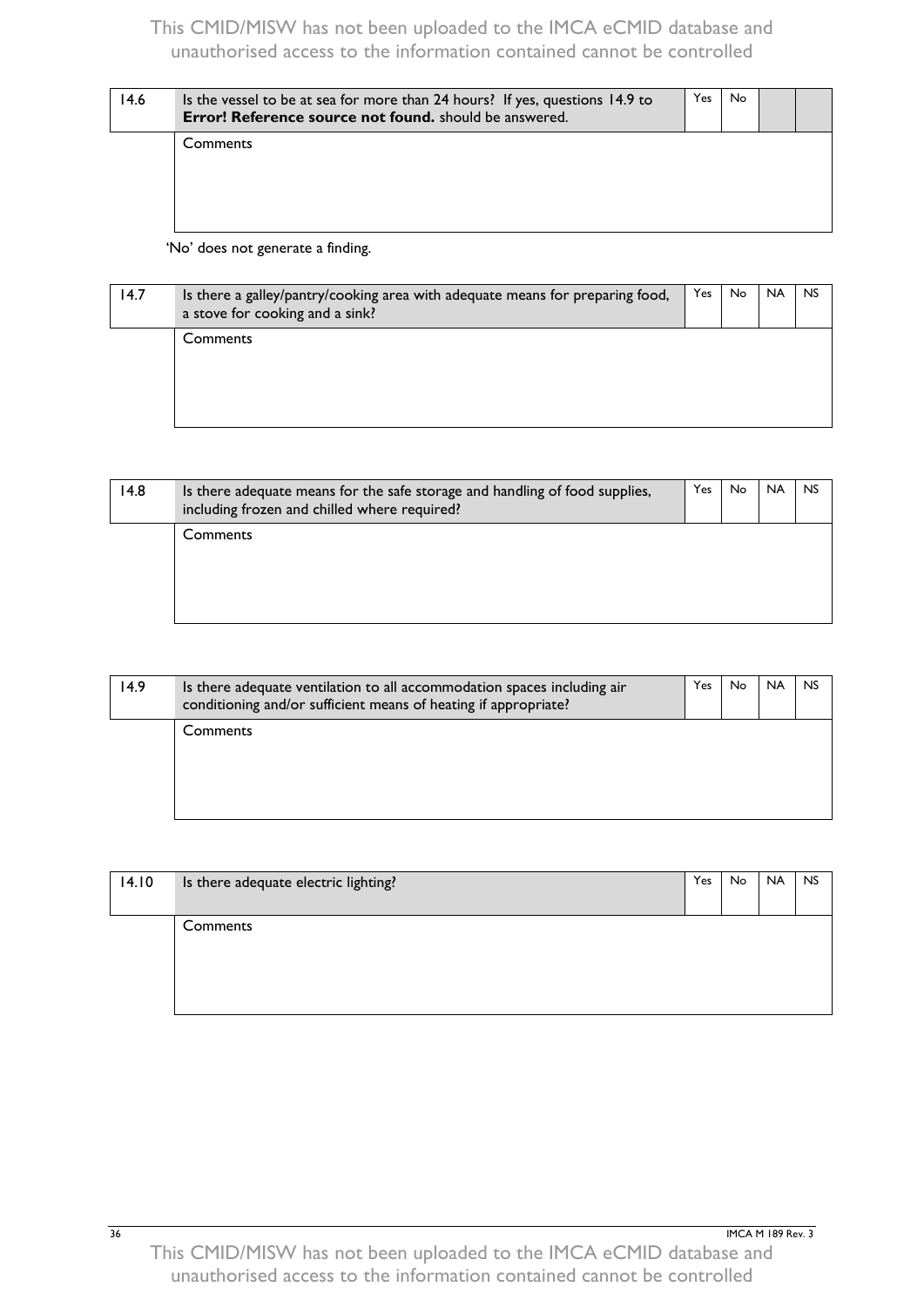| 14.11 | Is there an adequate supply of fresh drinking water? | Yes | No. | <b>NA</b> | <b>NS</b> |
|-------|------------------------------------------------------|-----|-----|-----------|-----------|
|       | Comments                                             |     |     |           |           |
|       |                                                      |     |     |           |           |

| 14.12 | Is there a bunk or cot for all those that will be onboard? | Yes | No. | <b>NA</b> | <b>NS</b> |
|-------|------------------------------------------------------------|-----|-----|-----------|-----------|
|       | Comments                                                   |     |     |           |           |
|       |                                                            |     |     |           |           |

| 14.13 | Additional Section 14 comments? | Yes | No |  |
|-------|---------------------------------|-----|----|--|
|       | Comments                        |     |    |  |
|       |                                 |     |    |  |
|       |                                 |     |    |  |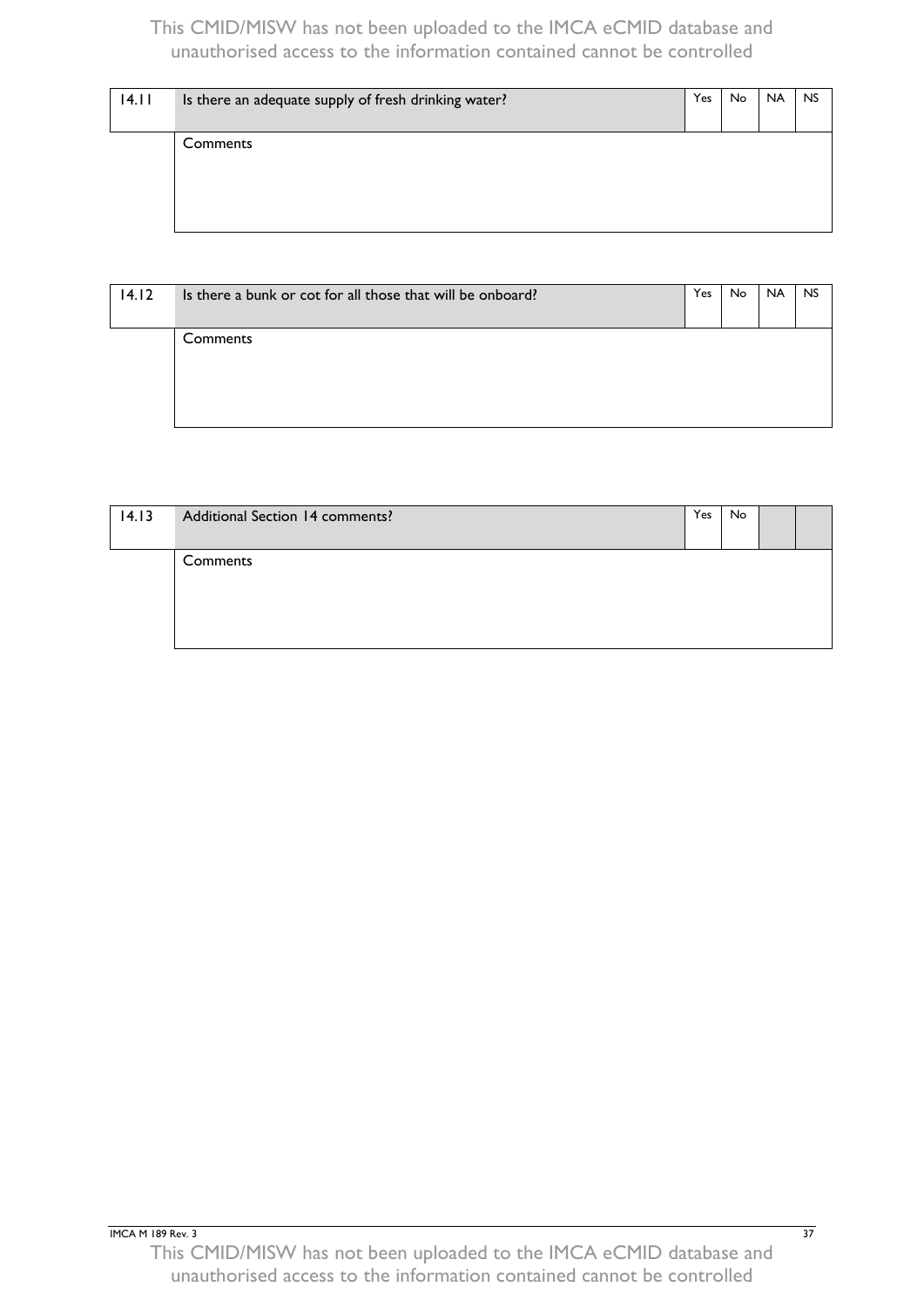#### <span id="page-41-0"></span>**15 Safety of Personnel**

| 15.1 | Does the crew have access to and use appropriate personal protective safety<br>equipment? | Yes | No. | <b>NA</b> | <b>NS</b> |
|------|-------------------------------------------------------------------------------------------|-----|-----|-----------|-----------|
|      | Comments                                                                                  |     |     |           |           |

Comment on the availability of safety equipment and how this is determined.

| 15.2 | Is there a safe means of access to and from the workboat? | Yes | No. | <b>NA</b> | <b>NS</b> |
|------|-----------------------------------------------------------|-----|-----|-----------|-----------|
|      | Comments                                                  |     |     |           |           |

Comment on the procedures in place for the briefing of passengers on the safe methods of transferring to and from the vessel when at sea.

Note: [IMCA SEL 025/](http://www.imca-int.com/media/73256/imcasel025.pdf)[IMCA M 202](http://www.imca-int.com/media/73587/imcam202.pdf) – *Guidance on the transfer of personnel to and from offshore vessels and structures* – refers.

| 15.3 | Is there evidence of full compliance with the company's HSE management<br>system? | Yes | No | <b>NA</b> | <b>NS</b> |
|------|-----------------------------------------------------------------------------------|-----|----|-----------|-----------|
|      | Comments                                                                          |     |    |           |           |

Comment on whether key personnel have knowledge of the safety management system appropriate to their duties.

Note: All loose gear on and below deck should be safely secured away.

Smoking regulations should be in place and complied with.

Safety signs and relevant safety information should be prominently displayed.

| 15.4 | Are risk assessments conducted onboard where necessary? | Yes | No. | <b>NA</b> | <b>NS</b> |
|------|---------------------------------------------------------|-----|-----|-----------|-----------|
|      | Comments                                                |     |     |           |           |
|      |                                                         |     |     |           |           |

Note if training in the conduct of risk assessments is provided to personnel.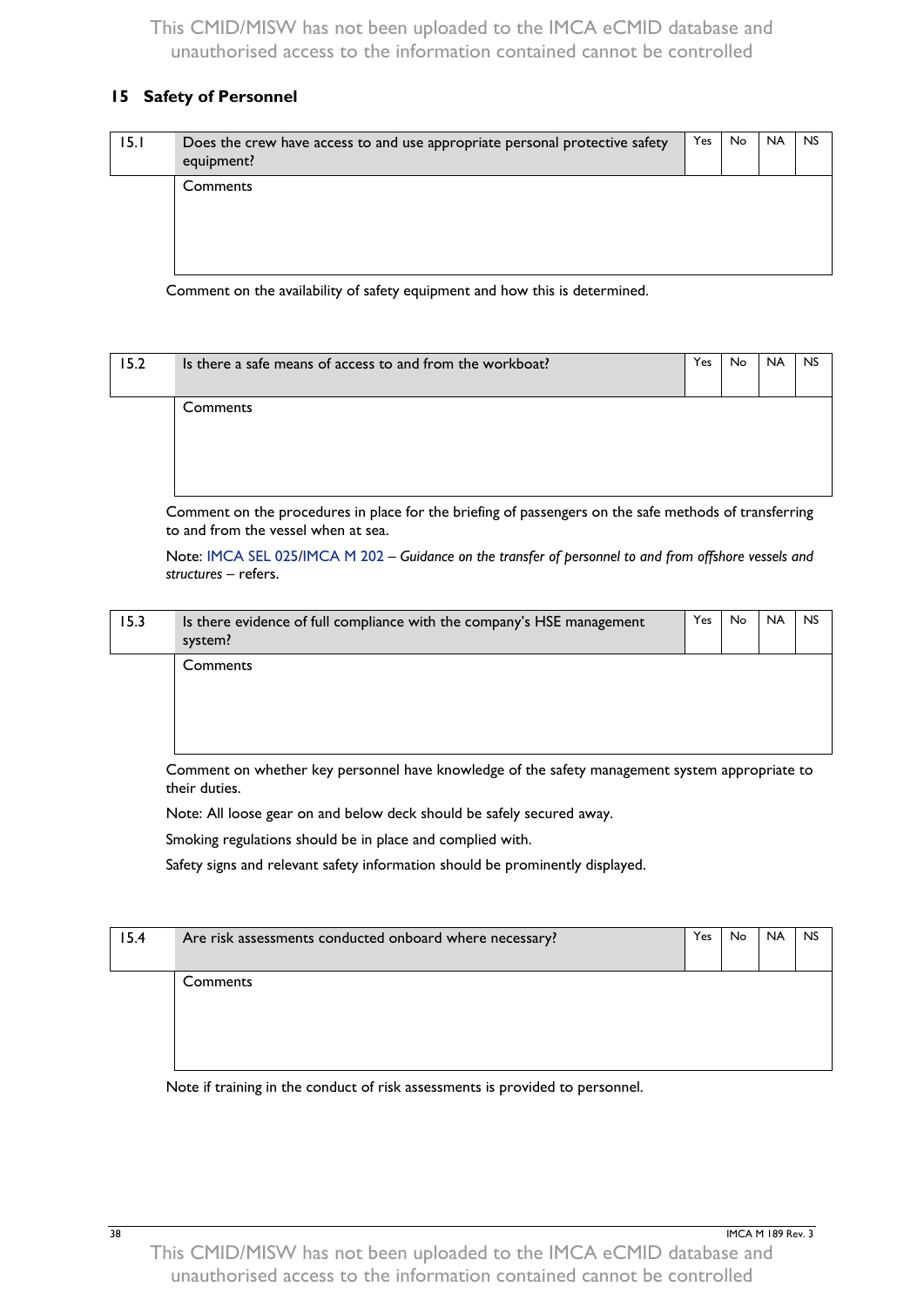| 15.5 | Does the safety management system address regulatory requirements and<br>industry guidance? | Yes | No. | <b>NA</b> | <b>NS</b> |
|------|---------------------------------------------------------------------------------------------|-----|-----|-----------|-----------|
|      | Comments                                                                                    |     |     |           |           |

Note if risk assessments are conducted for substances hazardous to health, display screen equipment, radiation, noise, manual handling, lifting equipment management systems, SIMOPS as applicable.

Note if there is a system in place to provide crew with industry guidance notes

E.g. For procedures for the management of chemicals/oils brought onboard by third parties – material safety data sheets etc.

E.g. Certificate of employer's liability available for third parties working on the vessel.

| 15.6 | Is there a formal management of change policy in place? | Yes | No. | <b>NA</b> | <b>NS</b> |
|------|---------------------------------------------------------|-----|-----|-----------|-----------|
|      | Comments                                                |     |     |           |           |
|      |                                                         |     |     |           |           |

Comment on the process if one exists, including the apparent level of use.

'No' does not generate a finding.

| 15.7 | Is a permit to work (PTW) system in use onboard? | Yes | No | <b>NA</b> | <b>NS</b> |
|------|--------------------------------------------------|-----|----|-----------|-----------|
|      | Comments                                         |     |    |           |           |
|      |                                                  |     |    |           |           |

Comment on the types of tasks covered by permits and whether there is evidence that the system is effectively applied.

e.g:

working at height diving hot work radiation/electrical hazards fuelling/bunkering enclosed space access stored energy, e.g. pressurised systems, tensioned lifting systems.

Note:

How isolations are identified and managed

Use of a 'tag out' system

Training in the PTW system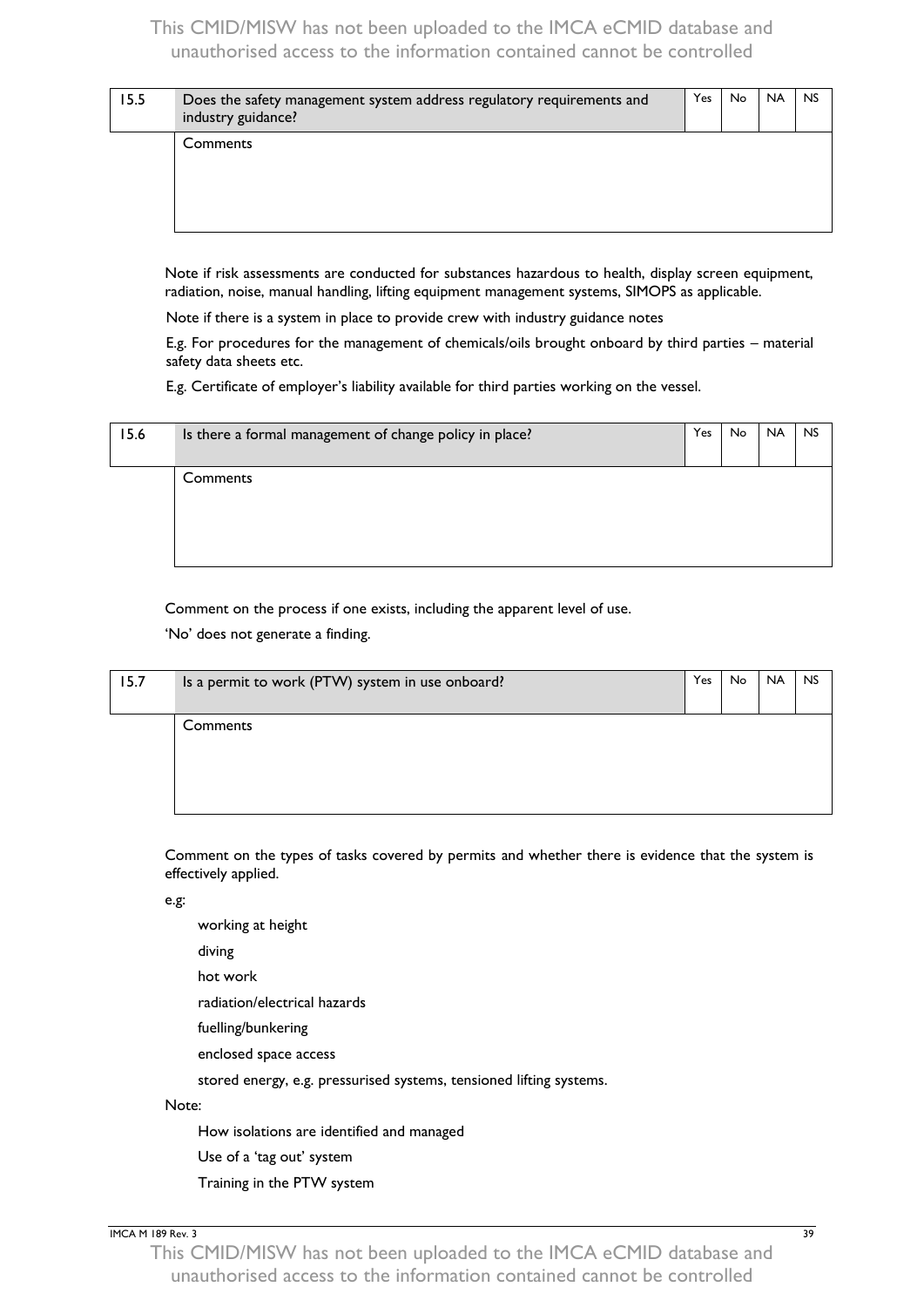| 15.8 | Are there adequate guardrails around the deck? | Yes | <b>No</b> | <b>NA</b> | <b>NS</b> |
|------|------------------------------------------------|-----|-----------|-----------|-----------|
|      | Comments                                       |     |           |           |           |

Note: The use of temporary guardrail arrangements may be in place and where these are used suitable provisions and additional safety measures should be complementary to these temporary arrangements.

| 15.9 | Are there at least two safety harnesses onboard and additional harnesses for<br>all those required to work on deck? | Yes | No. | <b>NA</b> | <b>NS</b> |
|------|---------------------------------------------------------------------------------------------------------------------|-----|-----|-----------|-----------|
|      | <b>Comments</b>                                                                                                     |     |     |           |           |
|      |                                                                                                                     |     |     |           |           |

Comment on the routine in use for maintenance and the replacement of harnesses.

| 15.10 | Are enclosed spaces and controls for entry identified onboard? | Yes | No. | <b>NA</b> | <b>NS</b> |
|-------|----------------------------------------------------------------|-----|-----|-----------|-----------|
|       | Comments                                                       |     |     |           |           |

Note:

Entry permit system should be in use (to include testing of atmosphere for oxygen and toxic gases) with records available for inspection.

This atmosphere test should be conducted both before and during the enclosed space entry to ensure acceptable limits are maintained throughout the operation.

Atmosphere measuring instrumentation should be calibrated; a process should be in place to ensure staff are trained and aware of limitations of gas meters.

Records should be fully completed and signed off when work is completed.

Enclosed spaces should be adequately ventilated before and during entry.

Vent fans should be available and be operated in extraction mode when in use.

Appropriate breathing apparatus available; if there are limitations on its use, is there a process for ensuring users are aware of these limitations?

Rescue equipment available for use.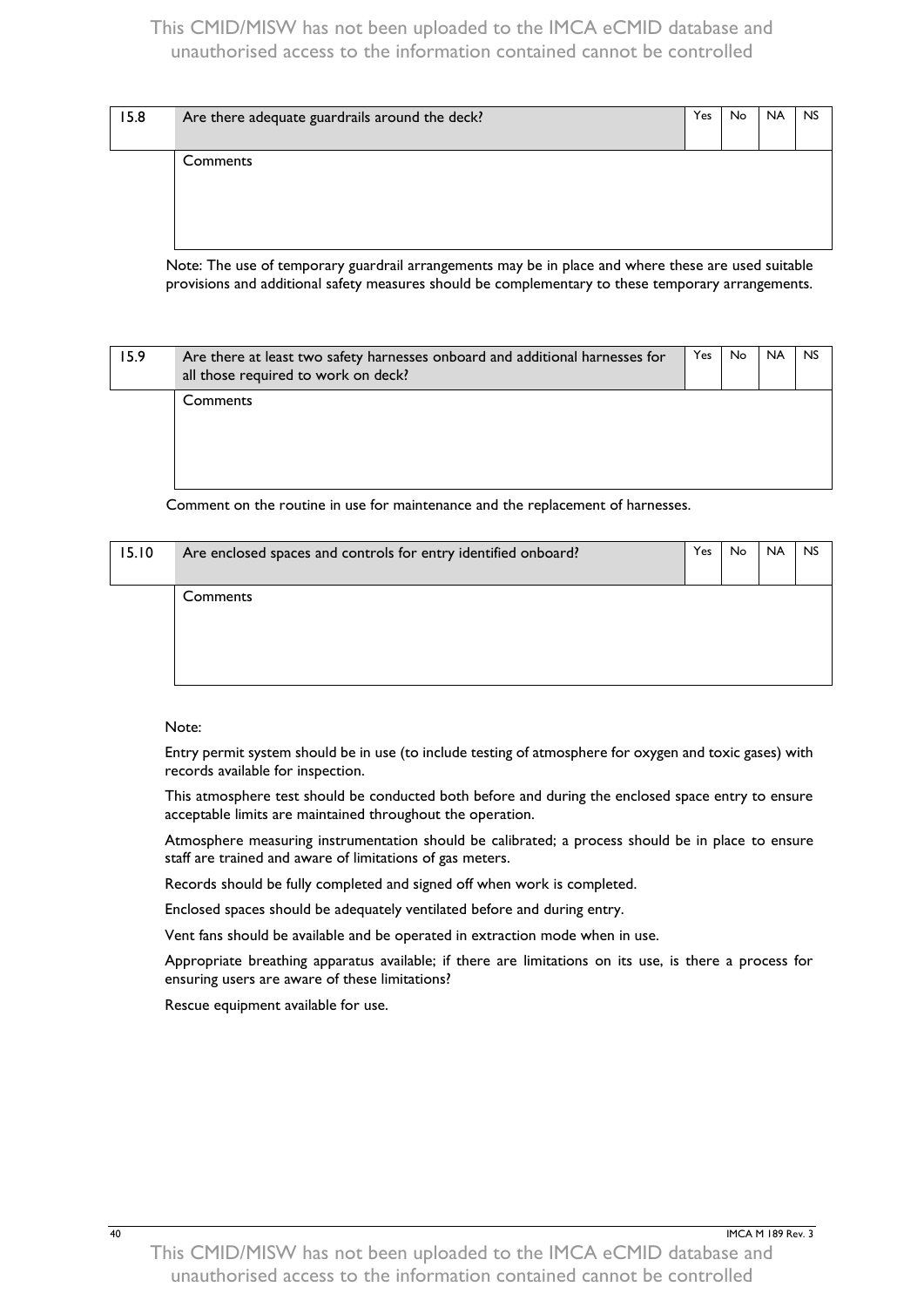| 15.11 | Is the surface of the working deck non-slip? | Yes | No. | <b>NA</b> | <b>NS</b> |
|-------|----------------------------------------------|-----|-----|-----------|-----------|
|       | Comments                                     |     |     |           |           |
|       |                                              |     |     |           |           |

| 15.12 | Are procedures used for carrying out hot work on the vessel? | Yes | No. | <b>NA</b> | <b>NS</b> |
|-------|--------------------------------------------------------------|-----|-----|-----------|-----------|
|       | Comments                                                     |     |     |           |           |

#### Note:

Requirements for PPE and confirm available for use.

Records fully completed including signatures.

Welding equipment should be routinely inspected, inspection recorded.

Flashback arrestors fitted.

Fire sentry system used to monitor adjacent spaces and compartments.

Spare gas and oxygen bottles stored apart in dedicated stowages, clearly marked and outside accommodation and machinery spaces.

Cylinders colour coded.

| 15.13 | Are personnel provided with protective clothing appropriate to the prevailing<br>air and sea temperatures? | Yes | No. | <b>NA</b> | <b>NS</b> |
|-------|------------------------------------------------------------------------------------------------------------|-----|-----|-----------|-----------|
|       | Comments                                                                                                   |     |     |           |           |
|       |                                                                                                            |     |     |           |           |

| 15.14 | If the mean seawater temperature is $15^{\circ}$ C or less, is there an approved<br>survival suit for each person on board? | Yes | No. | <b>NA</b> | <b>NS</b> |
|-------|-----------------------------------------------------------------------------------------------------------------------------|-----|-----|-----------|-----------|
|       | Comments                                                                                                                    |     |     |           |           |

Note: Survival suit may include an approved immersion suit, dry suit or floatation suit to ISO 15027-1. Immersion suits can be supplied by the passengers themselves.

IMCA M 189 Rev. 3 41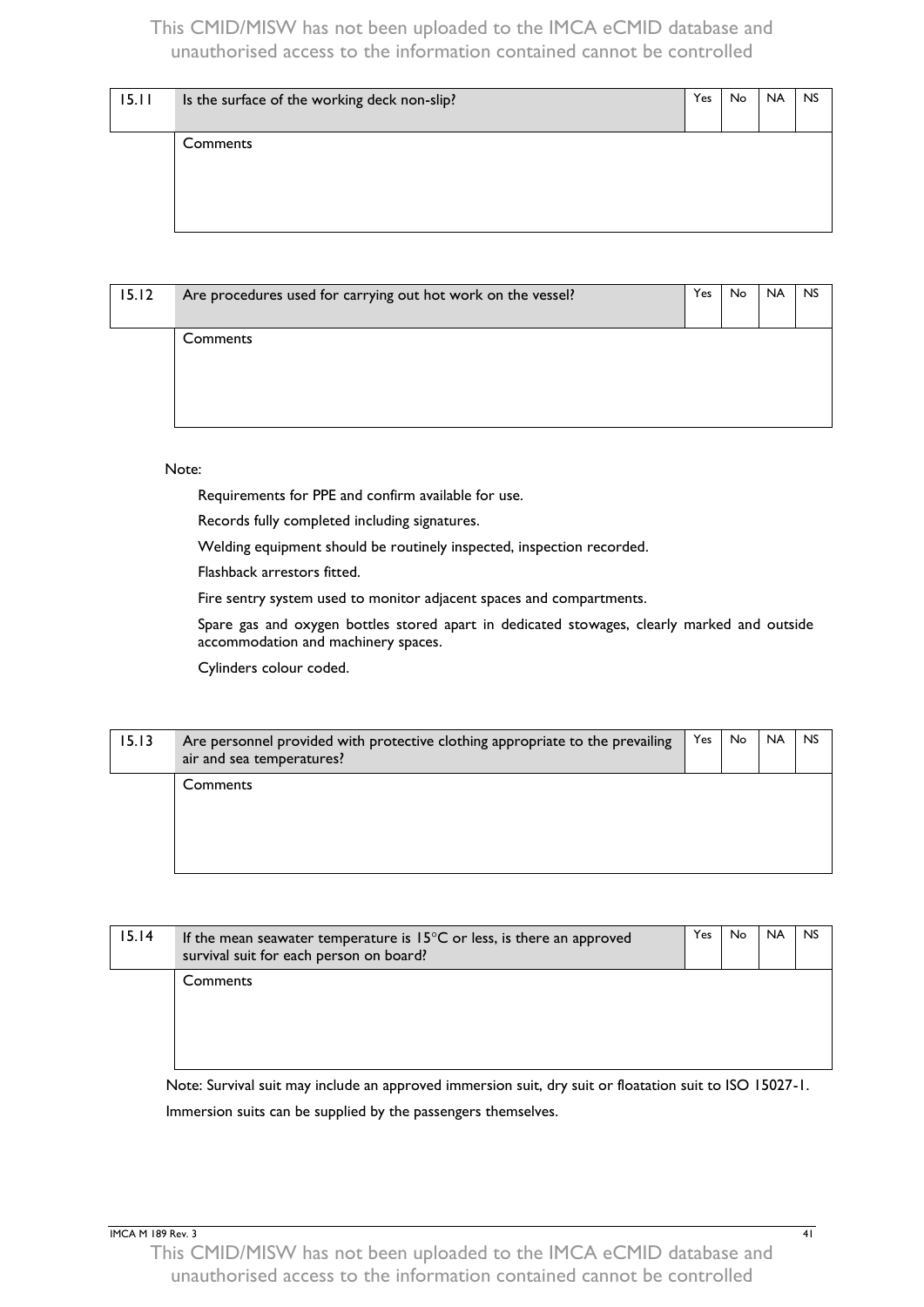| 15.15 | Have measures been taken to prevent personnel being exposed to noise<br>levels that exceed 80dB (A)? | Yes | No. | <b>NA</b> | <b>NS</b> |
|-------|------------------------------------------------------------------------------------------------------|-----|-----|-----------|-----------|
|       | Comments                                                                                             |     |     |           |           |
|       | .                                                                                                    |     |     |           |           |

Comment on the provision of ear defenders and the appropriate signage to areas greater than 80dB (A).

Note: Reference IMO Resolution A.468(XII) (1981) – *Code on noise levels on-board ships* – which became mandatory for new ships on 1 July 2014.

| 15.16 | Are noise-warning signs posted as appropriate? | Yes | No. | <b>NA</b> | <b>NS</b> |
|-------|------------------------------------------------|-----|-----|-----------|-----------|
|       | Comments                                       |     |     |           |           |
|       |                                                |     |     |           |           |

| 15.17 | Is a safety briefing/induction given to all personnel who embark for a voyage<br>covering such items as the use of life jackets and procedures to be followed in<br>the case of an emergency? | Yes | No. | <b>NA</b> |  |
|-------|-----------------------------------------------------------------------------------------------------------------------------------------------------------------------------------------------|-----|-----|-----------|--|
|       | Comments                                                                                                                                                                                      |     |     |           |  |

#### Note:

Evidence of crew and contractor inductions.

Induction appropriate to the vessel, operation and structure.

Includes a safety tour process for new personnel.

| 15.18 | Are personnel visiting the vessel given an appropriate safety briefing? | Yes. | No. | <b>NA</b> | <b>NS</b> |
|-------|-------------------------------------------------------------------------|------|-----|-----------|-----------|
|       | Comments                                                                |      |     |           |           |

#### Note:

Arrangements in place for briefing/managing the safety of visitors.

42 **IMCA M 189 Rev. 3**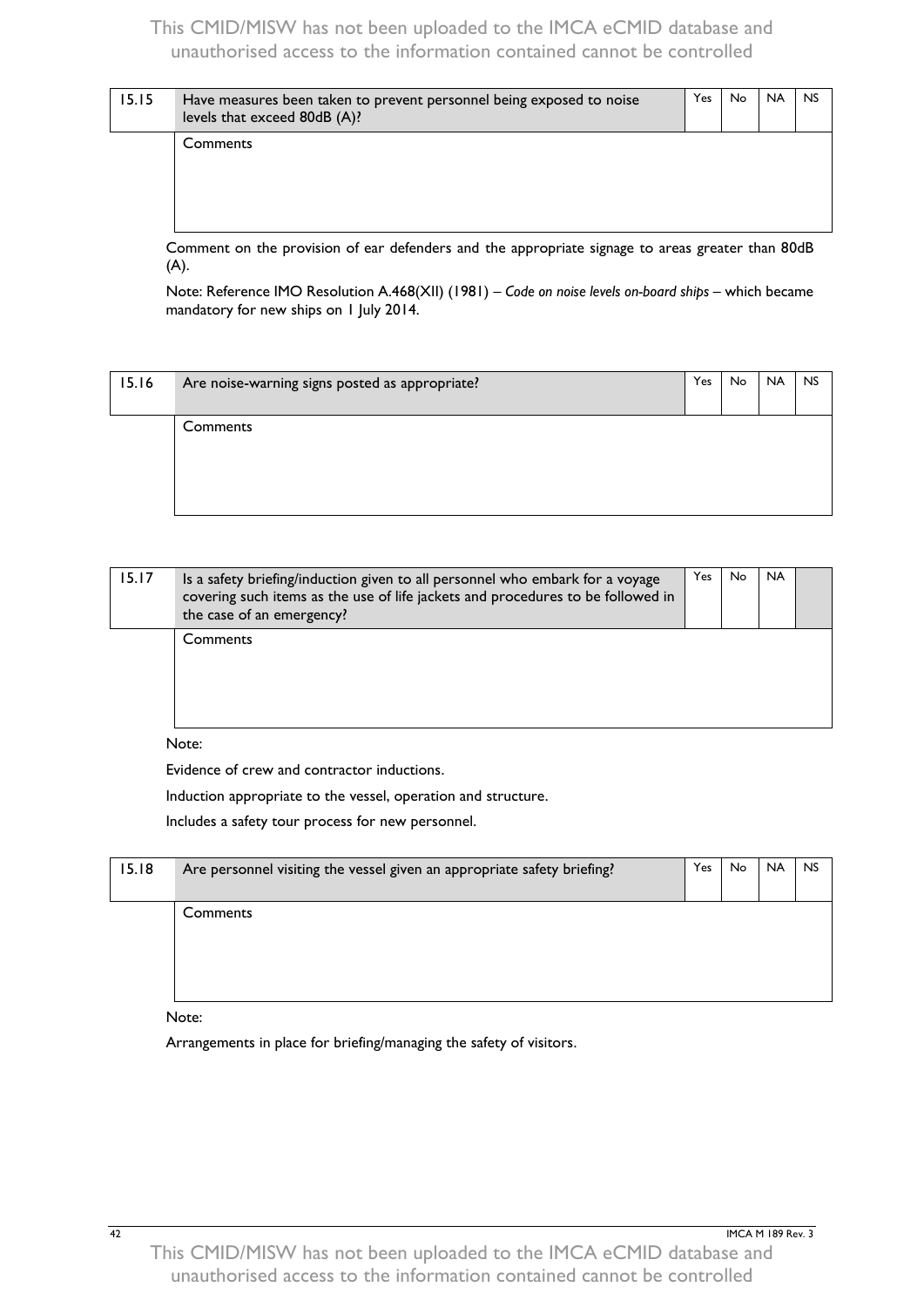| 15.19 | Is there a bridging document or equivalent between vessel owners and<br>external companies for contractors' employees working onboard to ensure<br>responsibilities for health and safety are clearly defined and safety<br>management systems aligned? | Yes | No | <b>NA</b> | <b>NS</b> |
|-------|---------------------------------------------------------------------------------------------------------------------------------------------------------------------------------------------------------------------------------------------------------|-----|----|-----------|-----------|
|       | Comments                                                                                                                                                                                                                                                |     |    |           |           |

Note arrangements in place for briefing/managing the safety of contractors.

| 15.20 | Are formal written emergency procedures provided for man-overboard,<br>collision, emergency towing, grounding, fire, explosion, gas or toxic vapour<br>release? | Yes | <b>No</b> | <b>NA</b> | <b>NS</b> |
|-------|-----------------------------------------------------------------------------------------------------------------------------------------------------------------|-----|-----------|-----------|-----------|
|       | Comments                                                                                                                                                        |     |           |           |           |

Comment on the suitability and crew awareness of the procedures available.

| 15.21 | Are adequate and valid medical stores provided? | Yes | No | <b>NA</b> | <b>NS</b> |
|-------|-------------------------------------------------|-----|----|-----------|-----------|
|       | Comments                                        |     |    |           |           |
|       |                                                 |     |    |           |           |

Note: Consider using company standards or the information given in local maritime administration guidance or regulation e.g. MSN 1768 (UK), Maritime Rules Part 50 (New Zealand).

| 15.22 | Are procedures for control, stowage and handling of chemicals and<br>flammable/combustible materials in place and being consistently applied? | Yes | No. | <b>NA</b> | <b>NS</b> |
|-------|-----------------------------------------------------------------------------------------------------------------------------------------------|-----|-----|-----------|-----------|
|       | Comments                                                                                                                                      |     |     |           |           |

Note:

Evidence of appropriate Control of Substances Hazardous to Health (COSHH) or equivalent procedures.

Copies of material safety data sheets should be available.

Specialist advice available.

Chemicals should be stowed away from ropes or other materials that might be contaminated in the event of spillage.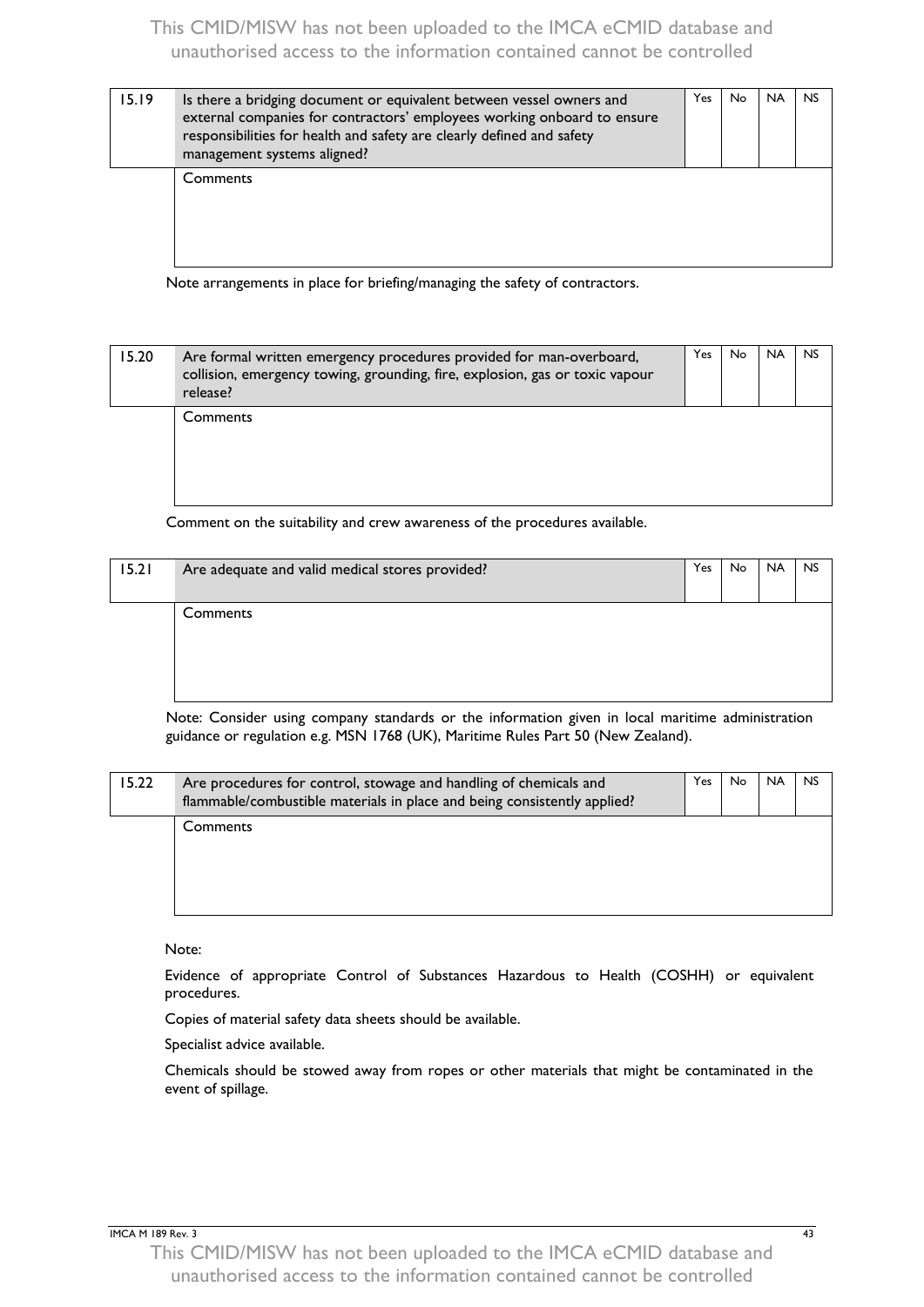| 15.23 | Is there an asbestos management system? | Yes | No. | <b>NA</b> | <b>NS</b> |
|-------|-----------------------------------------|-----|-----|-----------|-----------|
|       | Comments                                |     |     |           |           |

Note if there is a requirement for an asbestos management plan

If yes, comment on the basic details and availability of general arrangement plans.

Are warning signs displayed and an asbestos log maintained?

If there is no plan where one is applicable an 'asbestos free' certification should be available.

| 15.24 | Does the Safety Management System specifically address hazards associated<br>with slips, trips and falls? | Yes | No. | <b>NA</b> | <b>NS</b> |
|-------|-----------------------------------------------------------------------------------------------------------|-----|-----|-----------|-----------|
|       | Comments                                                                                                  |     |     |           |           |

| 15.25 | Additional Section 15 comments? | Yes | No |  |
|-------|---------------------------------|-----|----|--|
|       | Comments                        |     |    |  |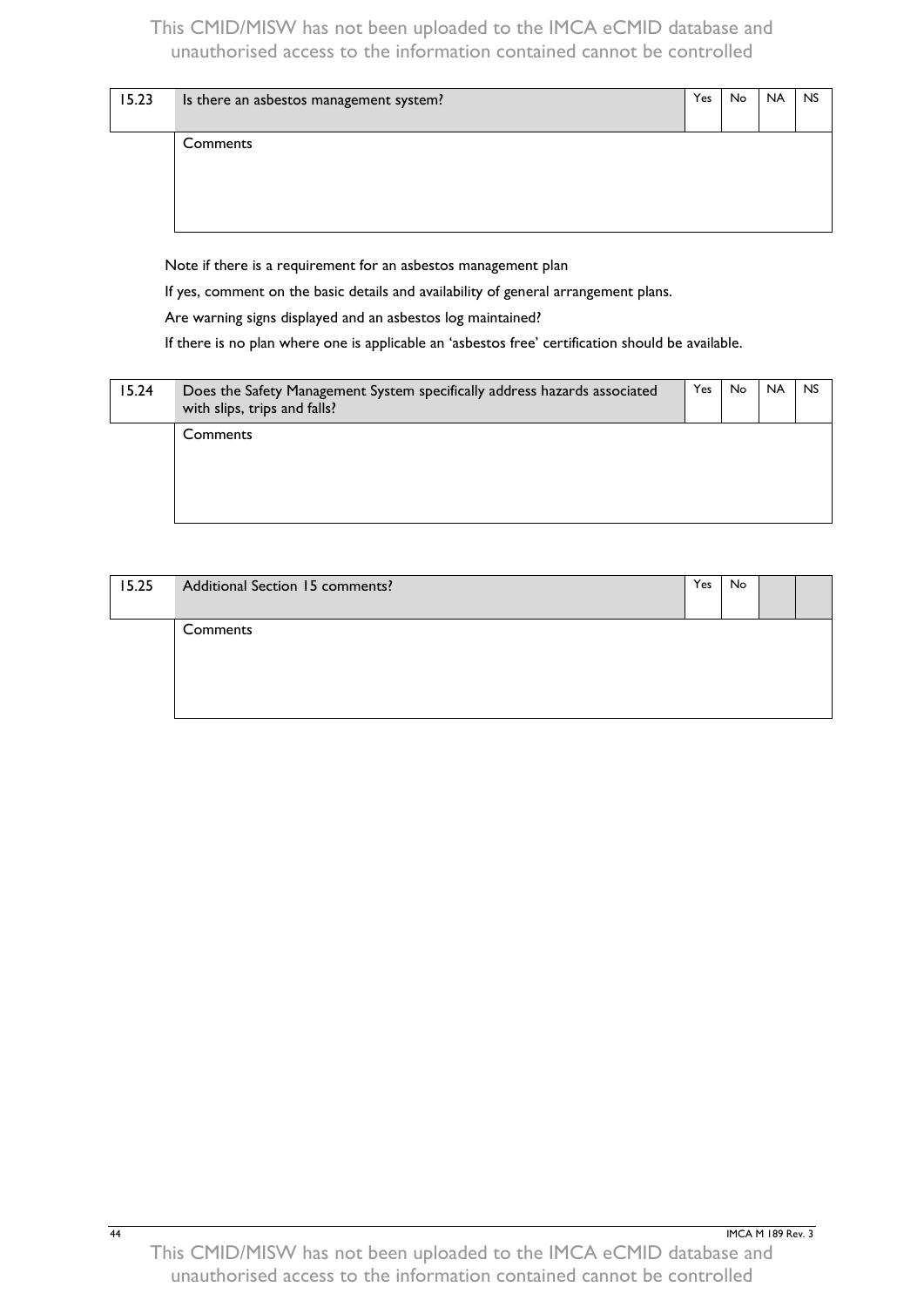## <span id="page-48-0"></span>**16 Crane**

| 16.1 | Is there a valid test certificate for the crane if fitted? | Yes | No | <b>NA</b> | <b>NS</b> |
|------|------------------------------------------------------------|-----|----|-----------|-----------|
|      | Comments                                                   |     |    |           |           |

Note: Refer to [IMCA M 187](http://www.imca-int.com/media/73488/imcam187.pdf) – *Guidelines for lifting operations*.

| 16.2 | Is the crane wire appropriately rated for the crane's safe working load (SWL)<br>rating plate? | Yes | No. | <b>NA</b> | <b>NS</b> |
|------|------------------------------------------------------------------------------------------------|-----|-----|-----------|-----------|
|      | Comments                                                                                       |     |     |           |           |

| 16.3 | Is there a competent crane operator onboard? | Yes | <b>No</b> | <b>NA</b> | <b>NS</b> |
|------|----------------------------------------------|-----|-----------|-----------|-----------|
|      | Comments                                     |     |           |           |           |

Comment on whether the crew responsible for handling loads are competent in slinger/banksman skills. Note: Refer to [IMCA M 187](http://www.imca-int.com/media/73488/imcam187.pdf) – *Guidelines for lifting operations*.

Are the crew associated with handling loads competent in slinger/banksman techniques?

| 16.4 | Additional Section 16 comments? | Yes | No |  |
|------|---------------------------------|-----|----|--|
|      | Comments                        |     |    |  |
|      |                                 |     |    |  |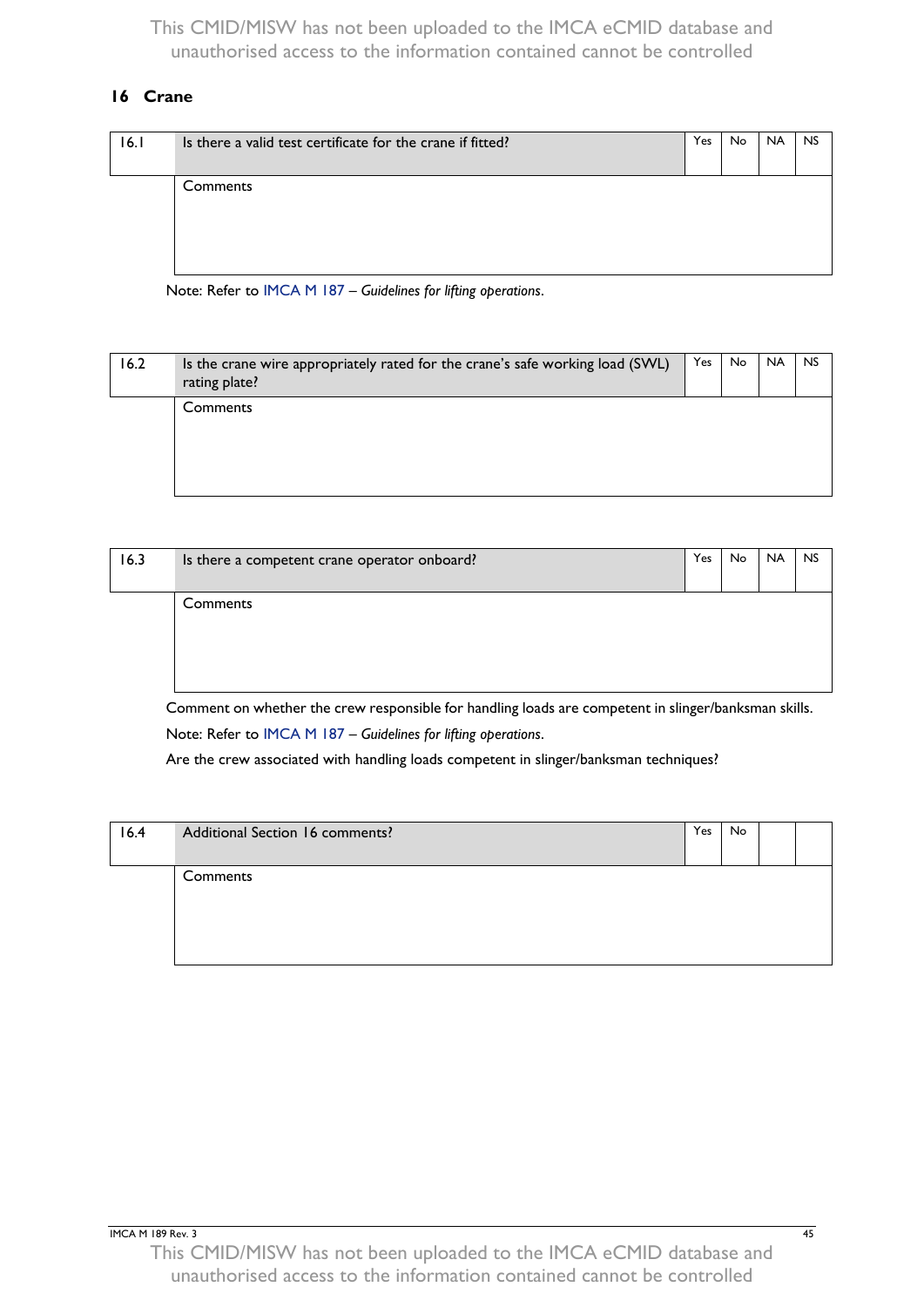#### **17 Manning**

| 17.1 | Does the crew have valid certificates of competency as required, including flag<br>state endorsements if applicable? | Yes | No. | <b>NA</b> | <b>NS</b> |
|------|----------------------------------------------------------------------------------------------------------------------|-----|-----|-----------|-----------|
|      | Comments                                                                                                             |     |     |           |           |

Note: E.g. certificate issued by the flag or coastal state, a certificate as a yachtmaster offshore (motor) or a boatman's licence for the appropriate area. Reference [IMCA C 017](http://www.imca-int.com/media/192749/imcac017.pdf) – *Guidance on competence assurance and assessment: Marine roles for small workboats*.

| 17.2 | Is the manning in compliance with vessel's Minimum Safe Manning Certificate,<br>or as otherwise required as per flag state requirements? | Yes | No. | <b>NA</b> | <b>NS</b> |
|------|------------------------------------------------------------------------------------------------------------------------------------------|-----|-----|-----------|-----------|
|      | <b>Comments</b>                                                                                                                          |     |     |           |           |
|      |                                                                                                                                          |     |     |           |           |

| 17.3 | Is there a person onboard familiar with the operation and maintenance of the<br>main propulsion machinery? | Yes | No. | <b>NA</b> | <b>NS</b> |
|------|------------------------------------------------------------------------------------------------------------|-----|-----|-----------|-----------|
|      | Comments                                                                                                   |     |     |           |           |

| 17.4 | Is there at least one person onboard who holds an approved medical first aid<br>certificate? | Yes | No. | <b>NA</b> | <b>NS</b> |
|------|----------------------------------------------------------------------------------------------|-----|-----|-----------|-----------|
|      | Comments                                                                                     |     |     |           |           |

| 17.5 | Has the person in command and any member of the crew who is liable to use<br>the radar/electronic navigations systems/electronic chart plotters undertaken<br>appropriate training in its use? | <b>Yes</b> | <b>No</b> | <b>NA</b> | <b>NS</b> |
|------|------------------------------------------------------------------------------------------------------------------------------------------------------------------------------------------------|------------|-----------|-----------|-----------|
|      | Comments                                                                                                                                                                                       |            |           |           |           |

Note: This may not be a requirement of flag or coastal state authorities.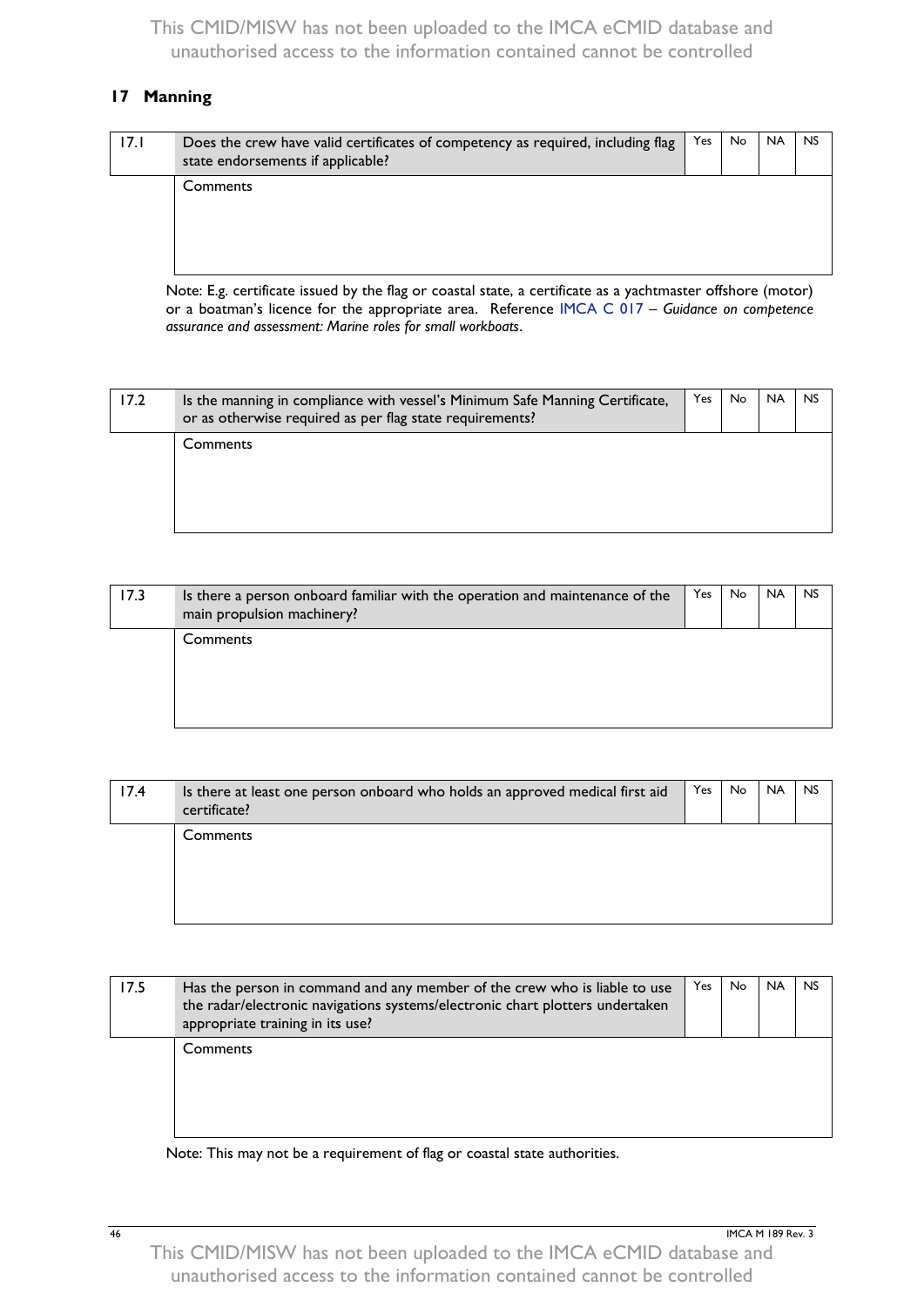| 17.6 | Are the crew members able to satisfactorily demonstrate operation of life-<br>saving appliances and firefighting equipment? | Yes. | No. | <b>NA</b> | <b>NS</b> |
|------|-----------------------------------------------------------------------------------------------------------------------------|------|-----|-----------|-----------|
|      | Comments                                                                                                                    |      |     |           |           |

| 17.7 | Are periods of crew hours of work and rest recorded? | Yes | No. | <b>NA</b> | <b>NS</b> |
|------|------------------------------------------------------|-----|-----|-----------|-----------|
|      | Comments                                             |     |     |           |           |

Note: Under MLC and STCW requirements ship-owners are required to individually record crew hours of work and rest. (MLC Regulation 2.3 and STCW A viii/1 refer)

| 17.8 | Additional Section 17 comments? | Yes | No |  |
|------|---------------------------------|-----|----|--|
|      | Comments                        |     |    |  |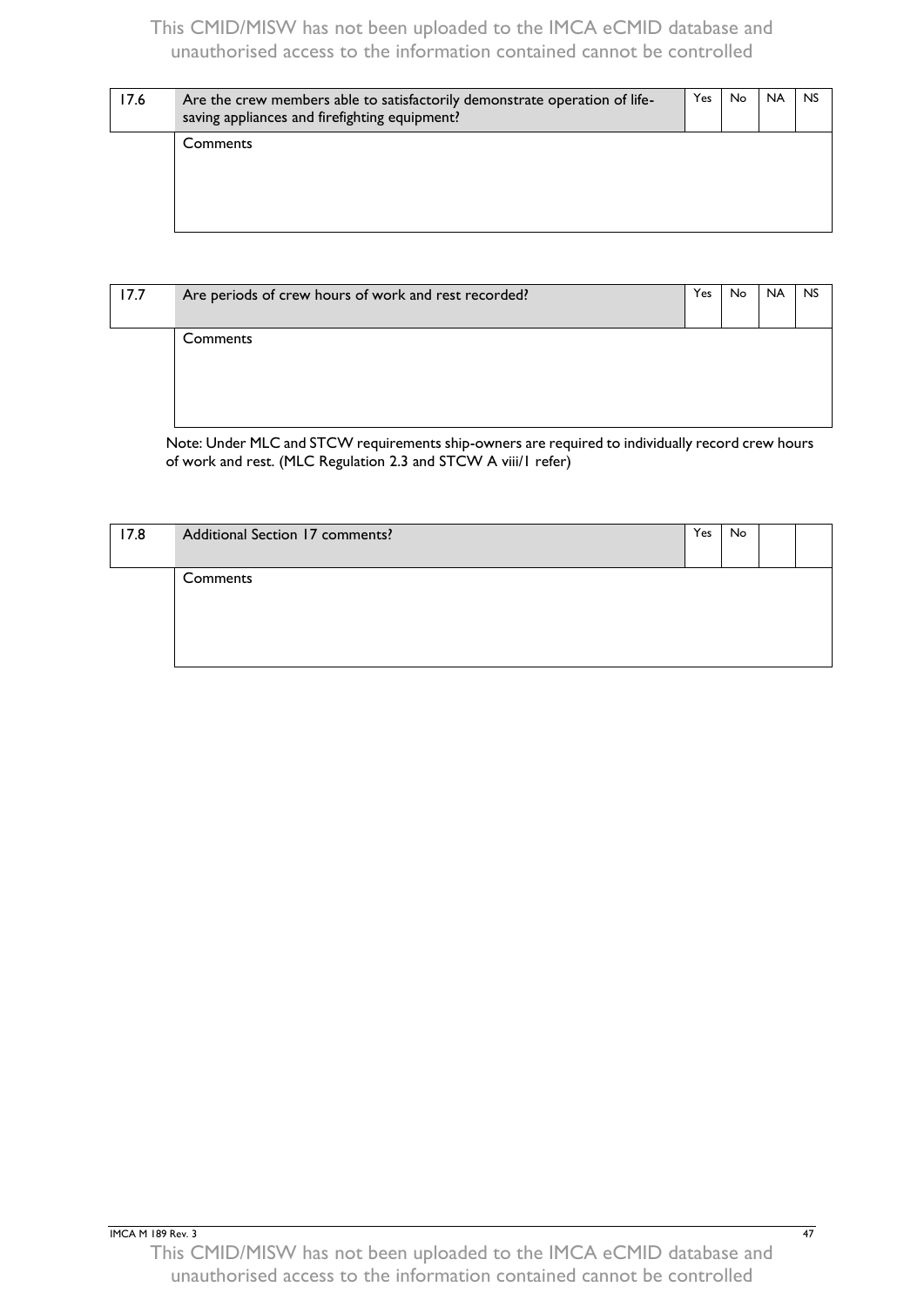# **18 Reporting**

| 18.1 | Are accidents and incidents investigated and reported in accordance with<br>relevant Flag State and/or Coastal State and operator's requirements? | Yes | No. | <b>NA</b> | <b>NS</b> |
|------|---------------------------------------------------------------------------------------------------------------------------------------------------|-----|-----|-----------|-----------|
|      | Comments                                                                                                                                          |     |     |           |           |

| 18.2 | Is there evidence of near misses being reported, investigated and followed up? | Yes | No. | <b>NA</b> | <b>NS</b> |
|------|--------------------------------------------------------------------------------|-----|-----|-----------|-----------|
|      | Comments                                                                       |     |     |           |           |
|      |                                                                                |     |     |           |           |

| 18.3 | Additional Section 18 comments? | Yes | No |  |
|------|---------------------------------|-----|----|--|
|      | Comments                        |     |    |  |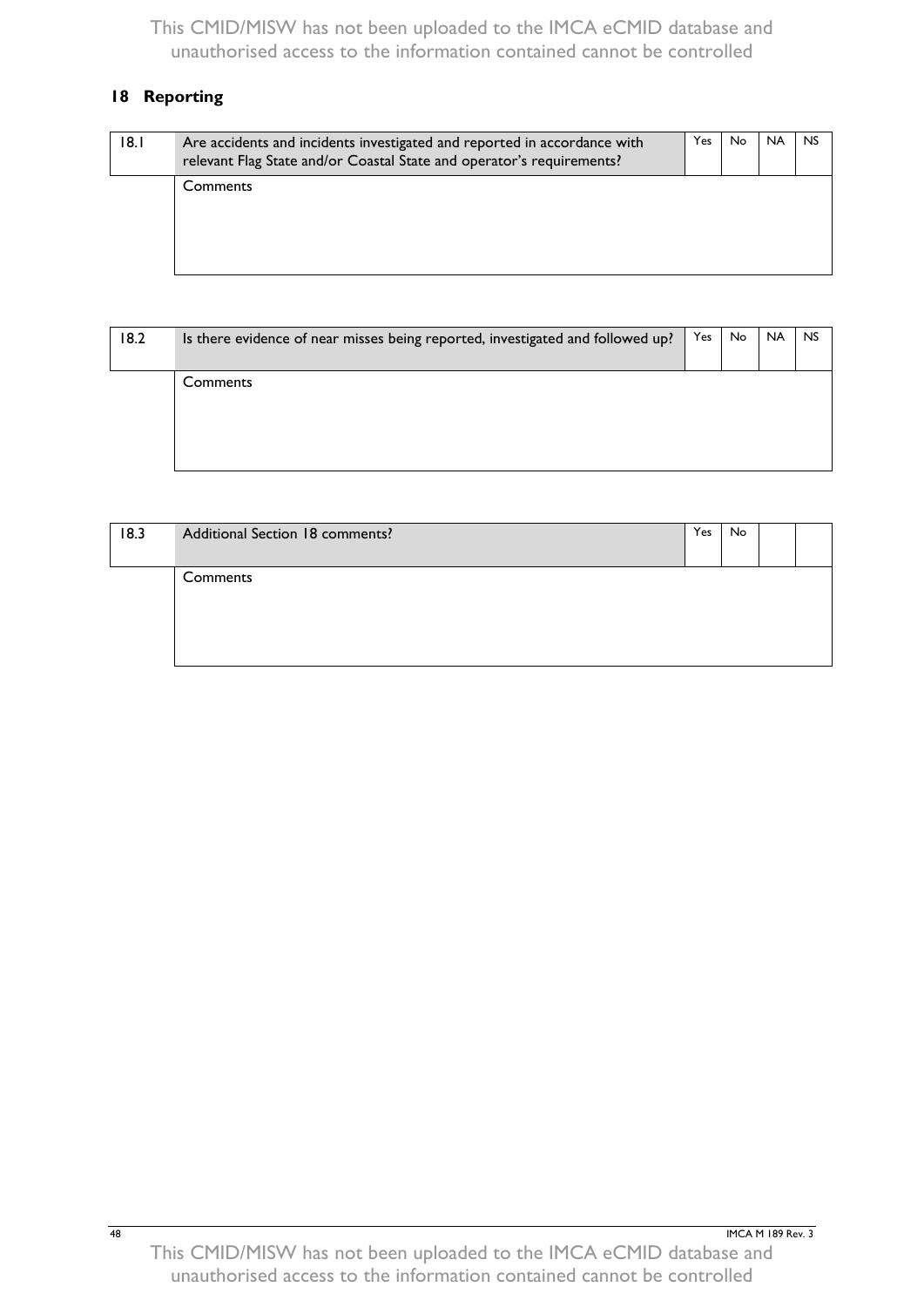## <span id="page-52-0"></span>**19 Clean Seas**

| 19.1 | Are adequate arrangements in place to prevent the discharge of sewage in<br>prohibited areas? | Yes | No. | <b>NA</b> | <b>NS</b> |
|------|-----------------------------------------------------------------------------------------------|-----|-----|-----------|-----------|
|      | Comments                                                                                      |     |     |           |           |

| 19.2 | Are prohibited areas for sewage discharge identified? | Yes. | No. | <b>NA</b> | <b>NS</b> |
|------|-------------------------------------------------------|------|-----|-----------|-----------|
|      | Comments                                              |      |     |           |           |
|      |                                                       |      |     |           |           |

| 19.3 | Are arrangements in place for the retention of garbage onboard? | Yes | No. | <b>NA</b> | <b>NS</b> |
|------|-----------------------------------------------------------------|-----|-----|-----------|-----------|
|      | Comments                                                        |     |     |           |           |

| 19.4 | Is there a Garbage Management Plan in place and associated Garbage Record<br>Book maintained? | Yes | No. | <b>NA</b> | <b>NS</b> |
|------|-----------------------------------------------------------------------------------------------|-----|-----|-----------|-----------|
|      | Comments                                                                                      |     |     |           |           |

Note: MARPOL requirement for vessels >100 GT or certified to carry 15 persons or more.

| 19.5 | Are arrangements in place for the handling of oily wastes? | Yes | <b>No</b> | <b>NA</b> | <b>NS</b> |
|------|------------------------------------------------------------|-----|-----------|-----------|-----------|
|      | Comments                                                   |     |           |           |           |
|      |                                                            |     |           |           |           |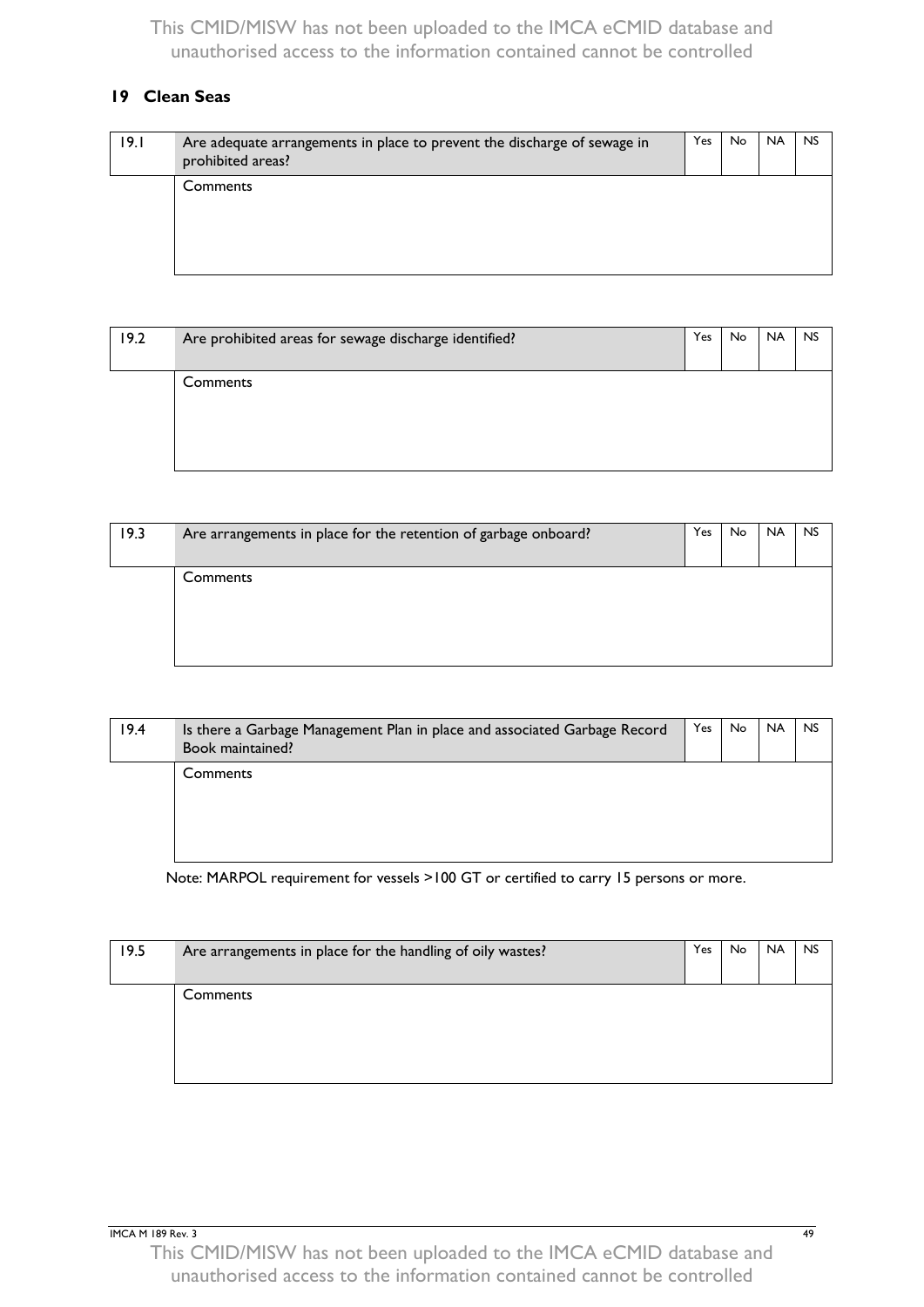| 19.6 | Are arrangements in place for the prevention of discharge of oil/oil-<br>contaminated water overboard? | Yes | No. | <b>NA</b> | <b>NS</b> |
|------|--------------------------------------------------------------------------------------------------------|-----|-----|-----------|-----------|
|      | Comments                                                                                               |     |     |           |           |

Comment on the suitability and effectiveness of arrangements.

Note: Vessels may be fitted with automatic bilge pump arrangements and procedures should be in place to prevent the accidental discharge of oil via such systems.

| 19.7 | Additional Section 19 comments? | Yes | No. |  |
|------|---------------------------------|-----|-----|--|
|      | Comments                        |     |     |  |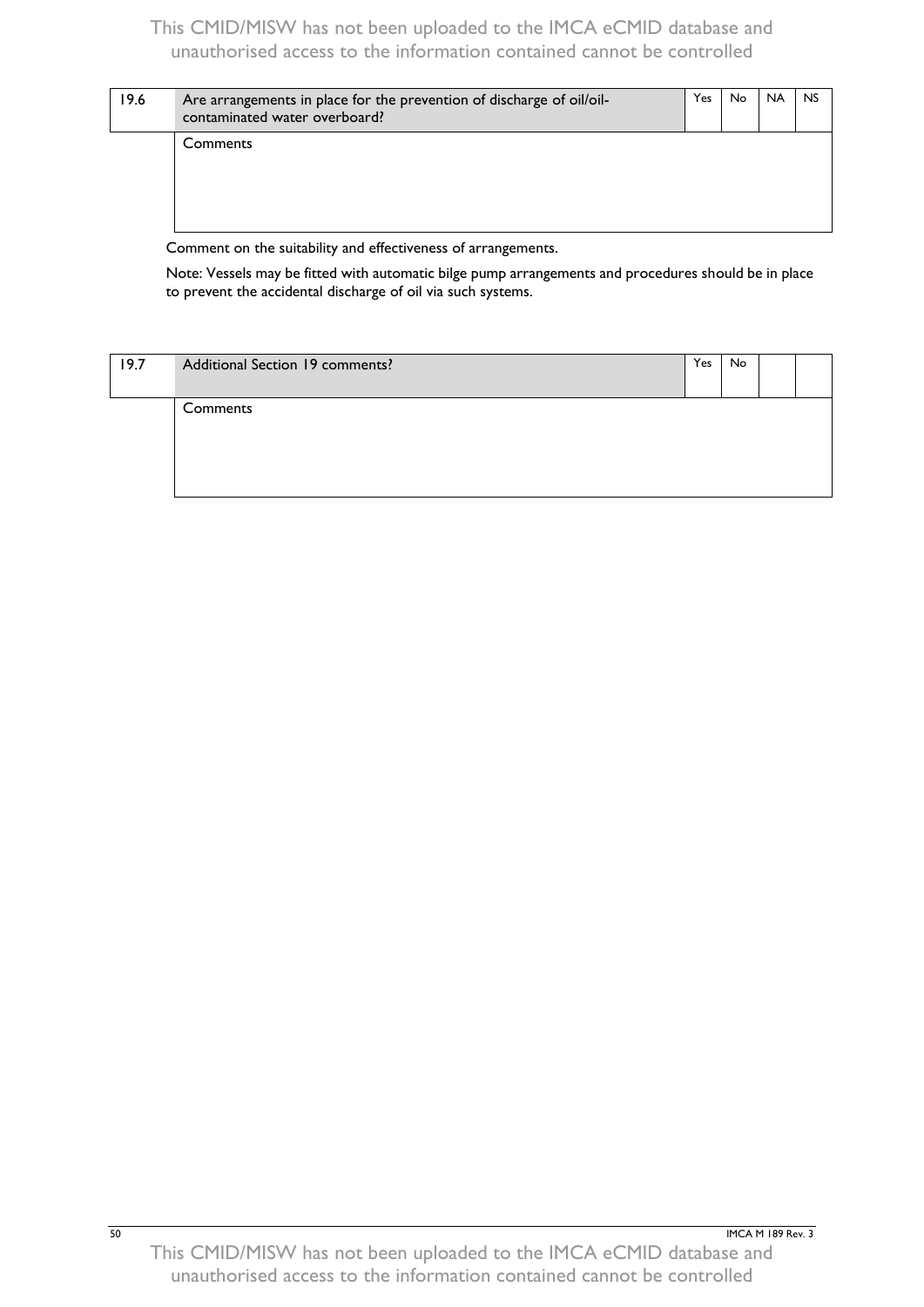#### <span id="page-54-0"></span>**20 Life-Saving Appliances**

| 20.1 | Is/are there a life raft(s) onboard sufficient for the proposed maximum POB? | Yes | No. | <b>NA</b> | <b>NS</b> |
|------|------------------------------------------------------------------------------|-----|-----|-----------|-----------|
|      | Comments                                                                     |     |     |           |           |
|      |                                                                              |     |     |           |           |

If no life raft is fitted, comment on the intended method to abandon the vessel at sea if required to do so.

| 20.2 | Is the number and type of life buoys as required and are they in satisfactory<br>condition? | Yes | No. | <b>NA</b> | <b>NS</b> |
|------|---------------------------------------------------------------------------------------------|-----|-----|-----------|-----------|
|      | Comments                                                                                    |     |     |           |           |

Note: Refer to the vessel's Fire & Safety Plan.

| 20.3 | Is there an approved life jacket for every person carried on the workboat? | Yes | No. | <b>NA</b> | <b>NS</b> |
|------|----------------------------------------------------------------------------|-----|-----|-----------|-----------|
|      | Comments                                                                   |     |     |           |           |
|      |                                                                            |     |     |           |           |
|      |                                                                            |     |     |           |           |

| 20.4 | Are there the required number and type of pyrotechnic distress signals<br>onboard the workboat? | <b>Yes</b> | No. | <b>NA</b> | <b>NS</b> |
|------|-------------------------------------------------------------------------------------------------|------------|-----|-----------|-----------|
|      | Comments                                                                                        |            |     |           |           |

| 20.5 | Is effective emergency lighting provided to illuminate survival craft launching<br>and embarkation areas? | Yes | No. | <b>NA</b> | <b>NS</b> |
|------|-----------------------------------------------------------------------------------------------------------|-----|-----|-----------|-----------|
|      | Comments                                                                                                  |     |     |           |           |

**IMCA M 189 Rev. 3** 51 This CMID/MISW has not been uploaded to the IMCA eCMID database and unauthorised access to the information contained cannot be controlled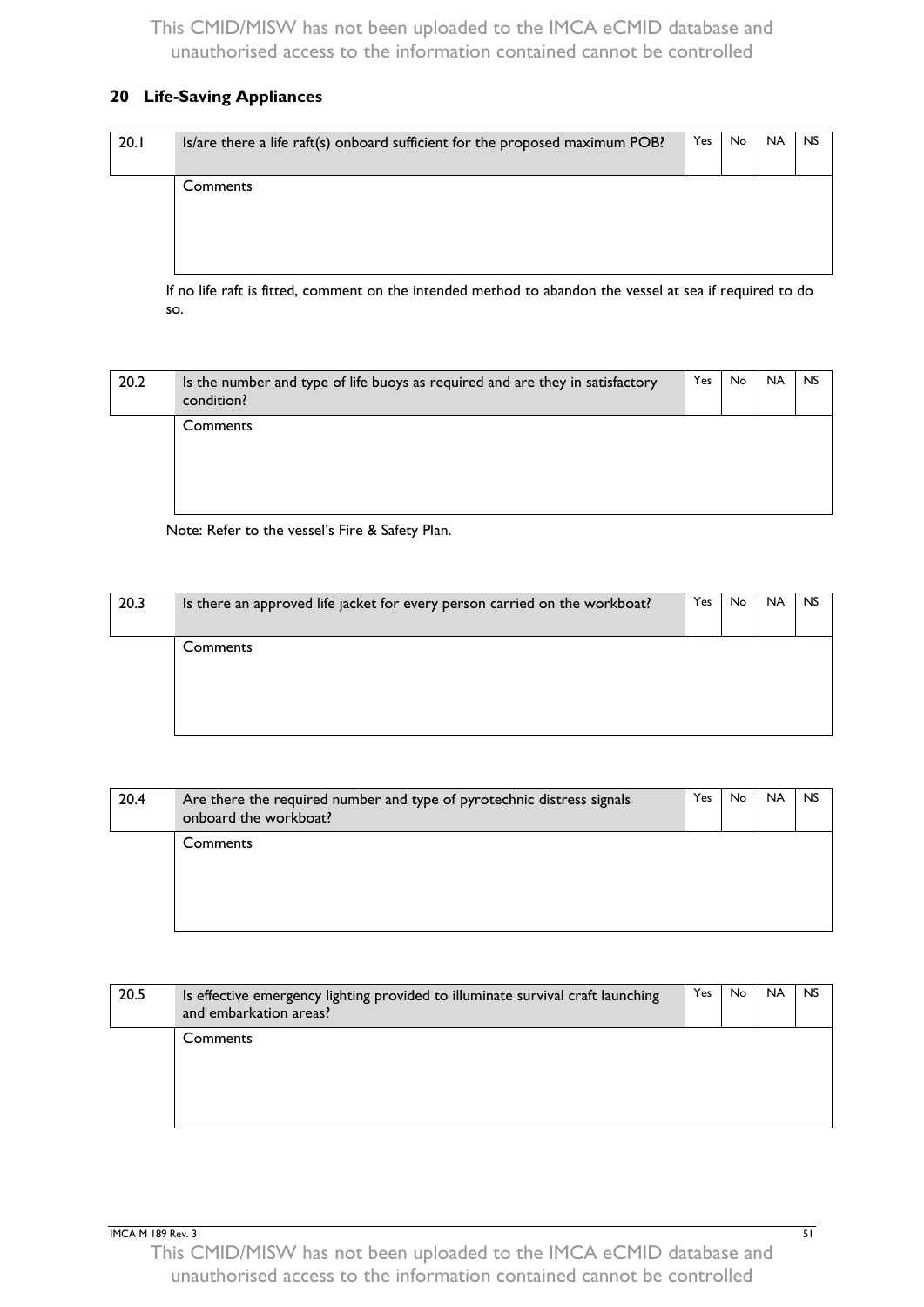| 20.6 | Is effective emergency lighting provided to illuminate man-overboard (MOB)<br>rescue equipment and recovery area? | Yes | No. | <b>NA</b> | <b>NS</b> |
|------|-------------------------------------------------------------------------------------------------------------------|-----|-----|-----------|-----------|
|      | Comments                                                                                                          |     |     |           |           |

Comment on the condition, effectiveness and ease of operation.

Note any provision of emergency lighting for man-overboard rescue.

| 20.7 | Is there a thermal protective aid for every person carried on the workboat? | Yes | <b>No</b> | <b>NA</b> | <b>NS</b> |
|------|-----------------------------------------------------------------------------|-----|-----------|-----------|-----------|
|      | Comments                                                                    |     |           |           |           |

| 20.8 | Are there effective means to recover a person from the water? | Yes | No. | <b>NA</b> | <b>NS</b> |
|------|---------------------------------------------------------------|-----|-----|-----------|-----------|
|      | Comments                                                      |     |     |           |           |
|      |                                                               |     |     |           |           |

| 20.9 | Are life-saving signal tables available? | Yes | No | <b>NA</b> | <b>NS</b> |
|------|------------------------------------------|-----|----|-----------|-----------|
|      | Comments                                 |     |    |           |           |
|      |                                          |     |    |           |           |
|      |                                          |     |    |           |           |

Note: SOLAS No.1 poster and/or No.2 card or similar.

| 20.10 | Is there a means of sounding a general alarm in the event of an emergency? | Yes | No. | <b>NA</b> | <b>NS</b> |
|-------|----------------------------------------------------------------------------|-----|-----|-----------|-----------|
|       | Comments                                                                   |     |     |           |           |
|       | Comment on the suitability and effectiveness of the alarm if fitted.       |     |     |           |           |

Notes:

- 1. Alarm should be audible in all spaces personnel may be located.
- 2. Some national authorities require an alarm to be fitted inspectors should have knowledge of current applicable regulations.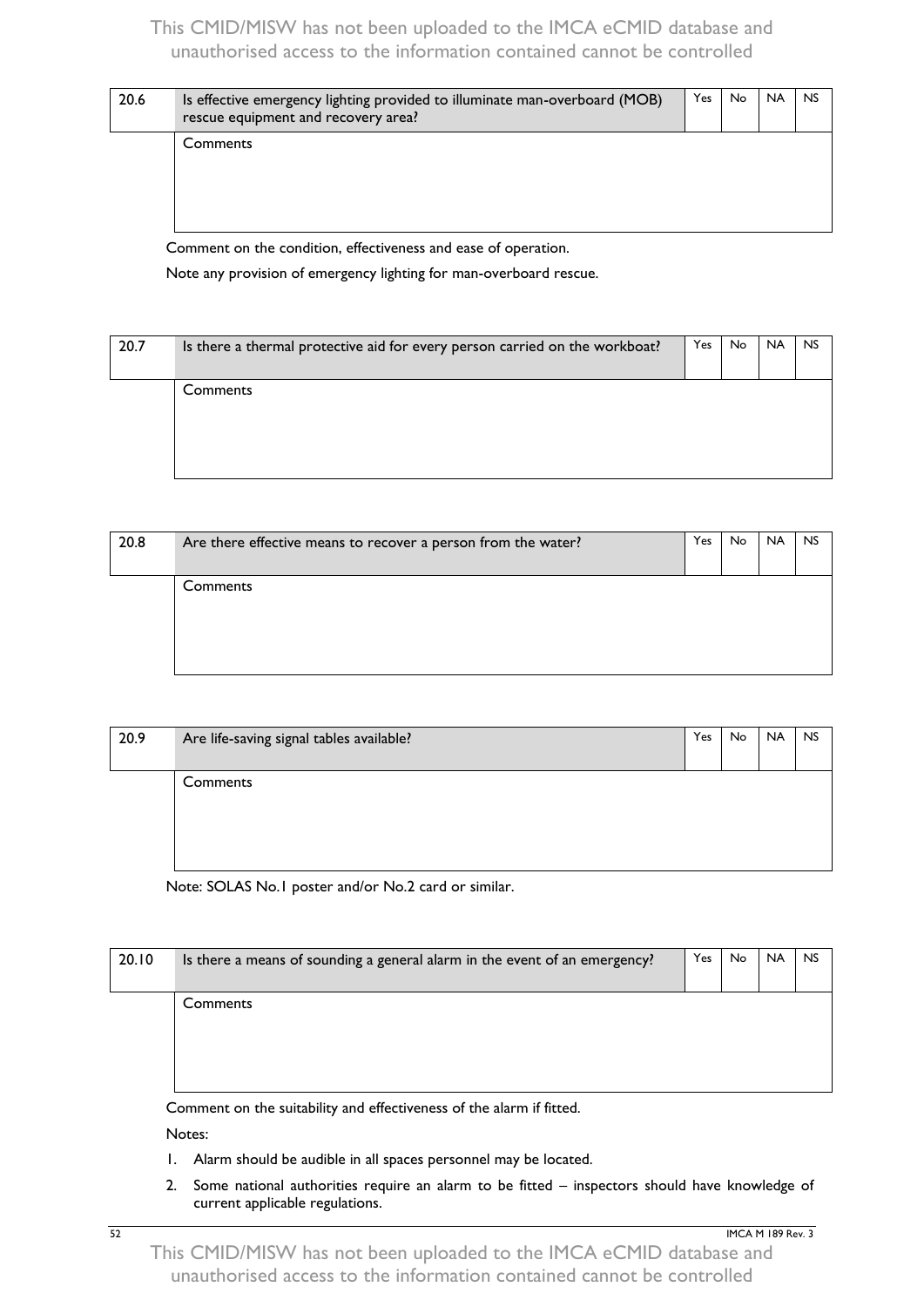| 20.11 | Is there a training manual for use of life-saving appliances (LSA)? | Yes | No. | <b>NA</b> | <b>NS</b> |
|-------|---------------------------------------------------------------------|-----|-----|-----------|-----------|
|       | Comments                                                            |     |     |           |           |
|       |                                                                     |     |     |           |           |

Comment on whether the training manual includes ship-specific equipment and is in the appropriate language.

| 20.12 | Are there instructions for onboard maintenance of the LSA and firefighting<br>apparatus (FFA)? | Yes | <b>No</b> | <b>NA</b> | <b>NS</b> |
|-------|------------------------------------------------------------------------------------------------|-----|-----------|-----------|-----------|
|       | Comments                                                                                       |     |           |           |           |

Note: These may be contained in a dedicated manual or the builders' supplied vessel operation manual.

| 20.13 | Is a record of emergency training drills and exercises maintained? | Yes | <b>No</b> | <b>NA</b> | <b>NS</b> |
|-------|--------------------------------------------------------------------|-----|-----------|-----------|-----------|
|       | Comments                                                           |     |           |           |           |
|       |                                                                    |     |           |           |           |

Note: Some national authorities require that emergency exercises and drills are recorded showing who participated and when the exercise or drill took place. Inspectors should have knowledge of the requirements applicable to the vessel.

| 20.14 | Is there an up to-date onshore/offshore emergency response plan/manual? | Yes | <b>No</b> | <b>NA</b> | <b>NS</b> |
|-------|-------------------------------------------------------------------------|-----|-----------|-----------|-----------|
|       | Comments                                                                |     |           |           |           |
|       |                                                                         |     |           |           |           |

Note: A plan for the response by onshore personnel to an emergency occurring on the vessel at sea should be in place as part of the company's safety management system.

| 20.15 | Additional Section 20 comments? | Yes | No |  |
|-------|---------------------------------|-----|----|--|
|       | Comments                        |     |    |  |

**IMCA M 189 Rev. 3** 53

This CMID/MISW has not been uploaded to the IMCA eCMID database and unauthorised access to the information contained cannot be controlled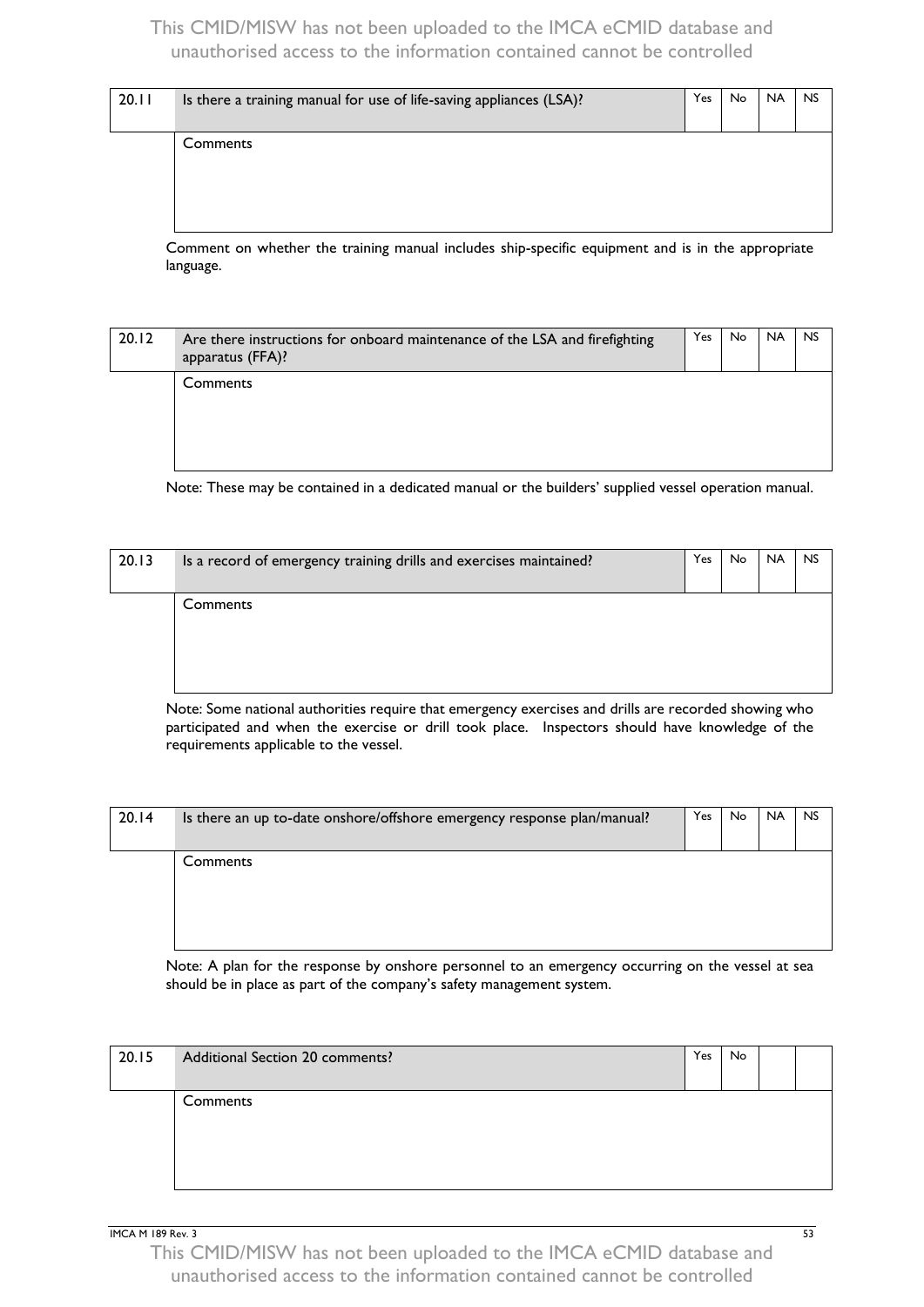## <span id="page-57-0"></span>**21 Mooring and Berthing**

| 21.1 | Are there adequate mooring points on the workboat? | Yes | No. | <b>NA</b> | <b>NS</b> |
|------|----------------------------------------------------|-----|-----|-----------|-----------|
|      | Comments                                           |     |     |           |           |
|      |                                                    |     |     |           |           |

| 21.2 | Is there a sufficient number of mooring lines in good condition? | Yes. | No. | <b>NA</b> | <b>NS</b> |
|------|------------------------------------------------------------------|------|-----|-----------|-----------|
|      | Comments                                                         |      |     |           |           |
|      |                                                                  |      |     |           |           |

| 21.3 | Are mooring winches and fairleads in good condition? | Yes | No. | <b>NA</b> | <b>NS</b> |
|------|------------------------------------------------------|-----|-----|-----------|-----------|
|      | Comments                                             |     |     |           |           |

Note: The condition of winches and fairleads and evidence of maintenance should be checked.

| 21.4 | Is adequate fendering available? | Yes | No. | <b>NA</b> | <b>NS</b> |
|------|----------------------------------|-----|-----|-----------|-----------|
|      | Comments                         |     |     |           |           |
|      |                                  |     |     |           |           |
|      |                                  |     |     |           |           |
|      |                                  |     |     |           |           |

Note: The provision of suitable and sufficient fenders is often overlooked on small workboats.

| 21.5 | Additional Section 21 comments? | Yes | No. |  |
|------|---------------------------------|-----|-----|--|
|      | Comments                        |     |     |  |
|      |                                 |     |     |  |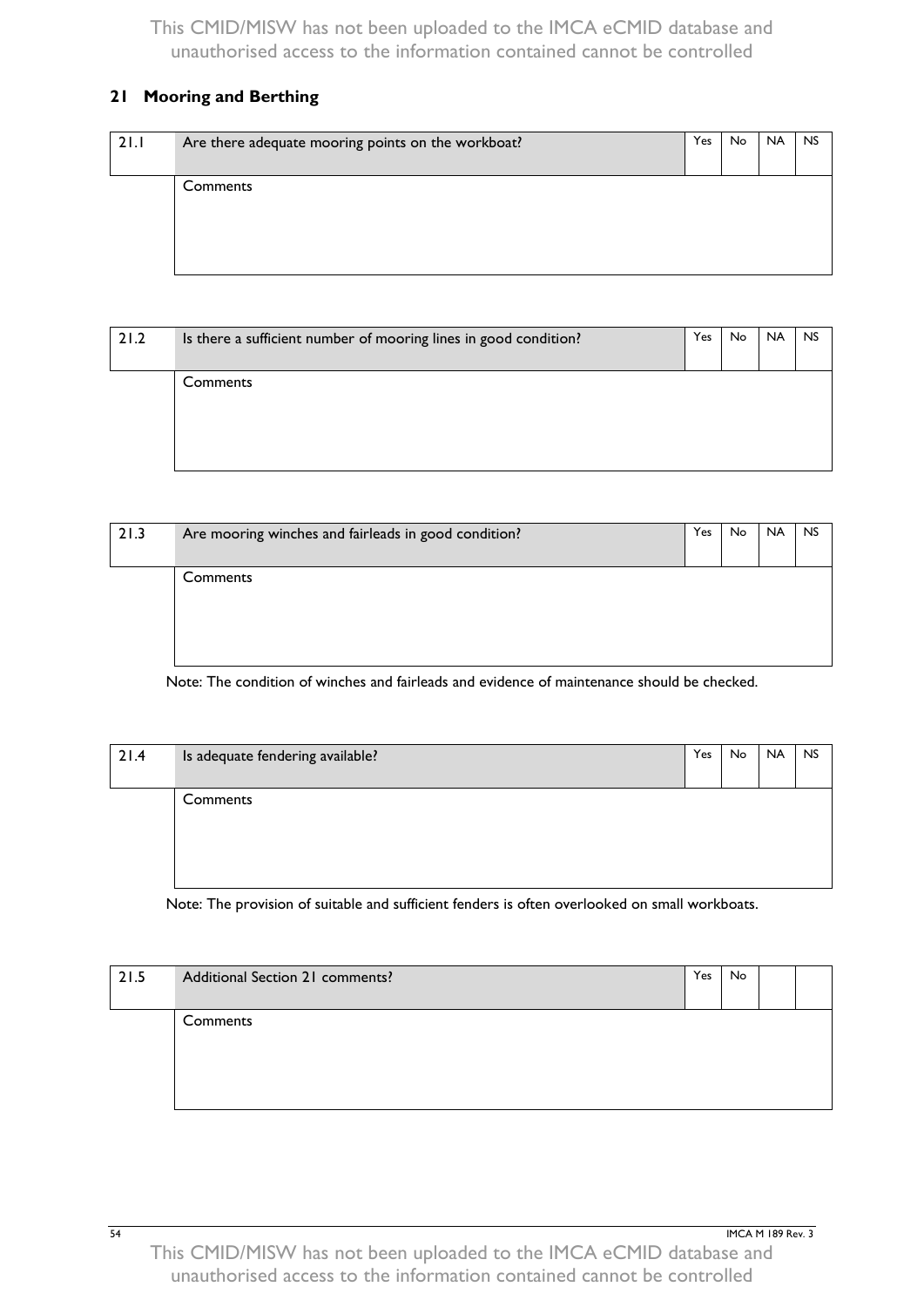## <span id="page-58-0"></span>**22 Sea Anchor**

| Is a suitable sea anchor available and ready for immediate use? | Yes | No | <b>NA</b> | <b>NS</b> |
|-----------------------------------------------------------------|-----|----|-----------|-----------|
|                                                                 |     |    |           |           |
| Comments                                                        |     |    |           |           |
|                                                                 |     |    |           |           |
|                                                                 |     |    |           |           |
|                                                                 |     |    |           |           |
|                                                                 |     |    |           |           |
|                                                                 |     |    |           |           |

Note: If no, is one required for the size of workboat for the proposed area of operation?

| 22.2 | Additional Section 22 comments? | Yes | No |  |
|------|---------------------------------|-----|----|--|
|      | Comments                        |     |    |  |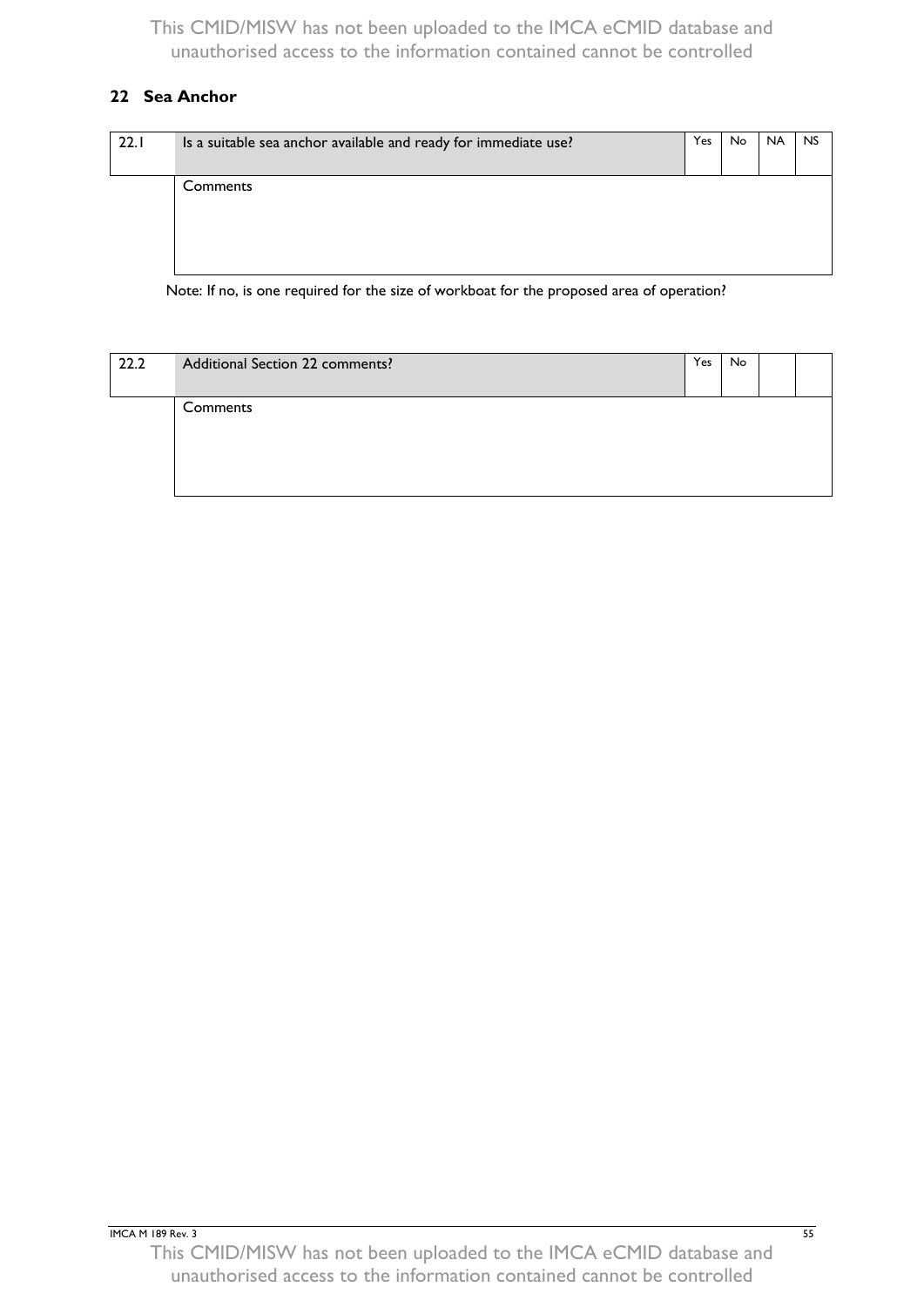# <span id="page-59-0"></span>**23 Security**

| 23.1 | Is the workboat required to have an approved ship security plan that meets<br>(ISPS) Code requirements? | Yes. | <b>No</b> | <b>NA</b> | <b>NS</b> |
|------|---------------------------------------------------------------------------------------------------------|------|-----------|-----------|-----------|
|      | Comments                                                                                                |      |           |           |           |

| 23.2 | Additional Section 23 comments? | Yes | No. |  |
|------|---------------------------------|-----|-----|--|
|      | Comments                        |     |     |  |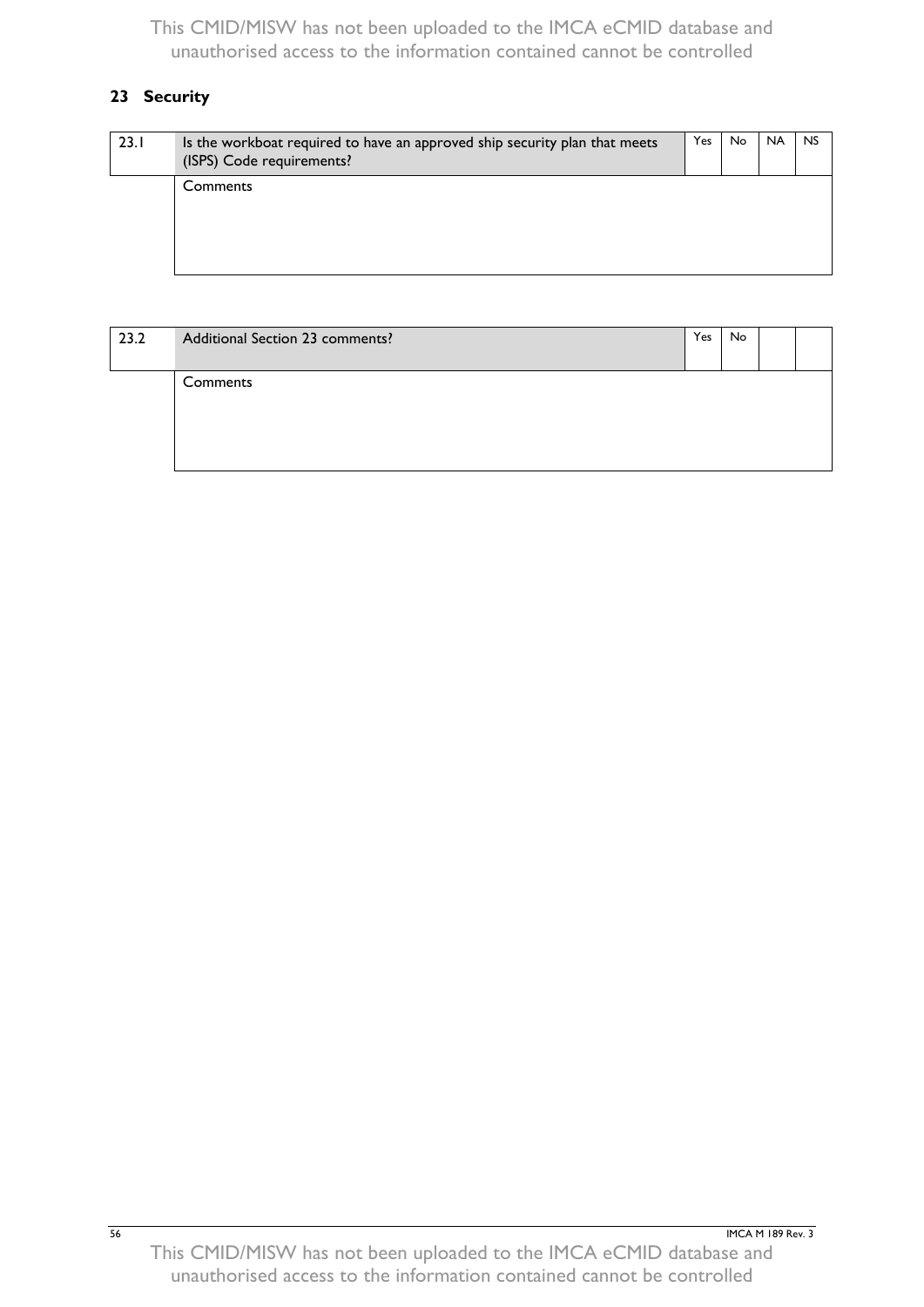#### **Supplement 1 Dynamic Positioning**

| SI.I | Is the vessel's DP class notation free from any class imposed restrictions? | Yes | No | <b>NA</b> | <b>NS</b> |
|------|-----------------------------------------------------------------------------|-----|----|-----------|-----------|
|      | <b>Comments</b>                                                             |     |    |           |           |

Comment on the vessel's DP class notation. DP class restrictions, if any, should be stated.

Note: If the vessel does not have a DP notation, the inspector should select NA and add a comment accordingly.

| SI.2 | Does the vessel have onboard a copy of the most recent DP trials report? | Yes | No | <b>NS</b> |
|------|--------------------------------------------------------------------------|-----|----|-----------|
|      | Comments                                                                 |     |    |           |
|      |                                                                          |     |    |           |

Note: The inspector should review the previous report and verify that appropriate corrective action has been taken on any findings. Actions not closed-out are to be carried forward to this report under the original date.

Note where not available and state reasons why.

'No' does not generate a finding.

| S1.3 | Does the vessel have onboard a copy of the most recent vessel DP failure<br>modes and effects analysis (FMEA) or failure modes, effects and criticality<br>analysis (FMECA)? | Yes. | No. | <b>NA</b> | <b>NS</b> |
|------|------------------------------------------------------------------------------------------------------------------------------------------------------------------------------|------|-----|-----------|-----------|
|      | Comments                                                                                                                                                                     |      |     |           |           |

Note: The inspector should review the previous report and verify that appropriate corrective action has been taken on any findings. Actions not closed-out are to be carried forward to this report under the original date.

Note where not available and state reasons why.

'No' does not generate a finding.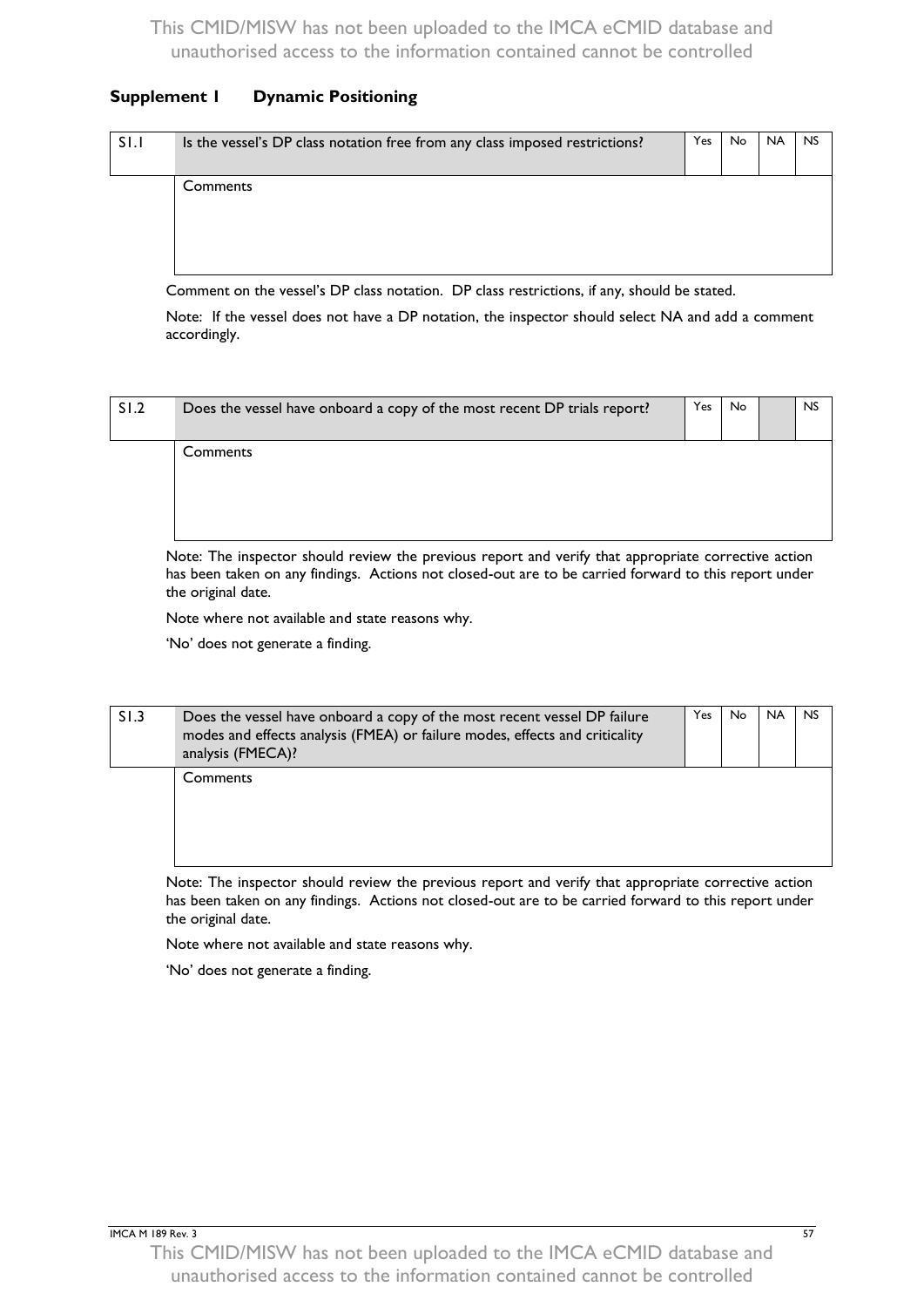| SI.4 | Does the vessel have a programme for field arrival trials? | <b>Yes</b> | No. | <b>NA</b> | <b>NS</b> |
|------|------------------------------------------------------------|------------|-----|-----------|-----------|
|      | Comments                                                   |            |     |           |           |
|      |                                                            |            |     |           |           |

Note: The inspector should briefly describe the field arrival trials. Note where not available and state reasons why.

| SI.5 | Does the vessel have onboard a DP operations manual? | Yes | No | <b>NA</b> | <b>NS</b> |
|------|------------------------------------------------------|-----|----|-----------|-----------|
|      | Comments                                             |     |    |           |           |
|      |                                                      |     |    |           |           |

Note: The DP operations manual is specific to the vessel. State if the DPOs and engineers are familiar with the DP operations manual. The DP operations manual contents are outlined in [IMCA M 109](http://www.imca-int.com/media/73046/imcam109.pdf) – *A guide to DP-related documentation for DP vessels*. Note where not available and state reasons why.

| S1.6 | Do the DP operators have access to the DP capability plots? | Yes | <b>No</b> | <b>NS</b> |
|------|-------------------------------------------------------------|-----|-----------|-----------|
|      | Comments                                                    |     |           |           |

Note: The inspector should check that the DP capability plots show the worst case failure (theoretical and practical footprints usin[g IMCA M 140](http://www.imca-int.com/media/73314/imcam140.pdf) – *Specification for DP capability plots*). Note where not available and state reasons why.

| SI.7 | Do the DP operators carry the appropriate DP qualification? | Yes | No. | <b>NA</b> | <b>NS</b> |
|------|-------------------------------------------------------------|-----|-----|-----------|-----------|
|      | Comments                                                    |     |     |           |           |

Comment on the number of qualified DP operators.

Comment on whether the DP operators signed a statement to say that they have read and understood the vessel's FMEA.

Note: Details of onboard training should be noted.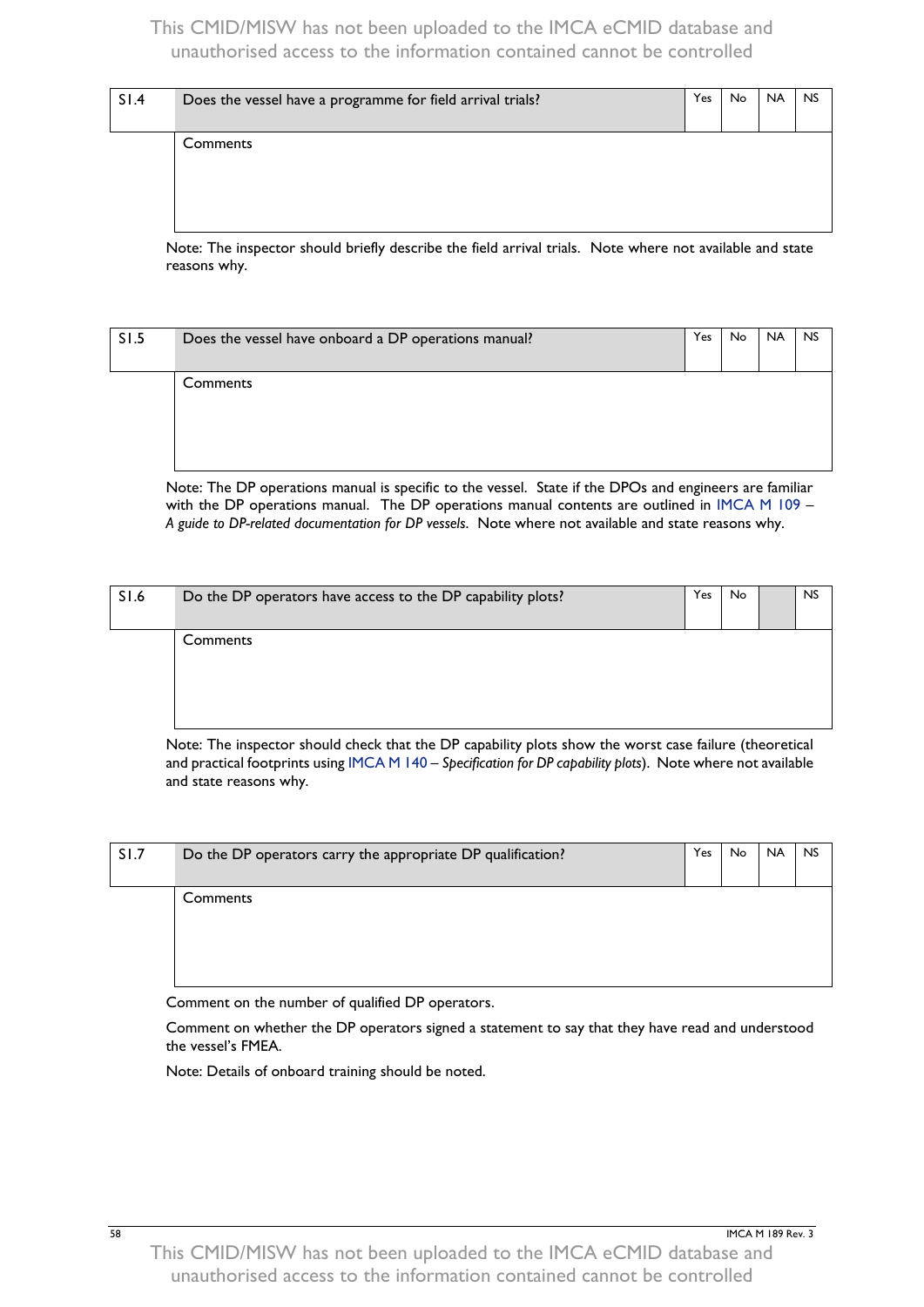|  | <b>NA</b> | <b>NS</b> |
|--|-----------|-----------|
|  |           |           |
|  |           |           |
|  |           |           |
|  |           |           |
|  |           |           |

Note: The inspector should check for recorded incidents, subsequent required actions and note of closed-out actions.

| S1.9 | Is the DP equipment maintenance log up to date? | Yes | No | <b>NA</b> | <b>NS</b> |
|------|-------------------------------------------------|-----|----|-----------|-----------|
|      | Comments                                        |     |    |           |           |
|      |                                                 |     |    |           |           |

Note: The inspector should comment if any DP related equipment is not functional.

| <b>SI.10</b> | Additional Supplement comments? | Yes | No | <b>NA</b> | <b>NS</b> |
|--------------|---------------------------------|-----|----|-----------|-----------|
|              | Comments                        |     |    |           |           |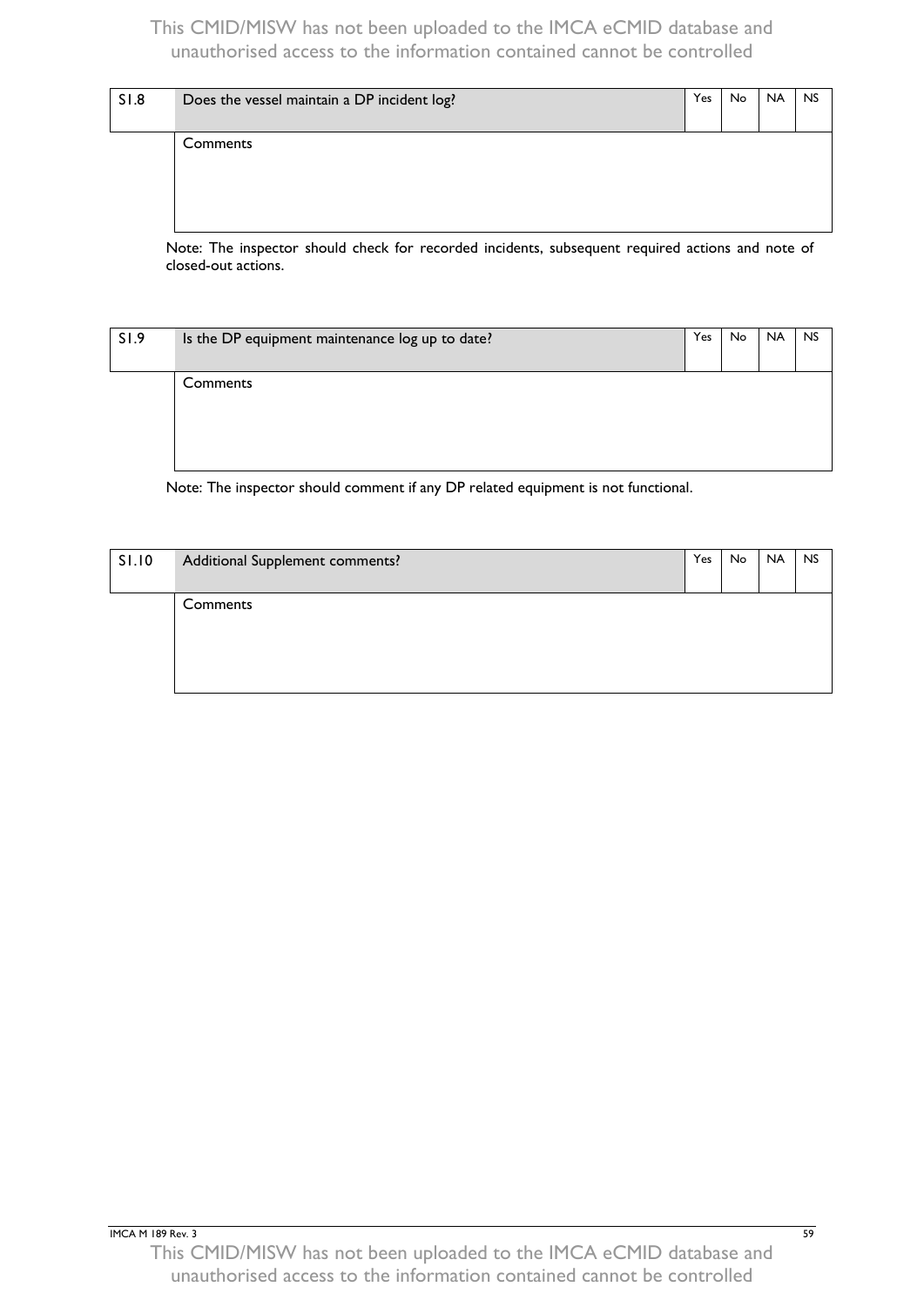## **Supplement 2 Towing**

| S2.1 | Is there a suitable towage point arrangement on the workboat, allowing it<br>carry out towing operations safely? | Yes | No. | <b>NS</b> |
|------|------------------------------------------------------------------------------------------------------------------|-----|-----|-----------|
|      | Comments                                                                                                         |     |     |           |

| S2.2 | Are there suitable certificated towing lines? | Yes | No. | <b>NA</b> | <b>NS</b> |
|------|-----------------------------------------------|-----|-----|-----------|-----------|
|      | Comments                                      |     |     |           |           |

| S2.3 | Are there protected areas provided for crew working on the stern during a<br>towing operation? | Yes | No. | <b>NA</b> | <b>NS</b> |
|------|------------------------------------------------------------------------------------------------|-----|-----|-----------|-----------|
|      | Comments                                                                                       |     |     |           |           |

| S2.4 | Is there a safe method to release the towing rope? | Yes | <b>No</b> | <b>NS</b> |
|------|----------------------------------------------------|-----|-----------|-----------|
|      | Comments                                           |     |           |           |

Comment on the suitability and adequacy of the safety of the procedure, including whether it is understood by the crew members and is subject to adequate testing procedure.

Note: The inspector should look for evidence that the release system is understood and tested.

| S2.5 | Is there a towing operations manual and does it reference vessel stability? | Yes | No. | <b>NA</b> | NS. |
|------|-----------------------------------------------------------------------------|-----|-----|-----------|-----|
|      | Comments                                                                    |     |     |           |     |
|      |                                                                             |     |     |           |     |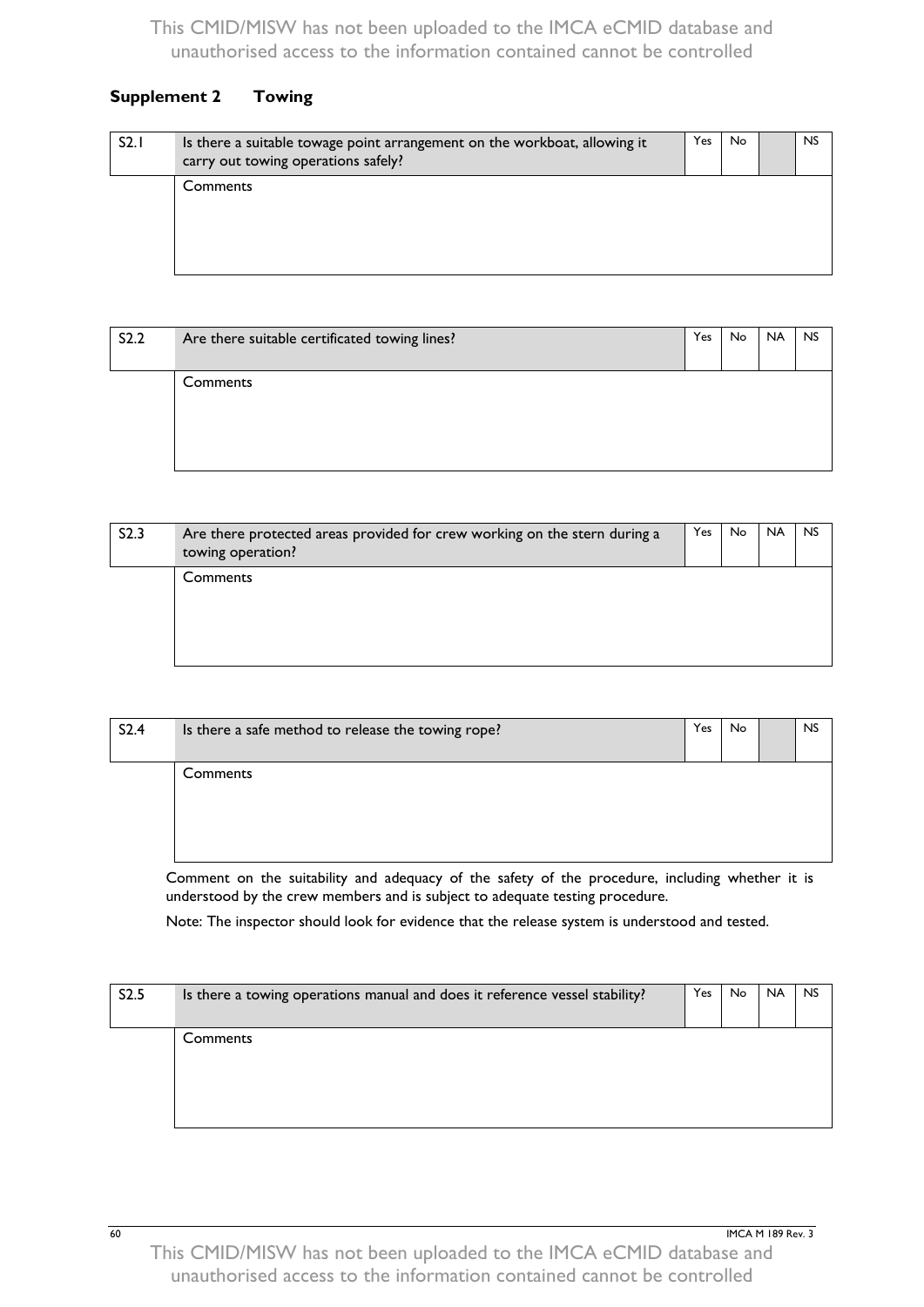| S2.6 | Are the crew familiar with the vessel's towing procedures? | Yes | No. | <b>NA</b> | <b>NS</b> |
|------|------------------------------------------------------------|-----|-----|-----------|-----------|
|      | Comments                                                   |     |     |           |           |

| S2.7 | Does the vessel have emergency towing procedures? | Yes | No. | <b>NA</b> | <b>NS</b> |
|------|---------------------------------------------------|-----|-----|-----------|-----------|
|      | Comments                                          |     |     |           |           |

| <b>S2.8</b> | Does the vessel have a valid Bollard Pull Test Certificate? | Yes | No. | <b>NA</b> | <b>NS</b> |
|-------------|-------------------------------------------------------------|-----|-----|-----------|-----------|
|             | Comments                                                    |     |     |           |           |

Note: Comment only required if local regulations require specific conditions to be met such as the age of the certificate, e.g. some authorities require re-testing after a specific period.

Select NA if not required.

| S2.9 | Is there a system to prevent girding/girting? | Yes | No | <b>NA</b> | <b>NS</b> |
|------|-----------------------------------------------|-----|----|-----------|-----------|
|      |                                               |     |    |           |           |
|      | Comments                                      |     |    |           |           |
|      |                                               |     |    |           |           |

Note: Towing from amidships on conventionally propelled vessels should be avoided – use of systems such as gob wire should be in place.

| S2.10 | Additional Supplement comments? | Yes | No | <b>NA</b> | <b>NS</b> |
|-------|---------------------------------|-----|----|-----------|-----------|
|       | Comments                        |     |    |           |           |
|       |                                 |     |    |           |           |

**IMCA M 189 Rev. 3** 61

This CMID/MISW has not been uploaded to the IMCA eCMID database and unauthorised access to the information contained cannot be controlled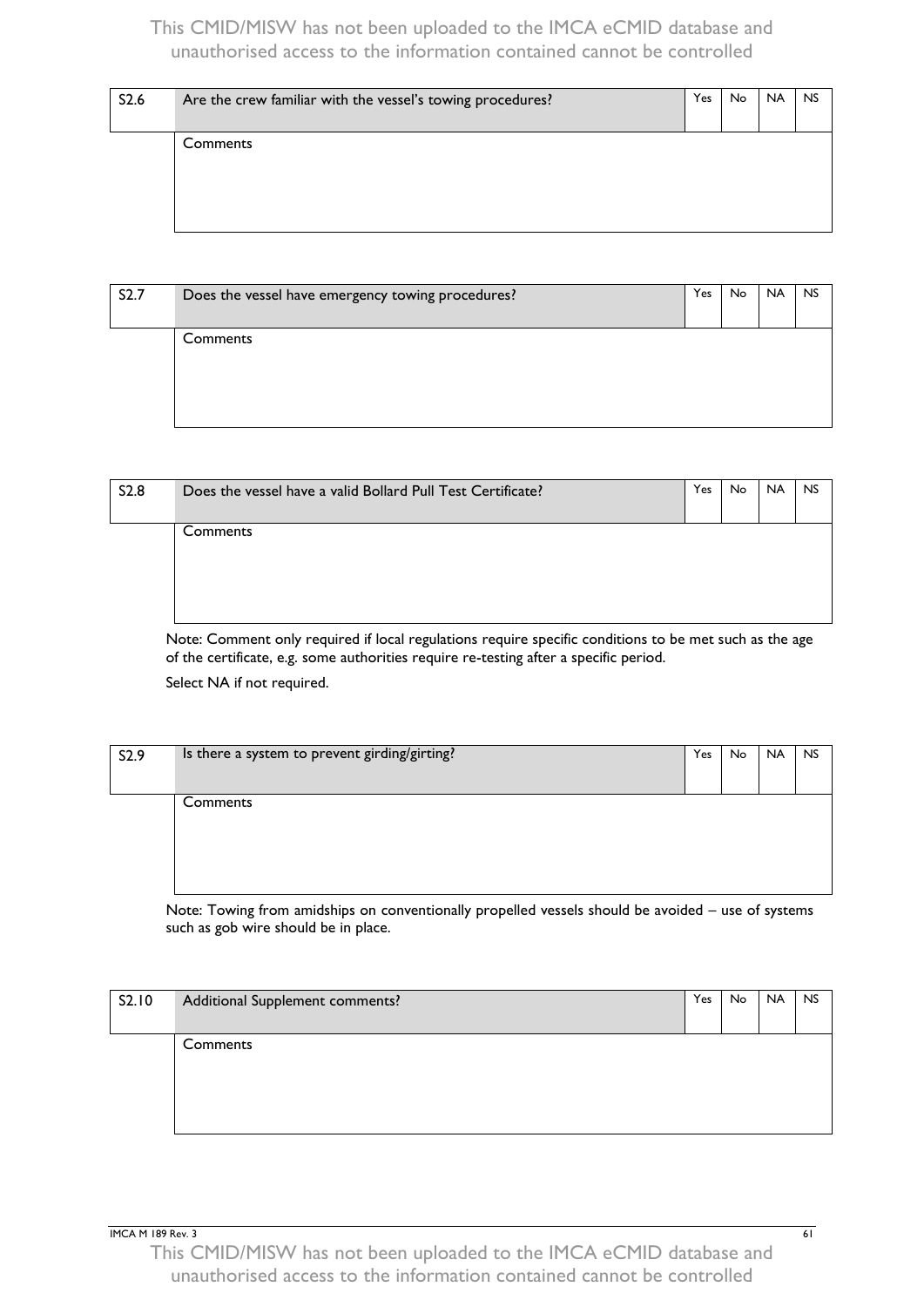#### **Supplement 3 Diving**

| S3.1 | Does the vessel have a procedure for the secure mooring and recovery of<br>moorings? | Yes | No. | <b>NA</b> | <b>NS</b> |
|------|--------------------------------------------------------------------------------------|-----|-----|-----------|-----------|
|      | Comments                                                                             |     |     |           |           |

| S3.2 | Does the vessel have procedures for the safe use of engines and DP (if fitted)? | Yes | No. | <b>NA</b> | <b>NS</b> |
|------|---------------------------------------------------------------------------------|-----|-----|-----------|-----------|
|      | Comments                                                                        |     |     |           |           |
|      |                                                                                 |     |     |           |           |

| S3.3 | Does the vessel have a planned procedure for the recovery of a diver? | Yes | No | <b>NS</b> |
|------|-----------------------------------------------------------------------|-----|----|-----------|
|      | Comments                                                              |     |    |           |

Note: Arrangements should also be in place to recover an injured or unconscious diver from the water to the deck.

If the inspector is not familiar with diving procedures they should only consider the observable feasibility of the recovery procedure and avoid any subjective assessment.

| S3.4 | Do the crew have an understanding of the stability implications when carrying<br>a dive spread? | Yes | No. | <b>NA</b> | <b>NS</b> |
|------|-------------------------------------------------------------------------------------------------|-----|-----|-----------|-----------|
|      | Comments                                                                                        |     |     |           |           |

| S3.5 | Does the vessel carry the International Signal(s) that diving is underway? | Yes | No. | <b>NS</b> |
|------|----------------------------------------------------------------------------|-----|-----|-----------|
|      | Comments                                                                   |     |     |           |
|      |                                                                            |     |     |           |

Note: This will typically be the signal flag Alpha or 'Diver Down' flag, suitable lights (if relevant), etc.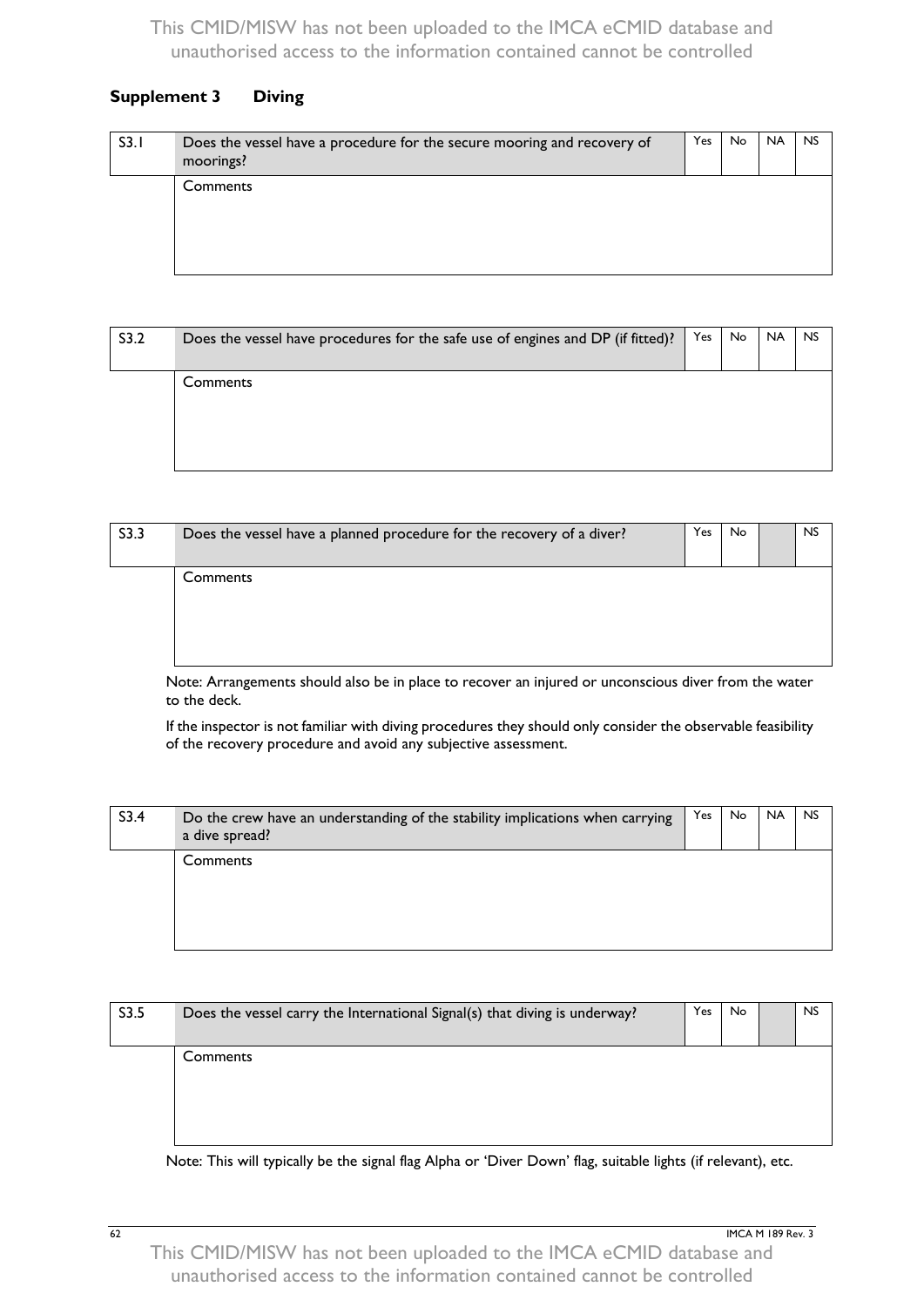| S <sub>3.6</sub> | Has a Diving Equipment System Inspection Guidance Notes (DESIGN)<br>document been completed within the last 12 months? | Yes. | No. | <b>NA</b> | <b>NS</b> |
|------------------|------------------------------------------------------------------------------------------------------------------------|------|-----|-----------|-----------|
|                  | Comments                                                                                                               |      |     |           |           |

Note: The inspector is not being asked to confirm the adequacy of the document, merely that it is present.

'No' does not generate a finding.

If a mothercraft is present there should be a DESIGN document for the dive system on the small vessel and a separate DESIGN document for the elements of the dive system on the mothercraft, e.g. decompression chamber.

| S3.7 | Does the vessel have emergency procedures for diver decompression illness? | Yes | No. | <b>NA</b> | <b>NS</b> |
|------|----------------------------------------------------------------------------|-----|-----|-----------|-----------|
|      | Comments                                                                   |     |     |           |           |
|      |                                                                            |     |     |           |           |

k air recompression chamber complying with the requirements o[f IMCA D 023](http://www.imca-int.com/media/70929/imcad023.pdf) – *D*. *for surface orientated (air) diving systems* – should be readily available on the vessel or mothercraft in a short time period.

If the inspector is not familiar with diving procedures they should only consider the observable feasibility of these procedures and avoid making any subjective assessment.

| S3.8 | Does the vessel carry a first aid kit and an oxygen administration set? | Yes. | No. | <b>NA</b> | <b>NS</b> |
|------|-------------------------------------------------------------------------|------|-----|-----------|-----------|
|      | Comments                                                                |      |     |           |           |
|      |                                                                         |      |     |           |           |

| S3.9 | Additional Supplement comments?                              | Yes | <b>No</b> | <b>NA</b> | <b>NS</b> |
|------|--------------------------------------------------------------|-----|-----------|-----------|-----------|
|      | Comments                                                     |     |           |           |           |
|      | Important references relating to this supplement as follows: |     |           |           |           |

[IMCA D 015](http://www.imca-int.com/media/70851/imcad015.pdf) – *Mobile/portable/daughtercraft surface supplied systems*

[IMCA D 023](http://www.imca-int.com/media/70929/imcad023.pdf) – *DESIGN for surface orientated (air) diving systems*

[IMCA D 040](http://www.imca-int.com/media/71087/imcad040.pdf) – *DESIGN for mobile/portable surface supplied systems.*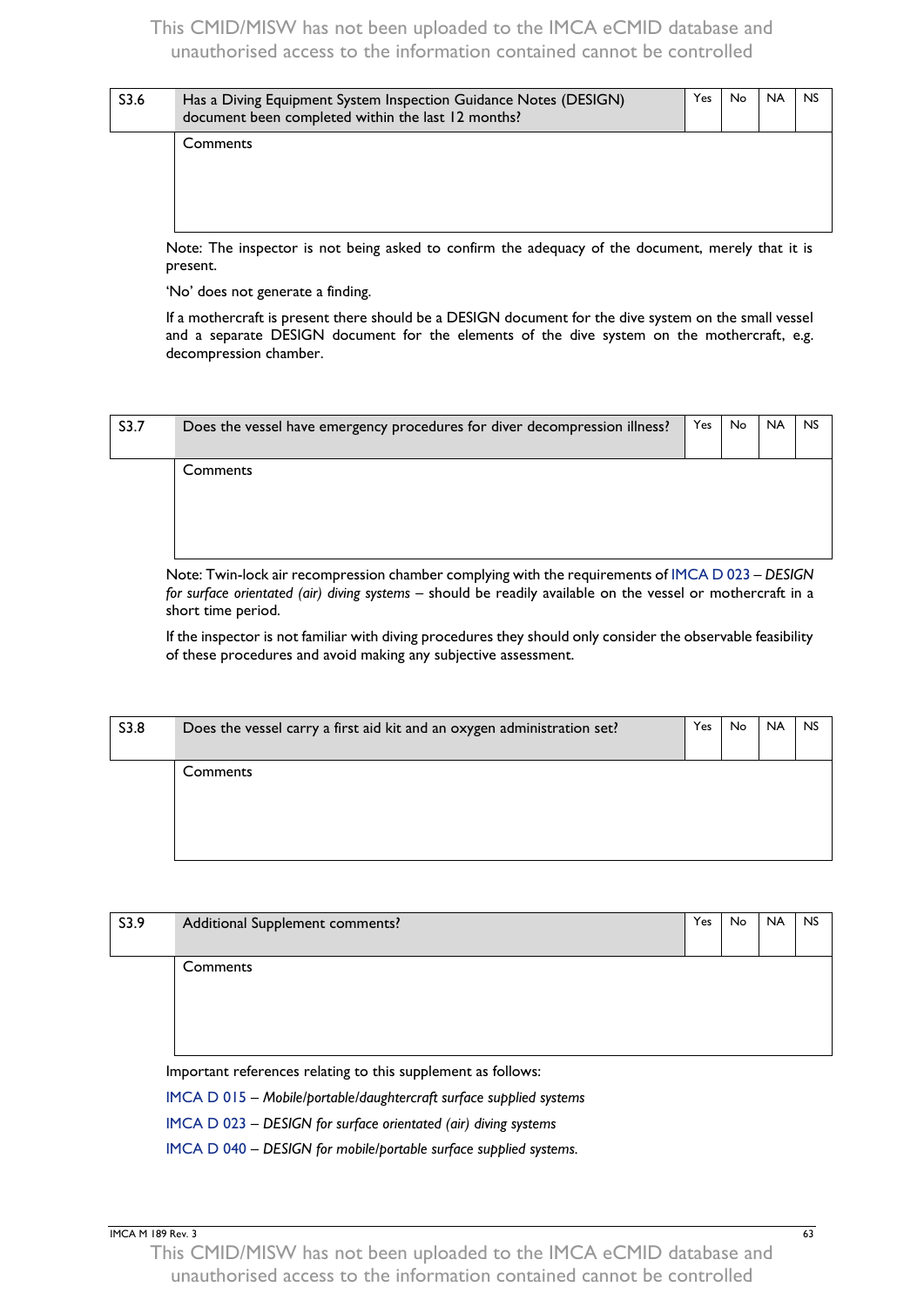#### **Supplement 4 Anchor Handling**

| S4.1 | Is the anchor handling winch appropriately certified? | Yes | No. | <b>NA</b> | <b>NS</b> |
|------|-------------------------------------------------------|-----|-----|-----------|-----------|
|      | Comments                                              |     |     |           |           |
|      |                                                       |     |     |           |           |
|      |                                                       |     |     |           |           |
|      |                                                       |     |     |           |           |
|      |                                                       |     |     |           |           |

Note: Check correct machinery guards and emergency stops are fitted.

| S4.2 | Are the anchor handling equipment maintenance records up to date? | Yes | No. | <b>NA</b> | <b>NS</b> |
|------|-------------------------------------------------------------------|-----|-----|-----------|-----------|
|      | Comments                                                          |     |     |           |           |
|      |                                                                   |     |     |           |           |

Comment on the completeness of the maintenance records relating to all anchor handling equipment including wires.

Note if any equipment maintenance is out of date.

| S4.3 | Is the anchor handling deck area clearly visible from the bridge? | Yes | <b>No</b> | <b>NA</b> | <b>NS</b> |
|------|-------------------------------------------------------------------|-----|-----------|-----------|-----------|
|      | Comments                                                          |     |           |           |           |
|      |                                                                   |     |           |           |           |

Comment on the lighting to cover the work areas.

| S4.4 | Is the deck area sheathing free from any significant damage? | Yes | No | <b>NA</b> | <b>NS</b> |
|------|--------------------------------------------------------------|-----|----|-----------|-----------|
|      | Comments                                                     |     |    |           |           |
|      |                                                              |     |    |           |           |

Note: The inspector should check sheathing for potential trip hazards.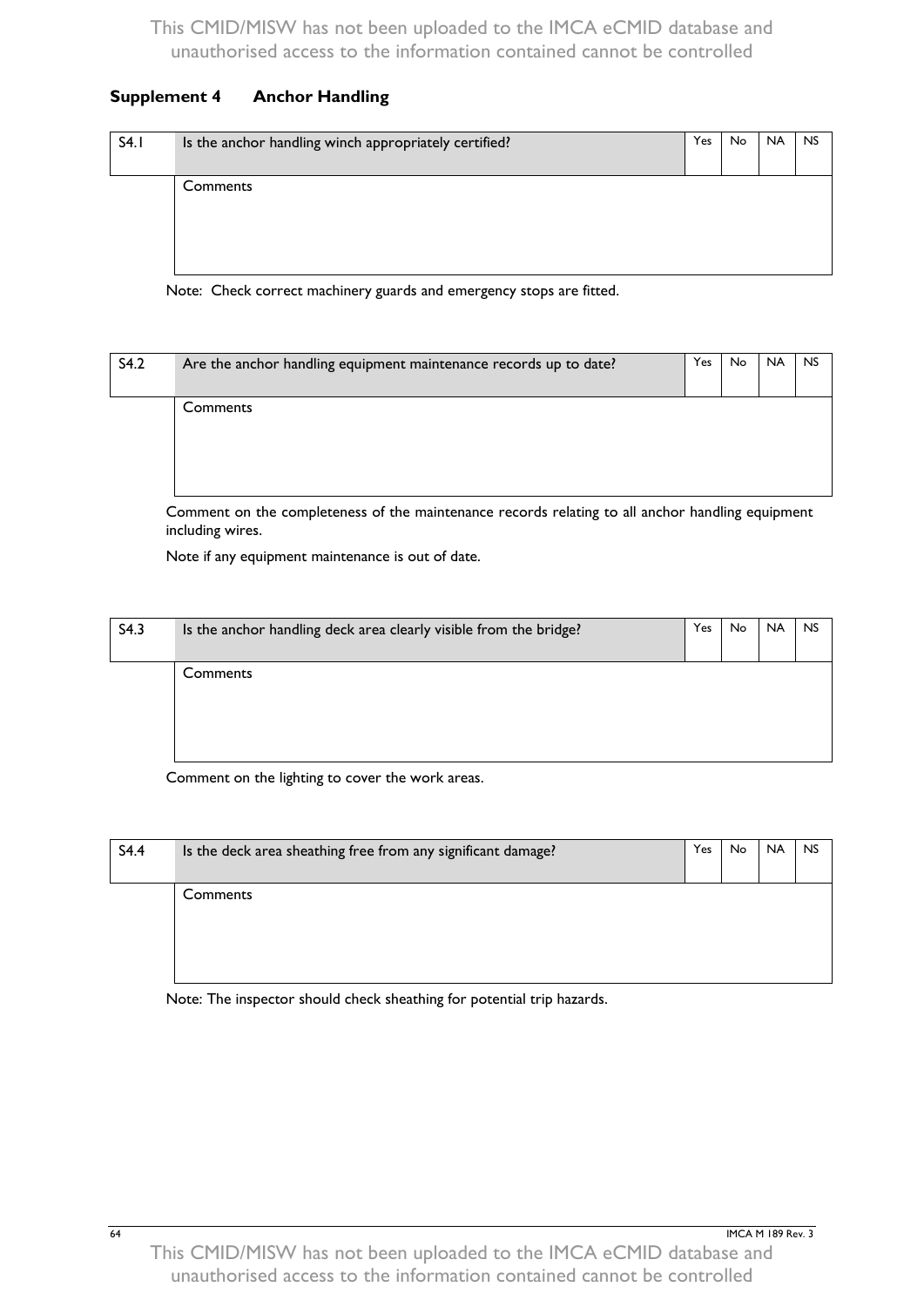| S4.5 | Are there protected areas provided for crew working on the stern? | Yes | No. | <b>NA</b> | <b>NS</b> |
|------|-------------------------------------------------------------------|-----|-----|-----------|-----------|
|      |                                                                   |     |     |           |           |
|      | Comments                                                          |     |     |           |           |
|      |                                                                   |     |     |           |           |
|      |                                                                   |     |     |           |           |
|      |                                                                   |     |     |           |           |
|      |                                                                   |     |     |           |           |

Comment if there is provision for deck crew safety lines.

| S4.6 | Is there a safe method to release the anchor handling winch? | Yes | No. | <b>NA</b> | <b>NS</b> |
|------|--------------------------------------------------------------|-----|-----|-----------|-----------|
|      | Comments                                                     |     |     |           |           |

Note: The inspector should confirm that the procedure is understood by the operating crew and that the procedure is the subject of a testing schedule.

| S4.7 | Additional Supplement comments? | Yes | No | <b>NA</b> | <b>NS</b> |
|------|---------------------------------|-----|----|-----------|-----------|
|      | Comments                        |     |    |           |           |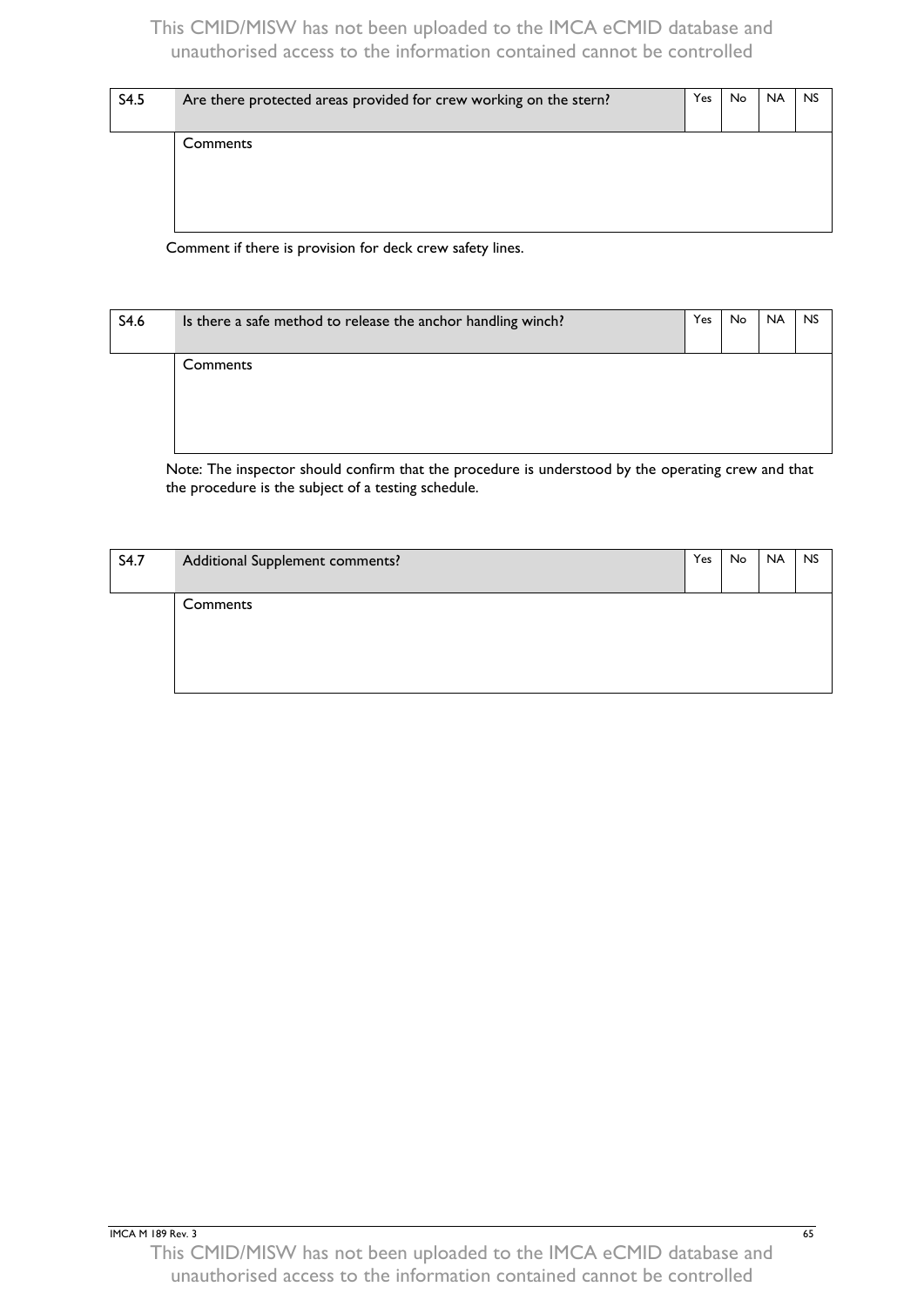#### **Supplement 5 Barges (Non-self-propelled)**

| S5.1 | Is the main towing bridle including chains/wires/shackles/Smit brackets and<br>recovery winch certificated and in satisfactory condition? | Yes. | No | <b>NS</b> |
|------|-------------------------------------------------------------------------------------------------------------------------------------------|------|----|-----------|
|      | Comments                                                                                                                                  |      |    |           |

| S5.2 | Is emergency towing apparatus and equipment certificated and in a<br>satisfactory condition? | Yes | No. | <b>NA</b> | <b>NS</b> |
|------|----------------------------------------------------------------------------------------------|-----|-----|-----------|-----------|
|      | Comments                                                                                     |     |     |           |           |

Note: The inspector should make an objective assessment of the condition of the equipment.

| S5.3 | Is there an emergency recovery system available for the tow? | Yes | <b>No</b> | <b>NA</b> | <b>NS</b> |
|------|--------------------------------------------------------------|-----|-----------|-----------|-----------|
|      | Comments                                                     |     |           |           |           |

| S5.4 | Is the towing gear included in a planned maintenance system? | Yes | No. | <b>NA</b> | <b>NS</b> |
|------|--------------------------------------------------------------|-----|-----|-----------|-----------|
|      | Comments                                                     |     |     |           |           |

Comment on the provision of spares available.

| S5.5 | Is adequate fendering available and in a satisfactory condition? | Yes. | No. | <b>NA</b> | <b>NS</b> |
|------|------------------------------------------------------------------|------|-----|-----------|-----------|
|      | Comments                                                         |      |     |           |           |
|      |                                                                  |      |     |           |           |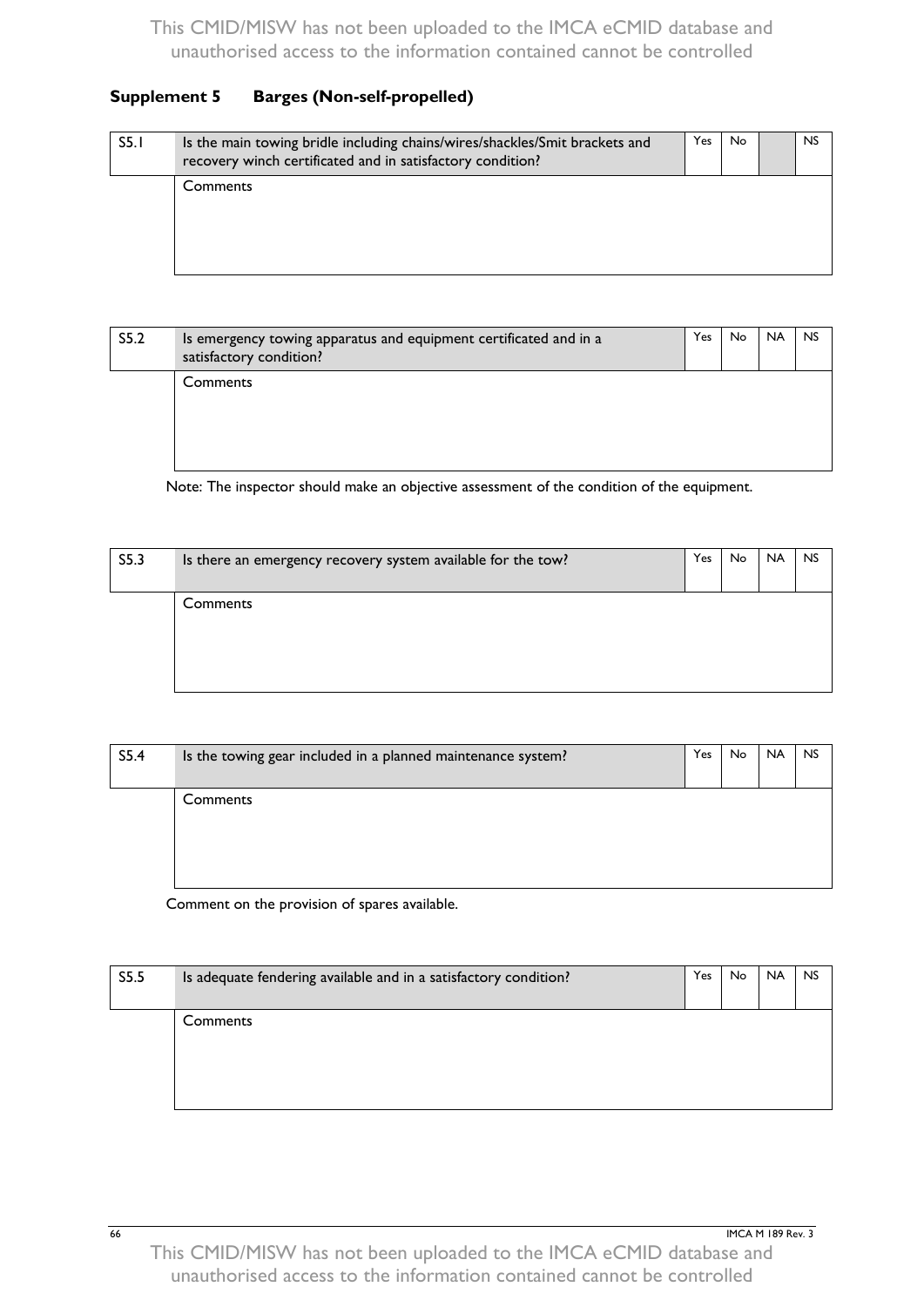| Comments | S5.6 | Do the navigation lights and shapes meet local and COLREG requirements? | Yes | <b>No</b> | <b>NA</b> |  |
|----------|------|-------------------------------------------------------------------------|-----|-----------|-----------|--|
|          |      |                                                                         |     |           |           |  |

Comment on the provision of adequate electrical power arrangements.

| S5.7 | Is the deck equipment/machinery (if fitted) in a satisfactory condition? | <b>Yes</b> | No | <b>NA</b> |  |
|------|--------------------------------------------------------------------------|------------|----|-----------|--|
|      | Comments                                                                 |            |    |           |  |

Note: When deck equipment such as fairleads, bollards, mooring fittings, generators, cranes, pumps, etc. is fitted, the inspector should make an objective assessment of the adequacy and condition of the fitted equipment/machinery.

| S5.8 | Are the vessel's handrails adequate to prevent personnel falling overboard? | Yes | <b>No</b> | <b>NA</b> |  |
|------|-----------------------------------------------------------------------------|-----|-----------|-----------|--|
|      | Comments                                                                    |     |           |           |  |

| S5.9 | Is there a safety induction procedure for workers who board the barge? | Yes | <b>No</b> | <b>NA</b> |  |
|------|------------------------------------------------------------------------|-----|-----------|-----------|--|
|      | Comments                                                               |     |           |           |  |
|      |                                                                        |     |           |           |  |

| S5.10 | Is there a suitable arrangement for anchoring the vessel if needed? | Yes. | No | <b>NA</b> | <b>NS</b> |
|-------|---------------------------------------------------------------------|------|----|-----------|-----------|
|       | Comments                                                            |      |    |           |           |
|       |                                                                     |      |    |           |           |

Note: Inspector should describe the arrangements for deploying and recovering the anchor(s).